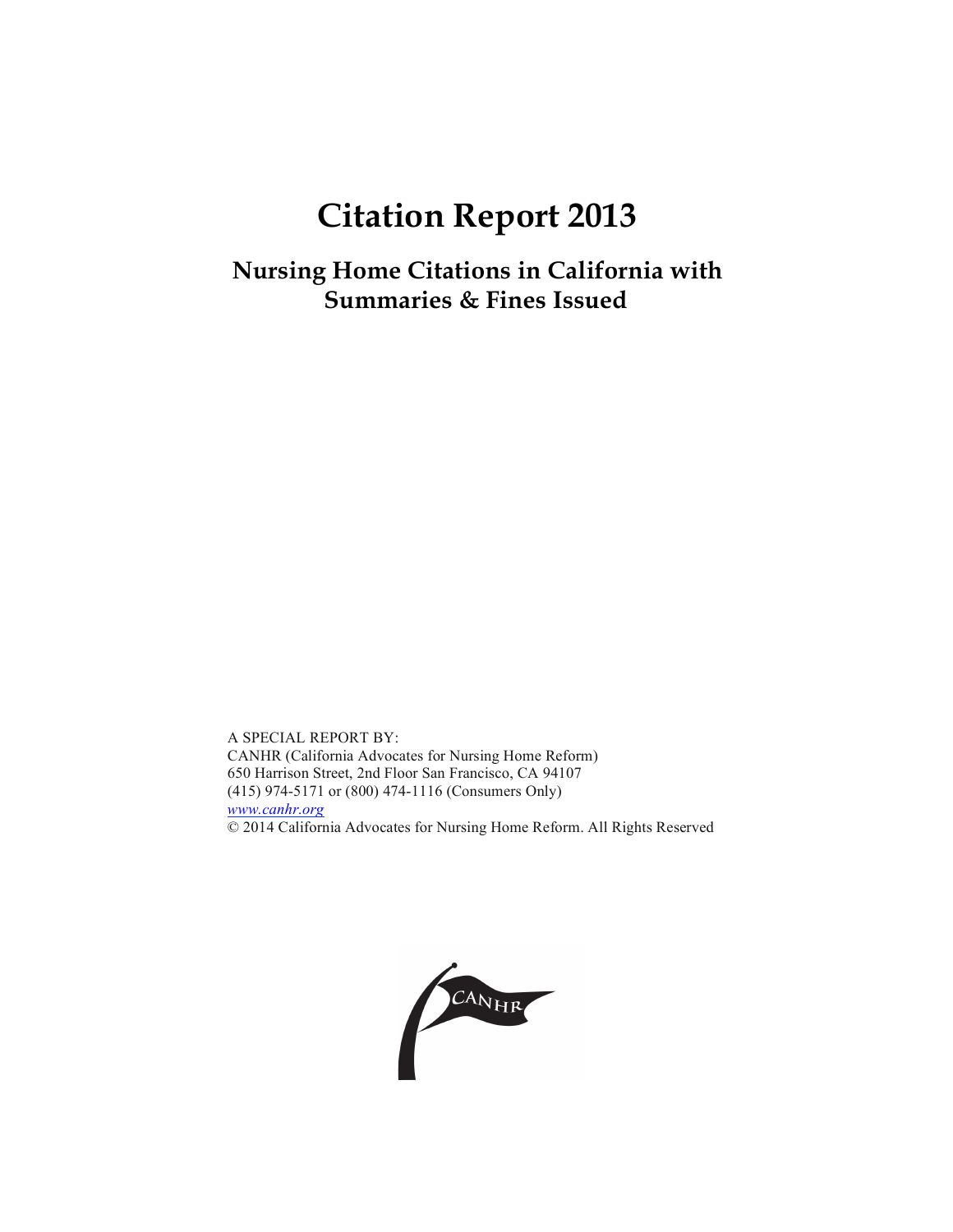# **Summary**

CANHR staff prepared the citation summary descriptions in this report from original citations obtained from the California Department of Public Health (DPH). CANHR also publishes citation details on its Nursing Home Guide (www.nursinghomeguide.org) in order to inform consumers about enforcement actions taken against California nursing homes.

# **Explanatory Notes**

In an effort to provide concise yet meaningful information about fines ("citations") received by California's ~1,235 nursing homes, CANHR has summarized the citations issued by the Licensing and Certification Division of the Department of Public Health to nursing homes in 2013.

California law authorizes the California Department of Public Health (DPH) to issue citations for violations of California or federal law that have harmed or endangered residents. When a nursing home receives a citation, it is fined based on the severity of the violation. See Health & Safety Code §§1424, 1424.5, 1432, and 1280.15 and Welfare & Institutions Code §14126.022

# **Citation Classes**

| <b>Class AA</b>                                          | The most serious violation, AA citations are issued when a<br>resident's death has occurred due to nursing home violations, and<br>carry fines of \$25,000 to \$100,000.                                                                                                                                                                             |
|----------------------------------------------------------|------------------------------------------------------------------------------------------------------------------------------------------------------------------------------------------------------------------------------------------------------------------------------------------------------------------------------------------------------|
| Class A                                                  | Class A citations are issued when violations present imminent<br>danger to residents or the substantial probability of death or<br>serious harm, and carry fines from \$2,000 to \$20,000.                                                                                                                                                           |
| Class B                                                  | Class B citations carry fines from \$100 to \$2,000 and are issued for<br>violations which have a direct or immediate relationship to health,<br>safety or security, but do not qualify as A or AA citations.                                                                                                                                        |
| <b>WMF</b> or <b>WMO</b>                                 | Willful Material Falsification or Willful Material Omission in the<br>health record of a resident carries a fine from \$2,000 to \$20,000 for<br>each citation.                                                                                                                                                                                      |
| R/D                                                      | Civil penalties for Retaliation or Discrimination carry fines of up<br>to \$10,000 when a facility is found to have retaliated against<br>someone for expressing a grievance or filing a complaint.                                                                                                                                                  |
|                                                          | AN (or AP NHPPD) An Administrative Penalty for failure to provide each resident a<br>minimum of 3.2 hours of skilled nursing care on a daily basis.<br>Carries a fine of \$15,000 for failure to meet the requirement for 5 to<br>49% of the audited days and \$30,000 for failure to meet the<br>requirement for more than 49% of the audited days. |
| $\overline{FTR}$ (or $\overline{FB}$ , $\overline{FP}$ ) | Failure to Report any unlawful or unauthorized access to, or use or<br>disclosure of, a patient's medical information to the affected patient<br>or the patient's representative and/or to the Dept. of Public Health.                                                                                                                               |

Violations repeated within twelve months may be issued trebled fines (indicated as " $x3$ " ) – triple the normal amount.

Citations can be appealed. The type of appeal and the outcome can be of the following types: Arbitration, Judicial, or Negotiation. The fine can either be Upheld, Reduced, Increased or Dismissed. In lieu of contesting the citation, a facility can pay the minimum amount required by law or 65 percent of the fine, whichever is greater.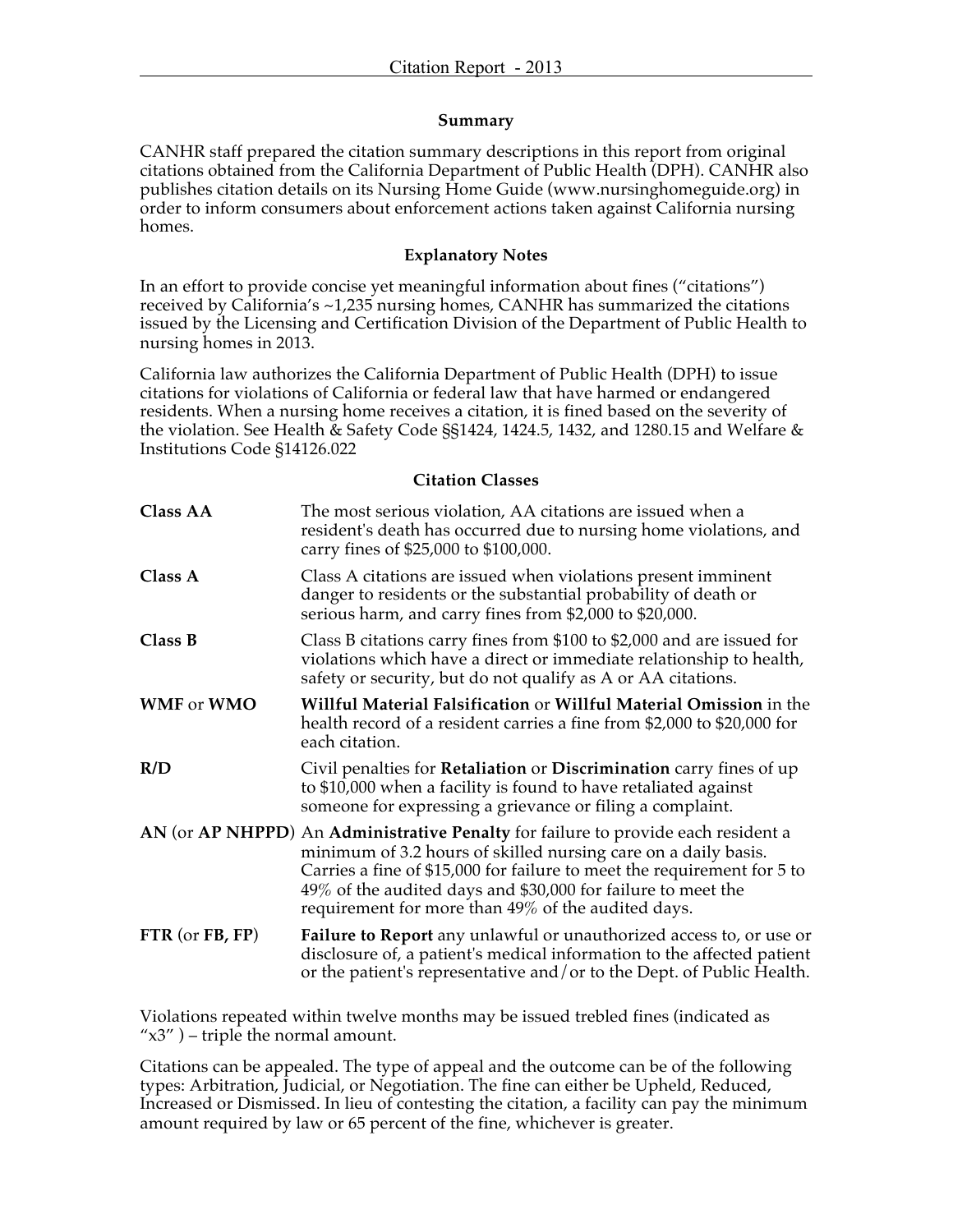# **Citations for Bedsores**

Bedsores are sometimes referred to as pressure sores, pressure ulcers or decubitus ulcers. The following categories are used to describe their severity and are often used in citations issued due to bedsores.

| Stage I:   | Skin is not broken, but tissue consistency is altered when compared to an adjacent<br>or opposite area. Light pigmented skin appears red, pink, or discolored. Skin may<br>be unusually warm to the touch. The discolored area does not return to normal<br>within 30 minutes after pressure is removed. |
|------------|----------------------------------------------------------------------------------------------------------------------------------------------------------------------------------------------------------------------------------------------------------------------------------------------------------|
| Stage II:  | The topmost layers of skin are broken, creating a shallow open sore, which may<br>include drainage. At this stage, the sore is painful.                                                                                                                                                                  |
| Stage III: | The sore extends through the second layers of skin, which creates a crater. The<br>wound has become deeper and tissue death is occurring.                                                                                                                                                                |
| Stage IV:  | The tissue breakdown extends into the muscle, tendon, joint and may extend to the<br>bone. Typically, there is considerable dead tissue and drainage. This stage may                                                                                                                                     |

cause muscle and bone loss. Stage IV may be life threatening.

# **Key to Layout**

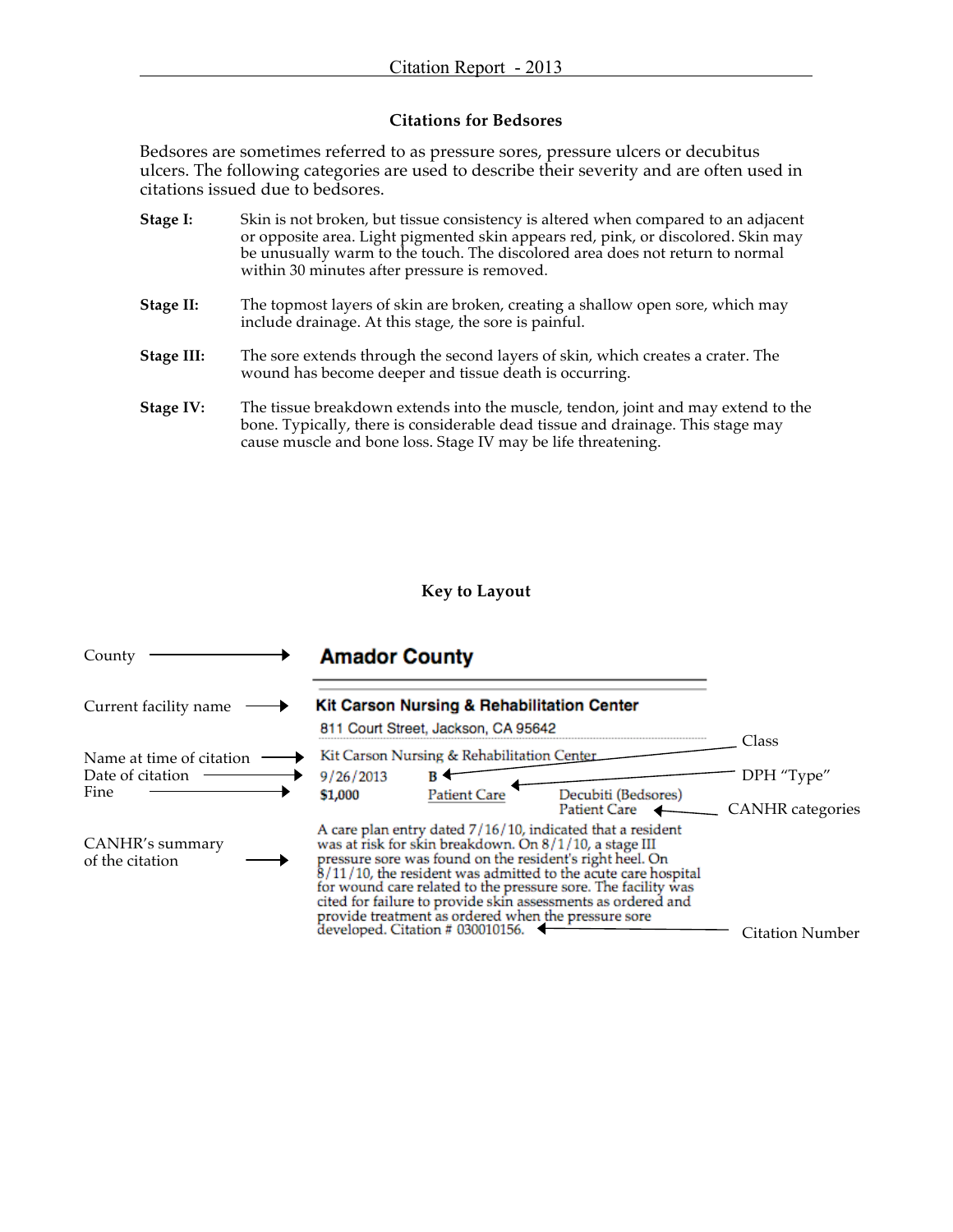# **Citations for Deaths**

California law permits DPH to issue Class AA fines of up to \$100,000 when a resident's death has occurred due to nursing home violations. In practice, however, DPH often issues much smaller fines for neglect leading to the death of a nursing home resident. In a number of cases where death occurred, the Department issued Class B citations – which are supposed to be reserved for the least serious violations – with fines as low as \$1,000. This appalling practice sends the message that DPH considers the lives of nursing home residents to have little value.

| <b>Class</b>  | Number | <b>Fines as Issued</b> |
|---------------|--------|------------------------|
| AA            | 10     | \$860,350              |
| А             | 11     | \$215,000              |
| в             |        | \$11,000               |
| <b>Totals</b> | 28     | \$1,086,350            |

# **2013 - Citations issued for incidents in which a death occurred.**

# **Citation Collections**

DPH collects only a fraction of the fines it imposes against nursing homes. According to its records as of March 2014, DPH assessed slightly over \$2.7 million in penalties in 2013 and collected about \$1.2 million on those citations, well less than half of the penalties. Nursing homes have multiple opportunities to appeal citations and often obtain reductions through this process. Nursing homes are also rewarded if they don't appeal citations, earning an automatic 35 percent reduction in the fine. These reductions further diminish the impact of the citations, which rarely provide justice for the harm and suffering residents endure due to facility neglect and abuse.

| <b>Class</b> | <b>Number</b> | <b>Penalty as Issued</b> | <b>Penalty Offset</b> | <b>Penalty minus Offset</b> | <b>Collected Amount</b> |
|--------------|---------------|--------------------------|-----------------------|-----------------------------|-------------------------|
| AA           | 10            | \$860,350                | $-521,000$            | \$839,350                   | \$39,000                |
| A            | 47            | \$894,400                | $-$130,900$           | \$763,500                   | \$374,500               |
| B            | 209           | \$321,450                | -\$75,233             | \$246,218                   | \$217,018               |
| AN           | 38            | \$645,000                | \$0                   | \$645,000                   | \$595,000               |
| WF           | 3             | \$6,000                  | $-51,400$             | \$4,600                     | \$4,600                 |
| <b>FTR</b>   | 3             | \$7,000                  | $-51,750$             | \$5,250                     | \$5,250                 |
| Totals       | 310           | \$2,734,200              | $-5230,283$           | \$2,503,918                 | \$1,235,368             |

Source:

California Department of Public Health (CDPH), Licensing and Certification Program (L&C) Electronic Licensing Management System (ELMS), data as of March 13, 2014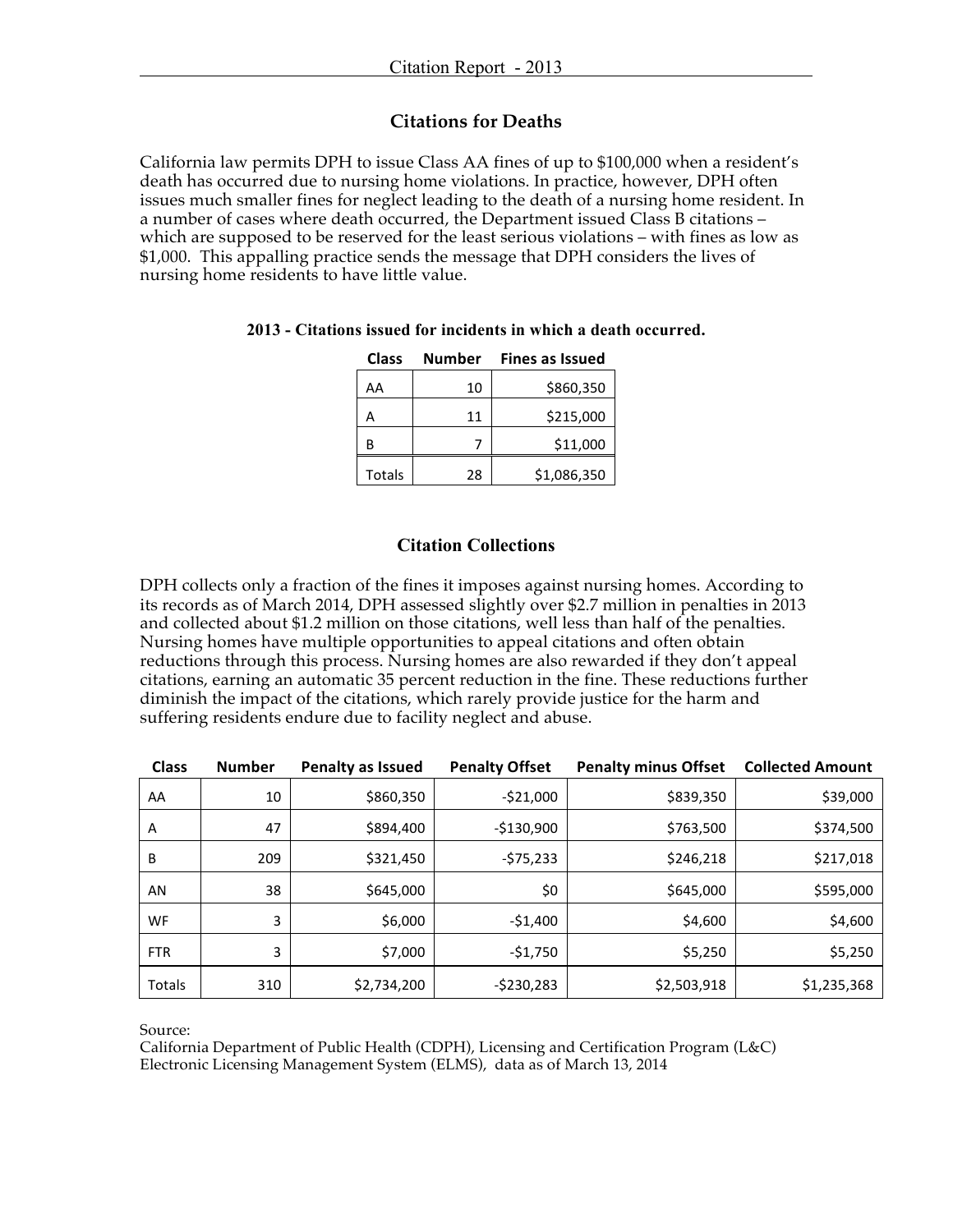# **Table of Contents by County**

| Alameda          | $\mathbf{1}$   | Placer         | 32 |
|------------------|----------------|----------------|----|
| Amador           | $\overline{2}$ | Riverside      | 33 |
| <b>Butte</b>     | $\overline{2}$ | Sacramento     | 35 |
| Calaveras        | 3              | San Bernardino | 39 |
| Contra Costa     | $\overline{4}$ | San Diego      | 40 |
| El Dorado County | 9              | San Francisco  | 42 |
| Fresno           | 9              | San Joaquin    | 42 |
| Glenn            | 10             | Santa Barbara  | 44 |
| Imperial         | 10             | Santa Clara    | 45 |
| Kern             | 11             | Santa Cruz     | 46 |
| Lake             | 12             | Shasta         | 46 |
| Lassen           | 12             | Siskiyou       | 47 |
| Los Angeles      | 13             | Solano         | 47 |
| Madera County    | 28             | Sonoma         | 48 |
| Marin            | 29             | Stanislaus     | 49 |
| Mariposa         | 29             | Trinity        | 50 |
| Modoc            | 30             | Tulare         | 50 |
| Napa             | $30\,$         | Ventura        | 51 |
| Orange           | 31             | Yolo           | 51 |

(Counties that do not appear had no citations.)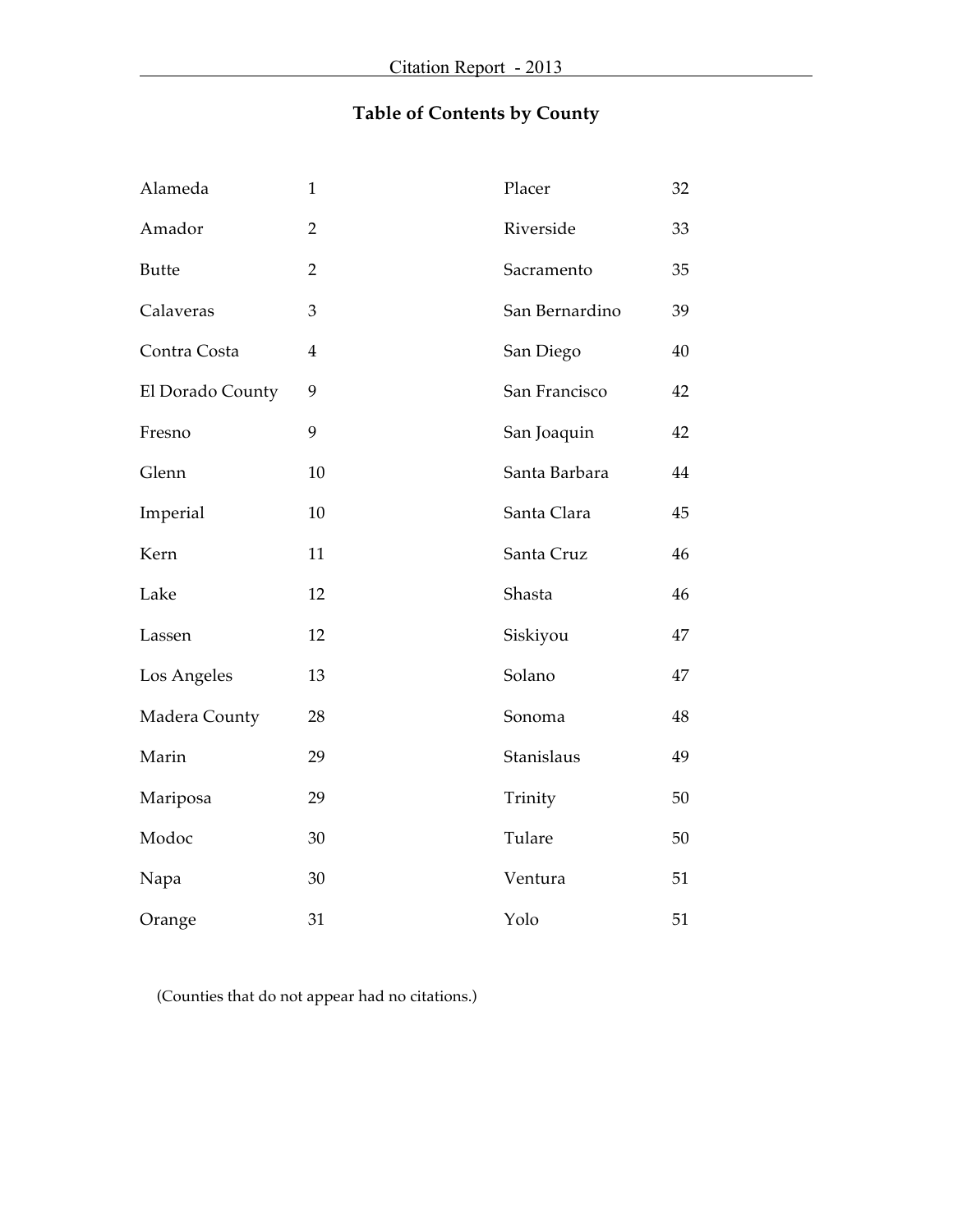# **Alameda County**

#### **Alameda Hospital D/P SNF**

|  |  |  |  | 2070 Clinton Ave, Alameda, CA 94501 |
|--|--|--|--|-------------------------------------|
|--|--|--|--|-------------------------------------|

| Alameda Hospital $D/P$ SNF |   |  |
|----------------------------|---|--|
| 10/21/2013                 | A |  |

**\$16,000** Medication Medication

### **Death Occurred**

A female resident who was admitted on 8/15/12 was on Coumadin, a blood thinning medication requiring close monitoring to prevent severe bleeding episodes. On 9/26/12, the resident was found unresponsive and was transferred to a hospital where she died the next day of brain hemorrhaging. A lab report showed the resident had blood clotting time six times the normal range. The facility had failed to perform basic blood tests to ensure the resident's blood was not too thin. A number of nurses failed to properly monitor the resident's blood. The facility was cited for failing to ensure the resident was spared unnecessary drugs. Citation # 020010227.

#### **Oakgrove Springs Care Center**

309 MacArthur Blvd., Oakland, CA 94610

| Oakgrove Springs Care Center |                    |          |
|------------------------------|--------------------|----------|
| 2/19/2013                    | AN                 |          |
| \$15,000                     | Administrative     | Staffing |
|                              | Penalty - Staffing |          |
|                              | Audit              |          |

The minimum number of nursing hours per patient per day required in a skilled nursing facility is 3.2 hrs. Through an audit of the facility's records, they were found to be out of compliance with this requirement for 8 days out of 24 randomly selected days. Citation # 020009737.

### **Oakhill Springs Care Center**

3145 High Street, Oakland, CA 94619

Oakhill Springs Care Center

10/10/2013 **AN**

**\$15,000** Administrative Penalty - Staffing Audit Staffing

The minimum number of nursing hours per patient per day required in a skilled nursing facility is 3.2 hrs. Through an audit of the facility's records, they were found to be out of compliance with this requirement for 7 days out of 24 randomly selected days. Citation # 020010175.

#### **Oakland Healthcare & Wellness Center**

3030 Webster St., Oakland, CA 94609

Oakland Healthcare & Wellness Center

6/26/2013 **AN**

| \$15,000 | Administrative     |
|----------|--------------------|
|          | Penalty - Staffing |
|          | Audit              |

The minimum number of nursing hours per patient per day required in a skilled nursing facility is 3.2 hrs. Through an audit of the facility's records, they were found to be out of compliance with this requirement for 3 days out of 24 randomly selected days. Citation # 020009961.

Staffing

#### **Park Central Care & Rehabilitation Center**

2100 Parkside Drive, Fremont, CA 94536

Park Central Care & Rehabilitation Center

7/22/2013 **B**

**\$2,000** Patient Care Infection

#### **Death Occurred**

On 1/24/13, a 76 year old resident was admitted to the hospital with a digestive track bacterial infection (C-diff). On 1/31/13, the resident died of complication from the infection. Family members who had visited the resident told investigators that the resident had been having episodes of diarrhea. <sup>A</sup> review of the facility's nurses' notes from 1/3 to 1/24/13 showed no documentation of diarrhea or loose stool at any point during the resident's stay at the facility. The facility was cited for failure to assess and respond to the changes in the resident's condition. Citation # 020010021.

### **St John Kronstadt Convalescent Center**

4432 James Avenue, Castro Valley, CA 94546

2/4/2013 **AA** St John Kronstadt Convalescent Center

| 2/4/2013 | АA        |       |
|----------|-----------|-------|
| \$60,000 | Accidents | Other |
|          |           |       |

#### **Death Occurred**

On 7/18/12, three residents were taken to a baseball game by two staff members as part of <sup>a</sup> facility outing. The residents were given hot dogs. One resident choked and died. The resident had known dysphagia (difficulty swallowing) and had had a previous choking incident and was on a special diet to prevent choking. Nonetheless, the staff members who took the resident to the baseball game were not informed of his special needs. The facility was cited for failing to ensure the resident's dietary restrictions were followed while on a facility outing. Citation # 020009728.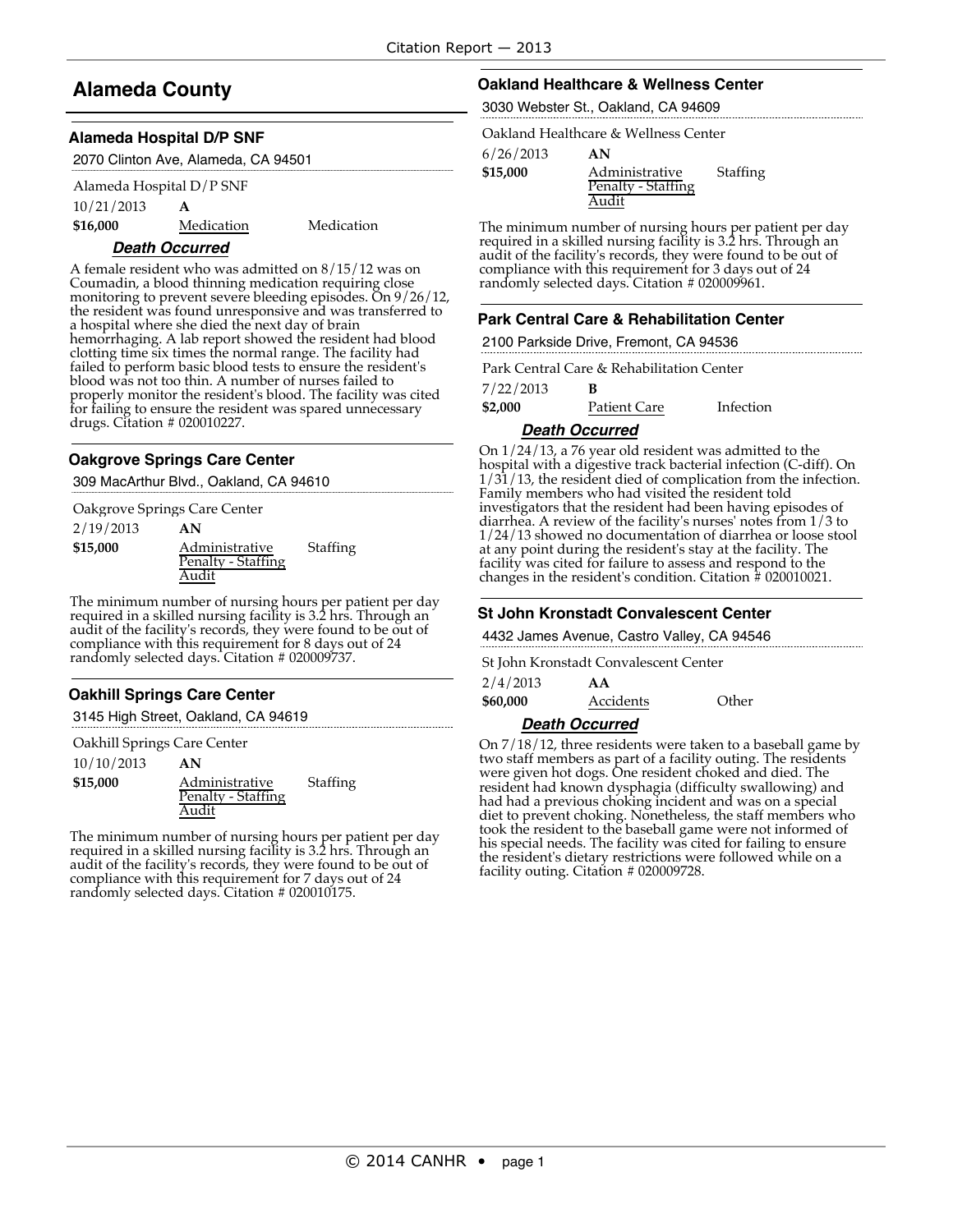# **Amador County**

#### **Kit Carson Nursing & Rehabilitation Center**

| 811 Court Street, Jackson, CA 95642 |  |
|-------------------------------------|--|
|-------------------------------------|--|

| Kit Carson Nursing & Rehabilitation Center |                     |                                            |  |
|--------------------------------------------|---------------------|--------------------------------------------|--|
| 9/26/2013                                  | в                   |                                            |  |
| \$1,000                                    | <b>Patient Care</b> | Decubiti (Bedsores)<br><b>Patient Care</b> |  |

A care plan entry dated 7/16/10, indicated that a resident was at risk for skin breakdown. On  $8/1/10$ , a stage III pressure sore was found on the resident's right heel. On 8/11/10, the resident was admitted to the acute care hospital for wound care related to the pressure sore. The facility was cited for failure to provide skin assessments as ordered and provide treatment as ordered when the pressure sore developed. Citation # 030010156.

Kit Carson Nursing & Rehabilitation Center

11/19/2013 **AN**

| \$30,000 | Administrative<br>Penalty - Staffing | Staffing |
|----------|--------------------------------------|----------|
|          | Audit                                |          |

The minimum number of nursing hours per patient per day required in a skilled nursing facility is 3.2 hrs. Through an audit of the facility's records, they were found to be out of compliance with this requirement for 12 days out of 24 randomly selected days. Citation # 030010257.

# **Butte County**

#### **Cypress Healthcare Center**

| 1633 Cypress Lane, Paradise, CA 95969 |                     |      |  |
|---------------------------------------|---------------------|------|--|
| Cypress Healthcare Center             |                     |      |  |
| 2/20/2013                             | А                   |      |  |
| \$10,000                              | <b>Patient Care</b> | Fall |  |

On 9/9/11, a 76 year old resident who was assessed as unstable while walking and being a risk for falling, fell while attempting to use her bedside commode. The fall opened a gash in her head and caused bleeding in her brain. The resident was transported via helicopter to a medical facility where she received aggressive treatments for her brain injury. The injury left her substantially diminished, without the ability to perform many of the functions she was capable of doing for herself prior to the fall. The facility was cited for failure to ensure the safety of the resident by not providing assistance with toileting. Citation # 230009708.

Cypress Healthcare Center

| 4/17/2013 |              |                                            |
|-----------|--------------|--------------------------------------------|
| \$2,000   | Patient Care | Dignity<br>Retaliation Against<br>Resident |

A resident, who was rehabilitating after a right hip fracture repair, was in constant pain and received pain medication. The resident states that the pain medications he receives help lower his level of pain from severe to moderate levels. On 11/16/11, the resident claimed that the LVN told him that if he does not start behaving, she will see to it that he gets his medications last. The resident stated, "It hurt my feelings." The facility failed to provide respect and dignity to the resident by speaking in a rude and threatening manner. This failure resulted in the resident experiencing a loss of dignity, emotional distress, and isolation from staff. Citation # 230009330.

Cypress Healthcare Center

4/17/2013 **B**

| \$2,000 | Patient Care | Dietary Services<br>Medication |
|---------|--------------|--------------------------------|
|         |              |                                |

Facility failed to follow a resident's ordered wine diet, resulting in increased sedation, weakness and heavy bladder incontinence. The resident was given permission by a physician to have four ounces of wine with his Thanksgiving dinner. During a Thanksgiving luncheon on 11/19/11, the resident was given more than one glass of wine, as well as several medications that should not be taken with alcohol, as it may lead to oversedation. That night, he experienced extreme lethargy, slurred speech and heavy urinary incontinence. On 11/20/11 around 1:30 am, a nurse answered the resident's call light and found him sitting on the side of his bed. He said his legs gave out and he fell to the floor. Between midnight and 6 am on 11/20/11, the resident was unable to use an inhaler he takes every six hours for wheezing, due to oversedation. Many nurses described the resident as "over medicated" during the night of 11/19/11 and the morning of  $11/20/11$ . Citation # 230009421.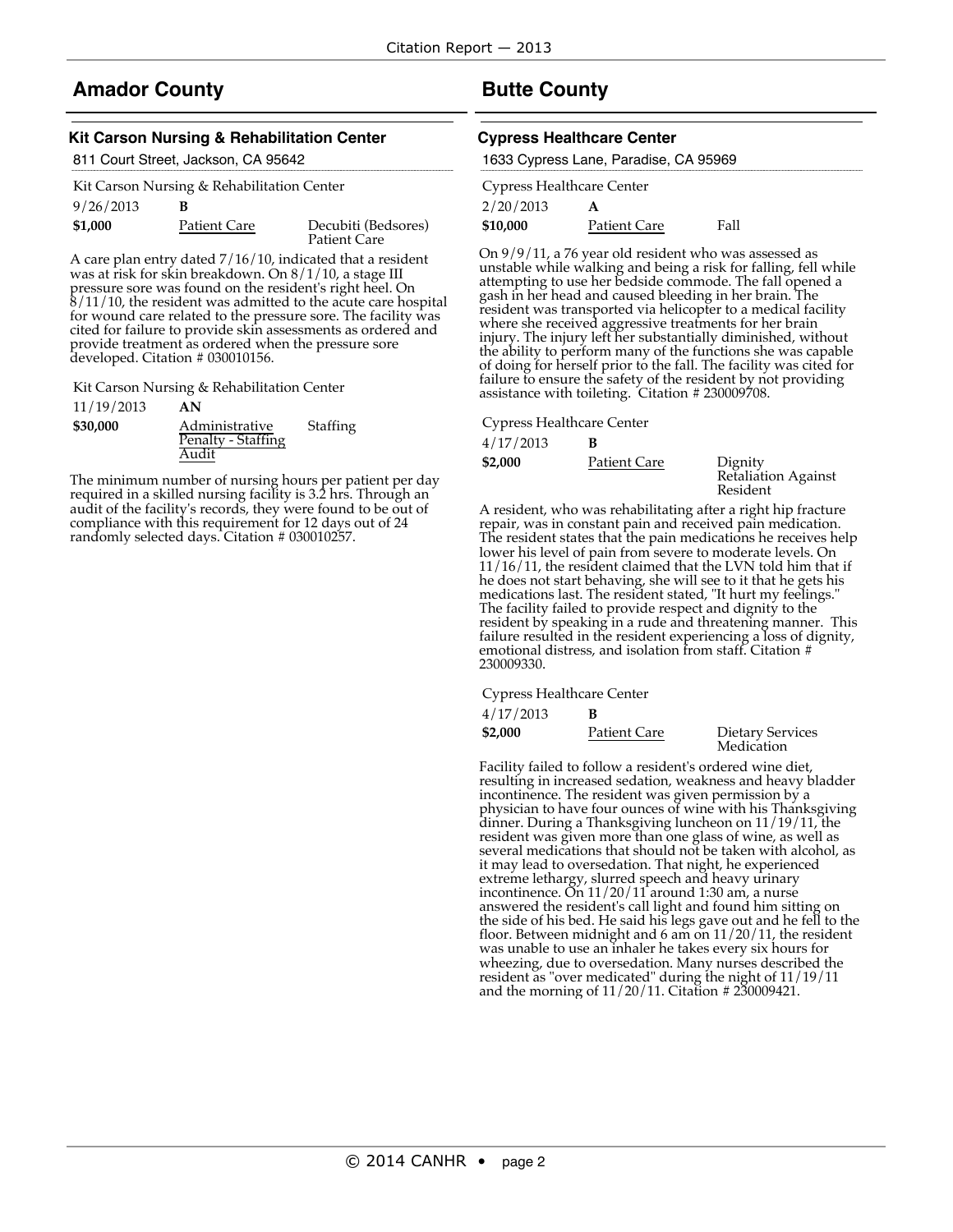7/15/2013 **AN** Cypress Healthcare Center

| \$15,000 | Administrative     |
|----------|--------------------|
|          | Penalty - Staffing |
|          | Audit              |

The minimum number of nursing hours per patient per day required in a skilled nursing facility is 3.2 hrs. Through an audit of the facility's records, they were found to be out of compliance with this requirement for 4 days out of 24 randomly selected days. Citation # 230009995.

**Staffing** 

### **Twin Oaks Post Acute Rehab**

1200 Springfield Dr, Chico, CA 95928

|          | Twin Oaks Post Acute Rehab |        |
|----------|----------------------------|--------|
| 4/8/2013 | в                          |        |
| \$2,000  | Patient Care               | Fall   |
|          |                            | Injury |

On 5/13/11, a resident at risk for falls due to low blood pressure and dialysis treatments, fell and fractured his hip. The facility was cited for failure to monitor and supervise the resident. Citation # 230009415.

# **Calaveras County**

#### **Mark Twain Convalescent Hospital**

|  |  |  | 900 Mountain Ranch Road, San Andreas, CA 95249 |
|--|--|--|------------------------------------------------|
|  |  |  |                                                |

| Mark Twain Convalescent Hospital |              |                     |  |
|----------------------------------|--------------|---------------------|--|
| 10/4/2013                        | в            |                     |  |
| \$1,000                          | Patient Care | <b>Patient Care</b> |  |

The facility failed to ensure that the resident's environment remain free from accident hazards when a resident suffered a fall while being transported in the facility's van while in his wheelchair. While the van was transporting the resident, the driver accelerated abruptly while on a hill. The resident's wheelchair was not properly tied down, causing the wheelchair to tip backwards and the resident to hit his head on the floor of the van. The resident was hospitalized for two days after suffering a laceration to the back of his head. Citation # 030010160.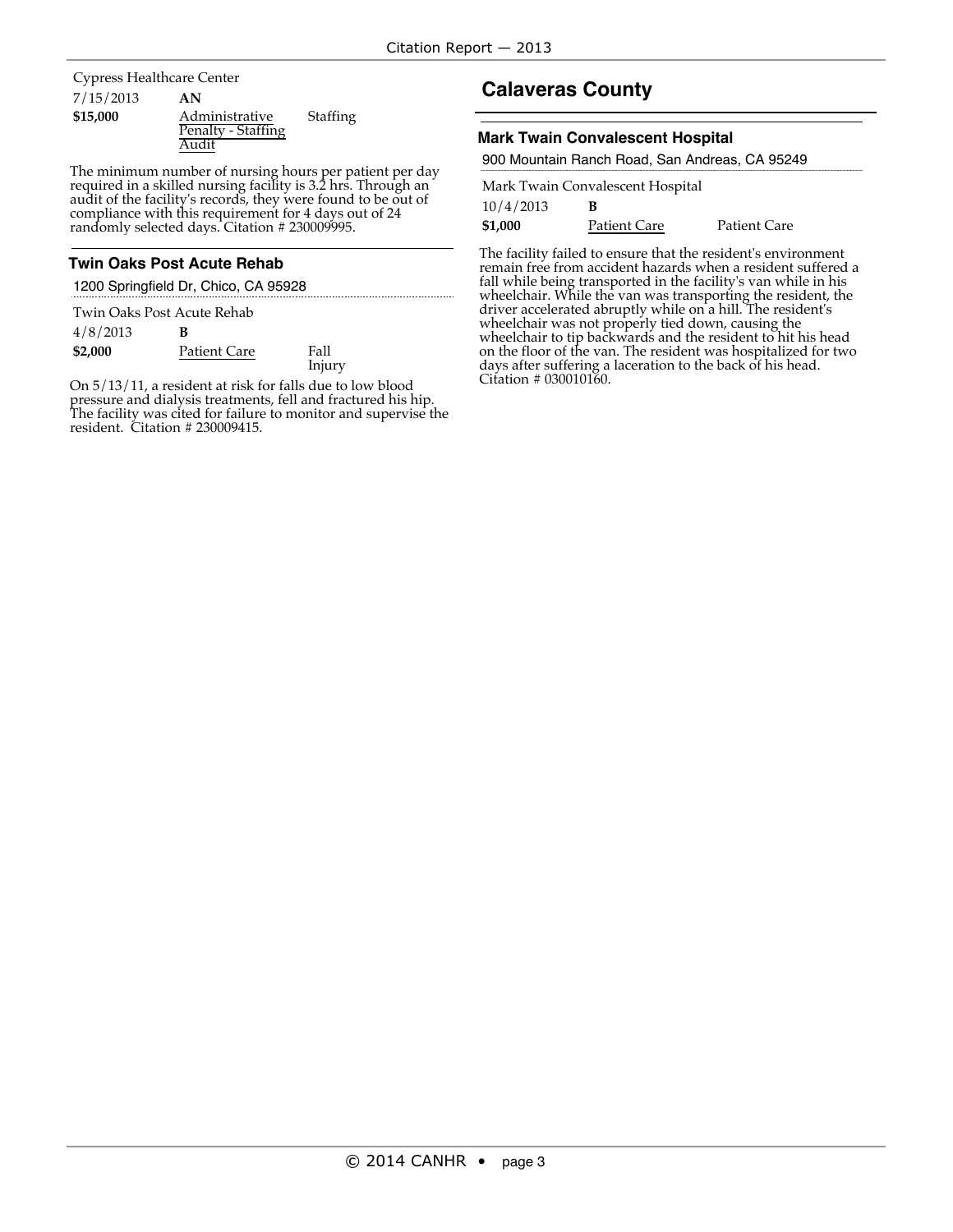# **Contra Costa County**

#### **Kindred Transitional Care and Rehabilitation-Walnut Creek**

1224 Rossmoor Parkway, Walnut Creek, CA 94595

7/29/2013 **A** Kindred Transitional Care and Rehabilitation - Walnut Creek

| \$20,000 | Administration        | Administration              |
|----------|-----------------------|-----------------------------|
|          | <b>Death Occurred</b> | Patient Care<br>Supervision |

An 81 year old female resident with respiratory failure was receiving respiratory therapy, involving a breathing tube with a valve (PMV) inserted into her neck, which she did not tolerate well. On 2/20/13, a nurse removed her neck breathing tube because the resident had bitten off the cuff balloon which keeps the valve on the breathing tube in place. Later that evening the respiratory notes stated she was stabilized and using a breathing collar, or mask covering the breathing hole in her neck. The next morning the tube was reinserted. About an hour later, she was found not breathing and CPR was performed. However, the resident died. The facility failed to closely supervise the resident after she was placed on the breathing tube that morning. Citation # 020010043.

#### **San Miguel Villa**

1050 San Miguel Road, Concord, CA 94518

#### San Miguel Villa

12/6/2013 **B \$1,200** Patient Care Patient Care

On 9/14/13, a 72 year-old resident, who was totally dependent on staff for all actives of daily living, was found unresponsive and transferred to the hospital. At the ER, it was noted that he was significantly constipated and had Urosepsis and Encephalopathy (a brain disorder secondary to sepsis and dehydration). It was also noted that his catheter was full of pus and not draining. When questioned by Department investigators about the catheter, the facility's Director of Nurses said there was no documentation showing that the catheter had been taken out or replaced during August or September of 2013, nor were there any records showing that the catheter was draining. It was determined that the clogged catheter contributed to the spread of a urinary tract infection into the resident's entire blood stream. The facility was cited for failure to properly maintain the resident's catheter and for failing to respond to his progressively worsening condition until he became unresponsive and needed to be sent to the hospital. Citation # 020010295.

### **Shields Nursing Center**

3230 Carlson Blvd., El Cerrito, CA 94530

| <b>Shields Nursing Center</b> |                     |
|-------------------------------|---------------------|
| 11/20/2013                    | в                   |
| \$2,000                       | <b>Patient Care</b> |

Between 4/17/13 and 8/27/13, three of seven sampled residents were transferred involuntarily from one facility to another in a town far away from their homes, social supports and familiar neighborhoods for the facility's convenience. The admissions coordinator stated, "I don't know anything about 30 day notices." The facility was cited for failure to give written notice of the impending transfers with a chance to appeal. Citation  $\#$  020010274.

#### **Windsor Rosewood Care Center**

1911 Oak Park Blvd., Pleasant Hill, CA 94523

Windsor Rosewood Care Center

4/25/2013 **B**

| \$2,000 | Patient Rights | Transfer |
|---------|----------------|----------|
|---------|----------------|----------|

On 8/22/11, Windsor Rosewood involuntarily discharged a resident without a legal reason, putting the resident at risk of serious harm. The resident had resided on the facility's secured Alzheimer's Unit for more than 2 years and suffered from a severe cognitive impairment. The resident's responsible party reported the facility staff stated the Alzheimer's unit was closing and "told me that I had 30 days, not even that, to find a new placement..." Citation # 020009798.

Windsor Rosewood Care Center

| 4/25/2013 | в              |          |
|-----------|----------------|----------|
| \$2,000   | Patient Rights | Transfer |

On 11/4/11, Windsor Rosewood involuntarily discharged <sup>a</sup> resident without <sup>a</sup> legal reason, putting the resident at risk of serious harm. The resident had resided on the facility's secured Alzheimer's unit for more than <sup>a</sup> year and suffered from advanced dementia. After being informed that the facility planned to close the Alzheimer's unit, the resident's responsible party reported feeling quite upset when she learned that the facility was planning to replace the Alzheimer's unit "with a more profitable population."<br>Additionally, the responsible party said it was difficult to<br>find a new placement because the resident suffered from severe sundowner syndrome. Citation # 020009854.

Windsor Rosewood Care Center

4/25/2013 **B \$2,000** Patient Rights Transfer

On 9/7/11, Windsor Rosewood involuntarily discharged a resident without a legal reason, putting the resident at risk of serious harm. The resident had resided on the facility's secured Alzheimer's unit for a year and suffered from advanced dementia. The unlawful discharge increased the resident's risks of unmet needs, weight loss, and increased use of psychoactive drugs with potentially irreversible adverse side effects. Citation # 020009799.

Windsor Rosewood Care Center

| 4/25/2013 | в              |          |
|-----------|----------------|----------|
| \$2,000   | Patient Rights | Transfer |

On 9/30/11, Windsor Rosewood involuntarily discharged a resident without a legal reason, putting the resident at risk of serious harm. The resident had resided on the facility's secured Alzheimer's unit for about 19 months and suffered from advanced dementia. After receiving a letter from the facility on 8/18/11 about plans to close the Alzheimer's unit, the resident's responsible party reported "I sorta freaked out when I read the letter. (The) resident was happy at the facility. I was scared and worried about what to do." Citation # 020009800.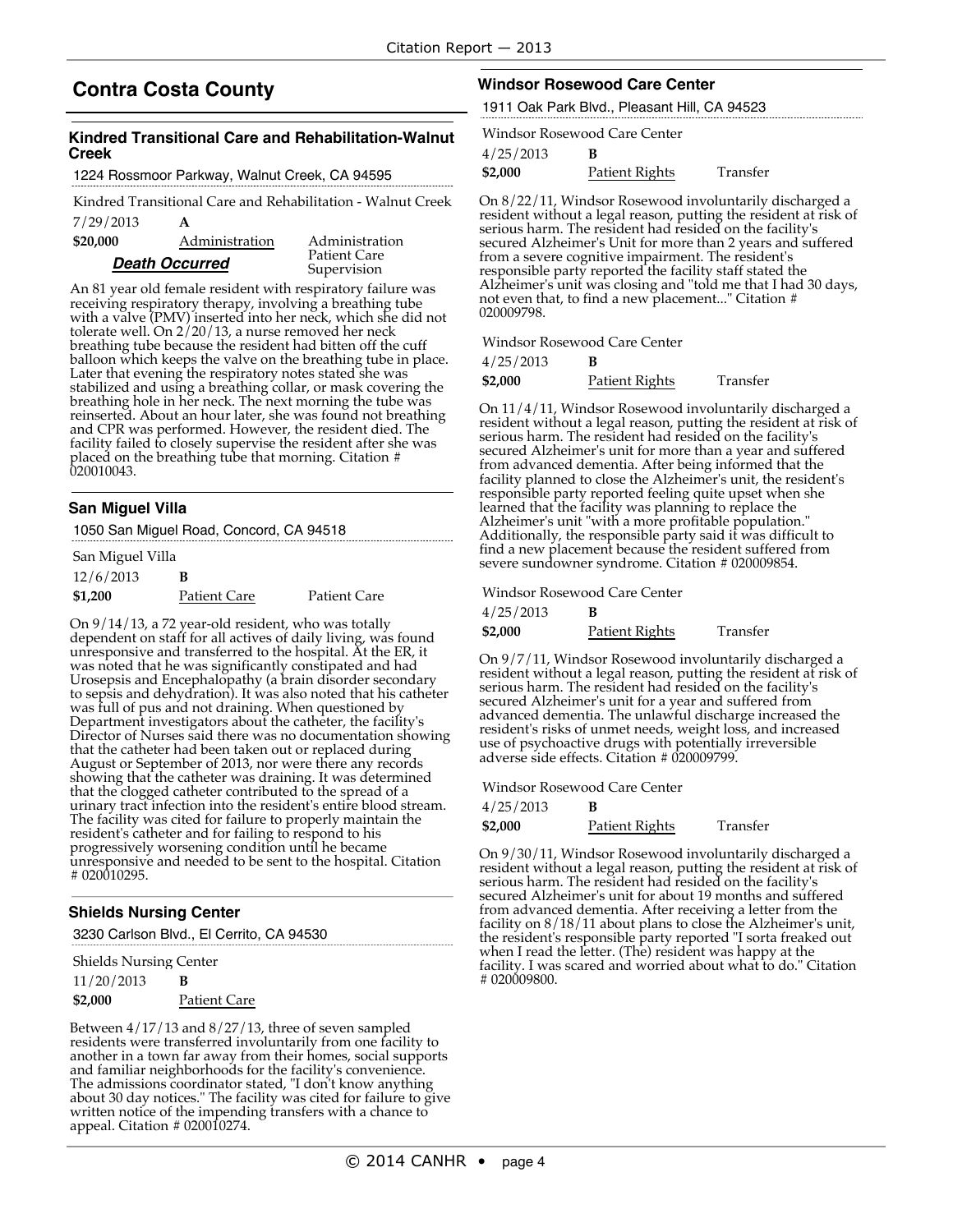4/25/2013 **B** Windsor Rosewood Care Center

| T / 2U / 2U1U |                |          |
|---------------|----------------|----------|
| \$2,000       | Patient Rights | Transfer |

On 8/12/11, Windsor Rosewood involuntarily discharged a resident without a legal reason, putting the resident at risk of serious harm. The resident had resided on the facility's secured Alzheimer's unit for about 6 months and suffered from dementia and other impairments. After the facility stated it was closing the Alzheimer's unit and discharging the residents, the resident's responsible party reported "they sorta put pressure on me. I started to panic, trying to find a good place." Citation # 020009802.

Windsor Rosewood Care Center

| 4/25/2013 | в              |          |
|-----------|----------------|----------|
| \$2,000   | Patient Rights | Transfer |

On 10/11/11, Windsor Rosewood involuntarily discharged <sup>a</sup> resident without <sup>a</sup> legal reason, putting the resident at risk of secured Alzheimer's unit for about three years and suffered<br>from advanced dementia. The resident's responsible party stated that it was shocking to get notice from the facility in August that the Alzheimer's unit was closing and that the resident had to move by December. Citation # 020009811.

Windsor Rosewood Care Center

| 4/25/2013 |                |          |
|-----------|----------------|----------|
| \$2,000   | Patient Rights | Transfer |

On 10/7/11, Windsor Rosewood involuntarily discharged a resident without a legal reason, putting the resident at risk of serious harm. The resident had resided on the facility's secured Alzheimer's unit for about a year and suffered from advanced dementia. Upon learning of the facility's plan to close the Alzheimer's unit and discharge the residents, the resident's responsible party reported that she did not want the resident moved because the resident had a familiar routine and environment. Citation # 020009812.

Windsor Rosewood Care Center

4/25/2013 **B**

**\$2,000** Patient Rights Transfer

On 10/21/11, Windsor Rosewood involuntarily discharged a resident without a legal reason, putting the resident at risk of serious harm. The resident had resided on the facility's secured Alzheimer's unit for about three years and suffered from dementia and Parkinson's Disease. Upon learning of the facility's plan to close the Alzheimer's unit and discharge the residents, the resident's conservator reported feeling dismayed because the family had made a tremendous effort to settle the resident into the secured unit. Citation # 020009813.

Windsor Rosewood Care Center

| 4/25/2013 |                |          |
|-----------|----------------|----------|
| \$2,000   | Patient Rights | Transfer |

On 10/06/11, Windsor Rosewood involuntarily discharged a resident without a legal reason, putting the resident at risk of serious harm. The resident had resided on the facility's secured Alzheimer's unit for more than six years and suffered from advanced dementia. Upon learning that the facility was closing the Alzheimer's unit and wanted the resident out, the resident's responsible party and a family member reported they felt shocked and powerless because the resident was comfortable at the facility and did not respond well to change. Citation # 020009814.

4/25/2013 **B** Windsor Rosewood Care Center

**\$2,000** Patient Rights Transfer

On 9/26/11, Windsor Rosewood involuntarily discharged a resident without a legal reason, putting the resident at risk of serious harm. The resident had resided on the facility's secured Alzheimer's unit for about three years and suffered from advanced dementia. The resident's conservator reported she was surprised when she learned the facility was closing the Alzheimer's unit and that the resident was really mad and upset about the move. Citation # 020009815.

Windsor Rosewood Care Center

| 4/25/2013 | в              |          |
|-----------|----------------|----------|
| \$2,000   | Patient Rights | Transfer |

On 8/09/11, Windsor Rosewood involuntarily discharged a<br>resident without a legal reason, putting the resident at risk of serious harm. The resident had resided on the facility's secured Alzheimer's unit for more than <sup>a</sup> year and suffered from dementia. The resident's responsible party reported she felt surprised when she learned that the facility planned to close the Alzheimer's unit and discharge the resident and was concerned because the resident did not adjust well to change. Citation # 020009816.

Windsor Rosewood Care Center

| 4/25/2013 | в              |          |
|-----------|----------------|----------|
| \$2,000   | Patient Rights | Transfer |

On 8/2/11, Windsor Rosewood involuntarily discharged a resident without a legal reason, putting the resident at risk of serious harm. The resident had resided on the facility's secured Alzheimer's unit for more than seven years and suffered from advanced dementia. Upon learning that the facility planned to close the Alzheimer's unit and discharge the residents, the resident's responsible party reported the family was shocked and did not want the resident to be moved because it would be very traumatic. The resident was shaking while leaving on the day of discharge. Citation # 020009817.

#### Windsor Rosewood Care Center

4/25/2013 **B**

**\$2,000** Patient Rights Transfer

On 10/10/11, Windsor Rosewood involuntarily discharged a resident without a legal reason, putting the resident at risk of serious harm. The resident had resided on the facility's secured Alzheimer's unit for about a year and suffered from advanced dementia. The facility discharged the resident while closing the Alzheimer's unit, exposing the resident to increased risk of confusion, fear and distressful behaviors. Citation # 020009818.

Windsor Rosewood Care Center

| 4/25/2013 | в              |          |
|-----------|----------------|----------|
| \$2,000   | Patient Rights | Transfer |

On 10/5/11, Windsor Rosewood involuntarily discharged a resident without a legal reason, putting the resident at risk of serious harm. The resident had resided on the facility's secured Alzheimer's unit for almost a year and suffered from advanced dementia. Upon learning that the facility planned to close the Alzheimer's unit and discharge the residents, the resident's responsible party reported the resident was upset and unable to understand why discharge was necessary. The responsible party was told that the facility would move the resident to a facility in Sacramento if she did not move the resident. Citation # 020009819.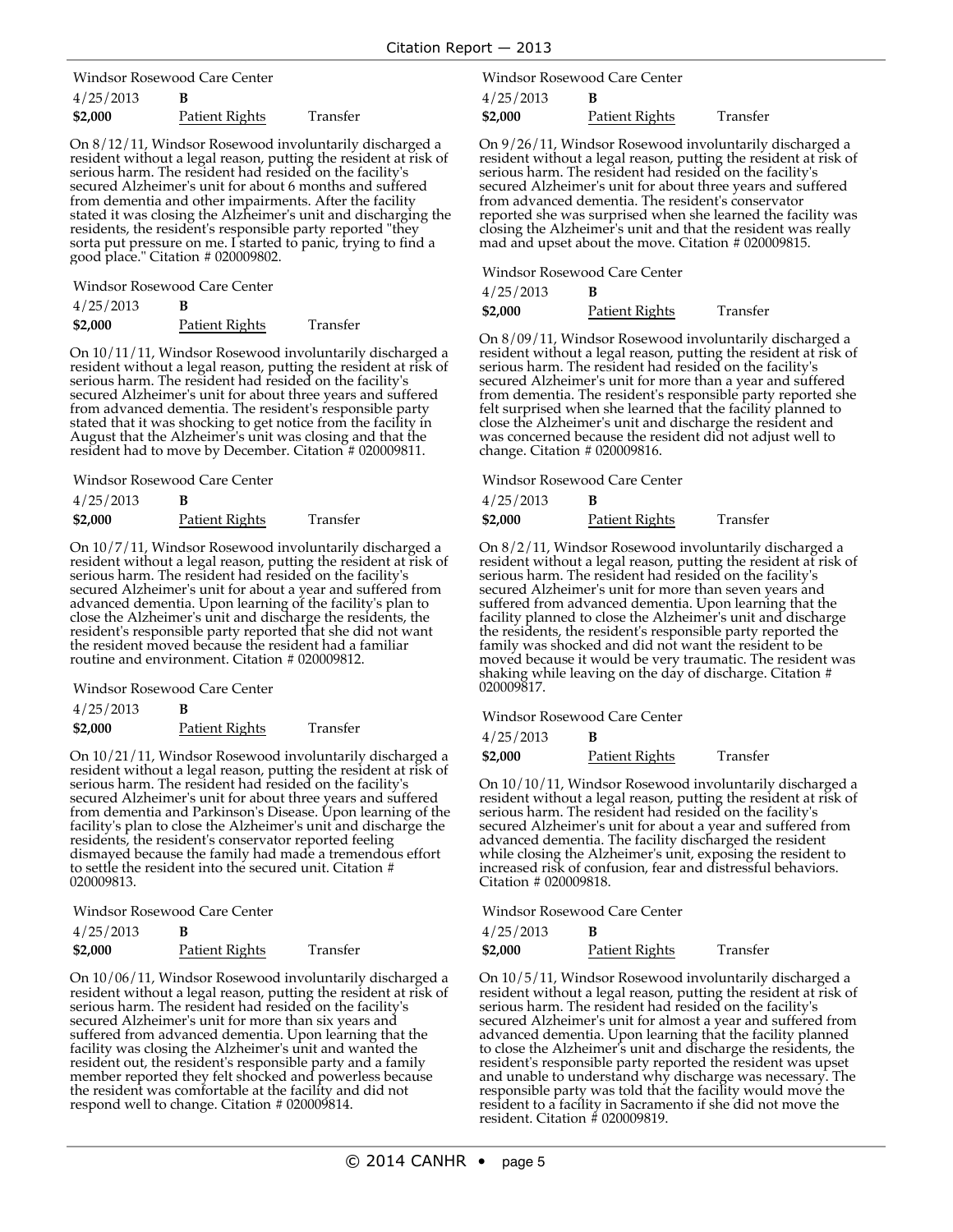4/25/2013 **B** Windsor Rosewood Care Center

| \$2,000 | Patient Rights | Transfer |
|---------|----------------|----------|

On 10/6/11, Windsor Rosewood involuntarily discharged a resident without a legal reason, putting the resident at risk of serious harm. The resident had resided on the facility's secured Alzheimer's unit for more than a year and suffered from advanced dementia. The resident's responsible person reported she was stressed by the facility's plan to close the Alzheimer's unit and discharge the residents. After subjecting the resident to confusion and distress by moving her, the facility sent a letter one month later inviting the resident to return. Citation # 020009820.

Windsor Rosewood Care Center

| 4/25/2013 | в              |          |
|-----------|----------------|----------|
| \$2,000   | Patient Rights | Transfer |

On 10/8/11, Windsor Rosewood involuntarily discharged <sup>a</sup> resident without <sup>a</sup> legal reason, putting the resident at risk of serious harm. The resident had resided on the facility's secured Alzheimer's unit for more than <sup>30</sup> months and suffered from advanced dementia. After learning that the facility planned to close the Alzheimer's unit and discharge the residents, the resident's responsible party reported, "We were given no choice" about moving, and that the resident did not like being moved. Citation # 020009821.

Windsor Rosewood Care Center

| 4/25/2013 | в              |          |
|-----------|----------------|----------|
| \$2,000   | Patient Rights | Transfer |

On 10/18/11, Windsor Rosewood involuntarily discharged a resident without a legal reason, putting the resident at risk of serious harm. The resident had recently been admitted to the facility's secured Alzheimer's unit and suffered from advanced dementia. After being notified that the facility planned to close the Alzheimer's unit, the resident's responsible party reported the facility social worker told him to find a new home or the resident would be discharged to a facility in Stockton. Citation # 020009822.

Windsor Rosewood Care Center

| 4/25/2013 | в              |          |
|-----------|----------------|----------|
| \$2,000   | Patient Rights | Transfer |

On 9/28/11, Windsor Rosewood involuntarily discharged a resident without a legal reason, putting the resident at risk of serious harm. The resident had resided on the facility's secured Alzheimer's unit for more than 30 months and suffered from advanced dementia. After learning that the facility planned to close the Alzheimer's unit, the resident's responsible party reported feeling troubled by the discharge decision, the process of finding a new facility and the facility's plan to discharge the resident to an unsecured facility. Citation # 020009823.

8/13/2013 **B** Windsor Rosewood Care Center

| \$2,000 | Patient Rights | Evictions |
|---------|----------------|-----------|
|         |                | Transfer  |

On 8/2/11, the facility violated a resident's rights by transferring the resident to another skilled nursing facility without a proper written discharge notice 30 days in advance. The resident had been living in the facili Alzheimer's Unit since  $3/9/04$ . The facility sent letters to the resident's representative, stating that it was converting the<br>dementia unit to a sub-acute unit, but it failed to give a legal reason for the transfer, failed to advise the resident of appeal<br>rights and failed to identify when and where the resident would be transferred, as required. Citation # 020010079.

Windsor Rosewood Care Center

| 8/13/2013 | В |
|-----------|---|
|-----------|---|

| \$2,000 | Patient Rights | Evictions<br>Transfer |
|---------|----------------|-----------------------|
|         |                |                       |

On 10/10/11, the facility violated a resident's rights by transferring the resident to another skilled nursing facility without a proper written discharge notice 30 days in advance. The resident had been living in the facility's Alzheimer's Unit since 10/17/10. The facility sent letters to the resident's representative, stating that it was converting the dementia unit to a sub-acute unit, but it failed to give a legal reason for the transfer, failed to advise the resident of appeal rights and failed to identify when and where the resident would be transferred, as required. Citation # 020010080.

Windsor Rosewood Care Center

| 8/13/2013 | В              |                       |
|-----------|----------------|-----------------------|
| \$2,000   | Patient Rights | Evictions<br>Transfer |

On 10/5/11, the facility violated a resident's rights by transferring the resident to another skilled nursing facility without a proper written discharge notice 30 days in advance. The resident had been living in the facility's Alzheimer's Unit since 11/3/10. The facility sent letters to the resident's representative, stating that it was converting the dementia unit to a sub-acute unit, but it failed to give a legal reason for the transfer, failed to advise the resident of appeal rights and failed to identify when and where the resident would be transferred, as required. Citation # 020010081.

Windsor Rosewood Care Center

#### 8/13/2013 **B**

| Evictions<br>Transfer |
|-----------------------|
|                       |

On 10/6/11, the facility violated a resident's rights by discharging the resident without a proper written discharge notice 30 days in advance. The resident had been living in the facility's Alzheimer's Unit since 7/23/10. The facility sent letters to the resident's representative, stating that it was converting the dementia unit to a sub-acute unit, but it failed to give a legal reason for the transfer, failed to advise the resident of appeal rights and failed to identify when and where the resident would be transferred, as required. Citation # 020010082.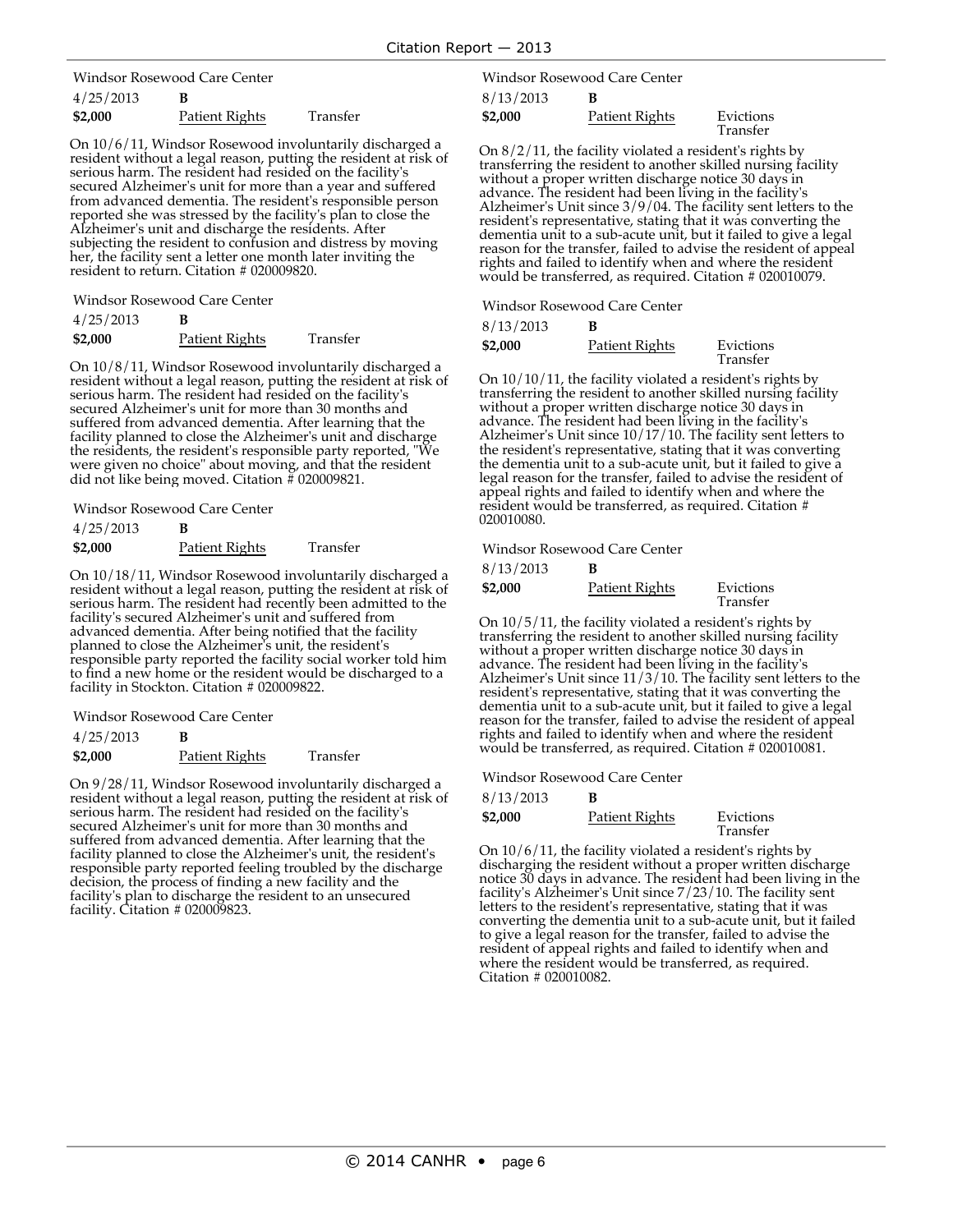8/13/2013 **B** Windsor Rosewood Care Center

| 011012010 |                |                       |
|-----------|----------------|-----------------------|
| \$2,000   | Patient Rights | Evictions<br>Transfer |
|           |                |                       |

On  $10/8/11$ , the facility violated a resident's rights by transferring the resident to another skilled nursing facility without a proper written discharge notice 30 days in advance. The resident had been living in the fa Alzheimer's Unit since  $2/7/09$ . The facility sent letters to the resident's representative, stating that it was converting the<br>dementia unit to a sub-acute unit, but it failed to give a legal reason for the transfer, failed to advise the resident of appeal<br>rights and failed to identify when and where the resident would be transferred, as required. Citation # 020010084.

Windsor Rosewood Care Center

| 8/13/2013 |                |                       |
|-----------|----------------|-----------------------|
| \$2,000   | Patient Rights | Evictions<br>Transfer |

On 10/18/11, the facility violated a resident's rights by transferring the resident to another skilled nursing facility without a proper written discharge notice 30 days in advance. The resident had been living in the facility's Alzheimer's Unit since 9/15/11. The facility sent letters to the resident's representative, stating that it was converting the dementia unit to a sub-acute unit, but it failed to give a legal reason for the transfer, failed to advise the resident of appeal rights and failed to identify when and where the resident would be transferred, as required. Citation # 020010085.

Windsor Rosewood Care Center

| 8/13/2013 | в              |                       |
|-----------|----------------|-----------------------|
| \$2,000   | Patient Rights | Evictions<br>Transfer |

On 8/22/11, the facility violated a resident's rights by transferring the resident to another skilled nursing facility without a proper written discharge notice 30 days in advance. The resident had been living in the facility's Alzheimer's Unit since 5/7/09. The facility sent letters to the resident's representative, stating that it was converting the dementia unit to a sub-acute unit, but it failed to give a legal reason for the transfer, failed to advise the resident of appeal rights and failed to identify when and where the resident would be transferred, as required. Citation # 020010062.

Windsor Rosewood Care Center

| 8/13/2013 |                     |                       |
|-----------|---------------------|-----------------------|
| \$2,000   | <b>Patient Care</b> | Evictions<br>Transfer |

On 11/4/11, the facility violated a resident's rights by transferring the resident to another skilled nursing facility without a proper written discharge notice 30 days in advance. The resident had been living in the facility's Alzheimer's Unit since 8/18/10. The facility sent letters to the resident's representative, stating that it was converting the dementia unit to a sub-acute unit, but it failed to give a legal reason for the transfer, failed to advise the resident of appeal rights and failed to identify when and where the resident would be transferred, as required. Citation # 020010065.

8/13/2013 **B** Windsor Rosewood Care Center

| \$2,000 | Patient Rights | Evictions |
|---------|----------------|-----------|
|         |                | Transfer  |

On 9/7/11, the facility violated a resident's rights by transferring the resident to another skilled nursing facility without a proper written discharge notice 30 days in advance. The resident had been living in the facili Alzheimer's Unit since  $9/9/10$ . The facility sent letters to the resident's representative, stating that it was converting the<br>dementia unit to a sub-acute unit, but it failed to give a legal reason for the transfer, failed to advise the resident of appeal<br>rights and failed to identify when and where the resident would be transferred, as required. Citation # 020010066.

Windsor Rosewood Care Center

| 8/13/2013 | В |
|-----------|---|
|-----------|---|

| \$2,000 | Patient Rights | Evictions<br>Transfer |
|---------|----------------|-----------------------|
|         |                |                       |

On 9/30/11, the facility violated a resident's rights by transferring the resident to another skilled nursing facility without a proper written discharge notice 30 days in advance. The resident had been living in the facility's Alzheimer's Unit since 2/15/10. The facility sent letters to the resident's representative, stating that it was converting the dementia unit to a sub-acute unit, but it failed to give a legal reason for the transfer, failed to advise the resident of appeal rights and failed to identify when and where the resident would be transferred, as required. Citation # 020010067.

Windsor Rosewood Care Center

| 8/13/2013 | В              |                       |
|-----------|----------------|-----------------------|
| \$2,000   | Patient Rights | Evictions<br>Transfer |

On 8/12/11, the facility violated a resident's rights by transferring the resident to another skilled nursing facility without a proper written discharge notice 30 days in advance. The resident had been living in the facility's Alzheimer's Unit since 2/17/11. The facility sent letters to the resident's representative, stating that it was converting the dementia unit to a sub-acute unit, but it failed to give a legal reason for the transfer, failed to advise the resident of appeal rights and failed to identify when and where the resident would be transferred, as required. Citation # 020010069.

Windsor Rosewood Care Center

| 8/13/2013 | R              |                       |
|-----------|----------------|-----------------------|
| \$2,000   | Patient Rights | Evictions<br>Transfer |

On 10/11/11, the facility violated a resident's rights by transferring the resident to another skilled nursing facility without a proper written discharge notice 30 days in advance. The resident had been living in the facility's Alzheimer's Unit since 10/8/08. The facility sent letters to the resident's representative, stating that it was converting the dementia unit to a sub-acute unit, but it failed to give a legal reason for the transfer, failed to advise the resident of appeal rights and failed to identify when and where the resident would be transferred, as required. Citation # 020010070.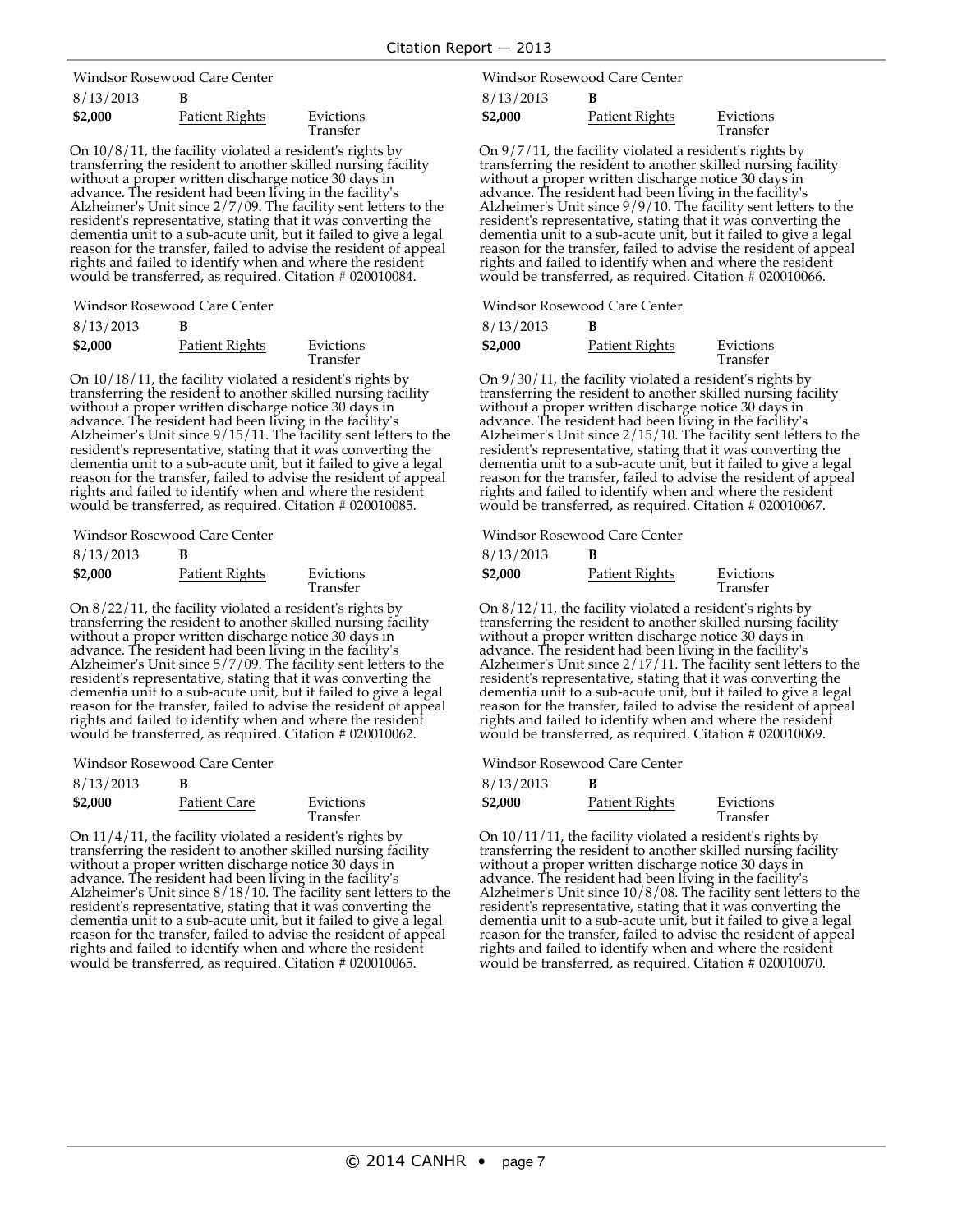8/13/2013 **B** Windsor Rosewood Care Center

| $V_1 + V_2 + V_3 + V_4$ |                |                       |
|-------------------------|----------------|-----------------------|
| \$2,000                 | Patient Rights | Evictions<br>Transfer |
|                         |                |                       |

On 10/7/11, the facility violated <sup>a</sup> resident's rights by transferring the resident to another skilled nursing facility without <sup>a</sup> proper written discharge notice <sup>30</sup> days in Alzheimer's Unit since  $10/20/10$ . The facility sent letters to the resident's representative, stating that it was converting the dementia unit to a sub-acute unit, but it failed to give a legal reason for the transfer, failed to advise the resident of appeal rights and failed to identify when and where the resident would be transferred, as required. Citation # 020010071.

Windsor Rosewood Care Center

| 8/13/2013 | в              |                       |
|-----------|----------------|-----------------------|
| \$2,000   | Patient Rights | Evictions<br>Transfer |

On 10/21/11, the facility violated a resident's rights by transferring the resident to another skilled nursing facility without a proper written discharge notice 30 days in advance. The resident had been living in the facility's Alzheimer's Unit since 12/22/08. The facility sent letters to the resident's representative, stating that it was converting the dementia unit to a sub-acute unit, but it failed to give a legal reason for the transfer, failed to advise the resident of appeal rights and failed to identify when and where the resident would be transferred, as required. Citation # 020010073.

Windsor Rosewood Care Center

| 8/13/2013 | В              |                       |
|-----------|----------------|-----------------------|
| \$2,000   | Patient Rights | Evictions<br>Transfer |

On 10/6/11, the facility violated a resident's rights by transferring the resident to another skilled nursing facility without a proper written discharge notice 30 days in advance. The resident had been living in the facility's Alzheimer's Unit since 6/13/05. The facility sent letters to the resident's representative, stating that it was converting the dementia unit to a sub-acute unit, but it failed to give a legal reason for the transfer, failed to advise the resident of appeal rights and failed to identify when and where the resident would be transferred, as required. Citation # 020010075.

Windsor Rosewood Care Center

| 8/13/2013 | в              |                                                            |
|-----------|----------------|------------------------------------------------------------|
| \$2,000   | Patient Rights | Bed Hold<br>Evictions<br><b>Patient Rights</b><br>Transfer |

On 9/16/11, the facility transferred a resident to the hospital for treatment of a hip fracture caused by a fall at the facility. Following hospital treatment, the facility refused to readmit the resident because it was closing the Alzheimer's unit where the resident had lived since 3/3/10. The facility was cited because it failed to issue a bed hold notice at the time of hospitalization and failed to readmit the resident after hospitalization as required. Citation # 020010076.

8/13/2013 **B** Windsor Rosewood Care Center

| \$2,000 | Patient Rights | Evictions<br>Transfer |
|---------|----------------|-----------------------|
|         |                |                       |

On 9/26/11, the facility violated a resident's rights by transferring the resident to another skilled nursing facility without a proper written discharge notice 30 days in advance. The resident had been living in the facil Alzheimer's Unit since  $8/18/08$ . The facility sent letters to the resident's representative, stating that it was converting the reason for the transfer, failed to advise the resident of appeal<br>rights and failed to identify when and where the resident would be transferred, as required. Citation # 020010077.

Windsor Rosewood Care Center

| 8/13/2013 | в |
|-----------|---|
|-----------|---|

| \$2,000 | Patient Rights | Evictions<br>Transfer |
|---------|----------------|-----------------------|
|         |                |                       |

On 8/9/11, the facility violated a resident's rights by transferring the resident to another skilled nursing facility without a proper written discharge notice 30 days in advance. The resident had been living in the facility's Alzheimer's Unit since 6/29/10. The facility sent letters to the resident's representative, stating that it was converting the dementia unit to a sub-acute unit, but it failed to give a legal reason for the transfer, failed to advise the resident of appeal rights and failed to identify when and where the resident would be transferred, as required. Citation # 020010078.

Windsor Rosewood Care Center

| 8/14/2013 | B              |                       |
|-----------|----------------|-----------------------|
| \$2,000   | Patient Rights | Evictions<br>Transfer |

On 9/28/11, the facility violated a resident's rights by transferring the resident to another skilled nursing facility without a proper written discharge notice 30 days in advance. The resident had been living in the facility's Alzheimer's Unit since 1/8/09. The facility sent letters to the resident's representative, stating that it was converting the dementia unit to a sub-acute unit, but it failed to give a legal reason for the transfer, failed to advise the resident of appeal rights and failed to identify when and where the resident would be transferred, as required. Citation # 020010086.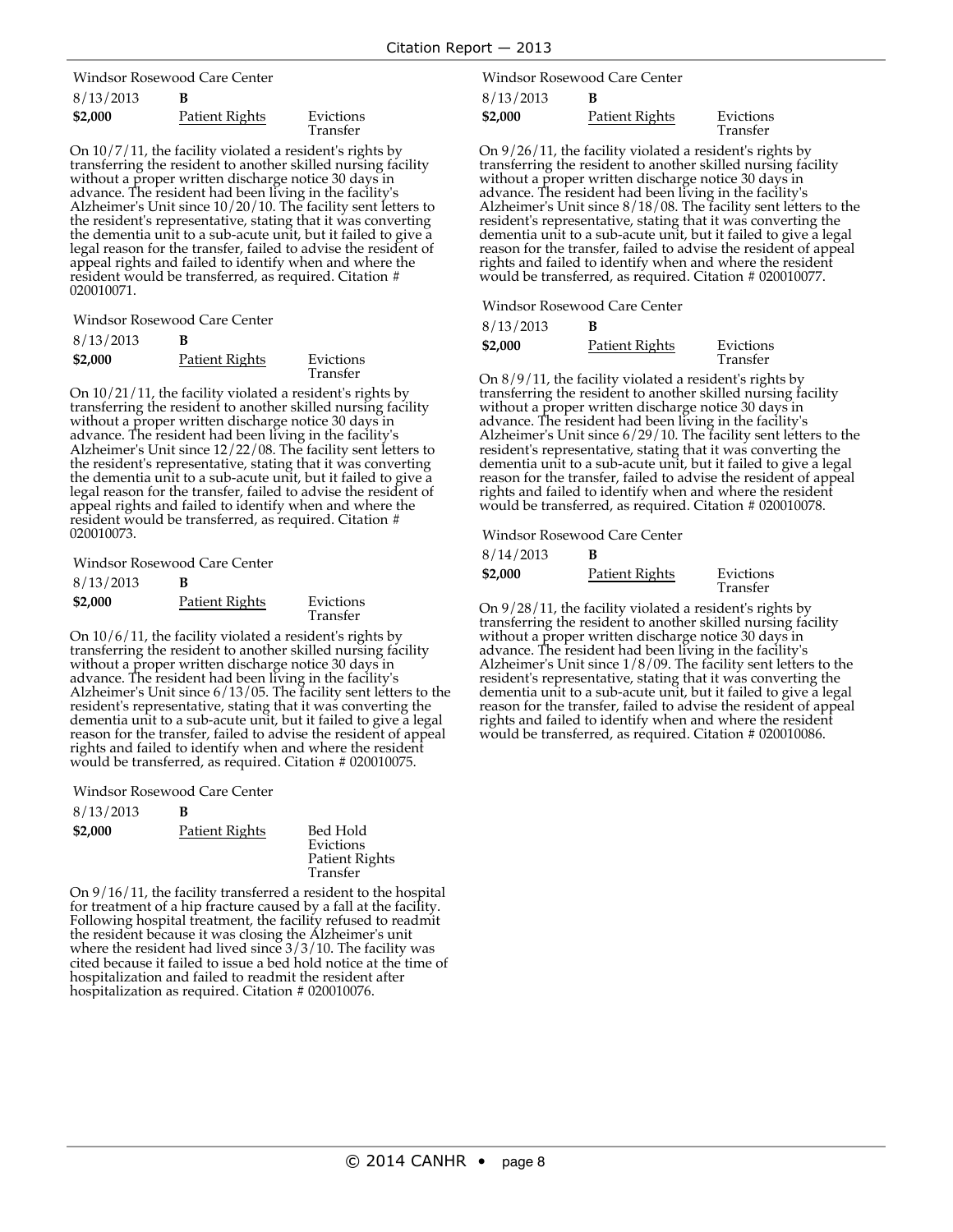# **El Dorado County**

#### **Gold Country Health Center**

|  | 4301 Golden Center Drive, Placerville, CA 95667 |
|--|-------------------------------------------------|
|--|-------------------------------------------------|

| Gold Country Health Center |  |
|----------------------------|--|
|----------------------------|--|

### 11/14/2013 **B**

**\$2,000** Patient Care Fall

Patient Care Supervision

On 9/16/11 a female resident with dementia fell in her room after getting out of bed undetected by staff. A physician ordered xray revealed a fracture to her leg. The bed alarms were supposed to be checked weekly and the CNA on duty did not have a record of the alarm status for this resident's alarm. The CNA indicated that she was aware that her alarm may not have been working. The facility failed to ensure her bed alarm was in place and working properly to alert staff when she got out of bed without assistance. Citation # 030010251.

# **Fresno County**

#### **Golden Living Center - Hillcrest**

|           | 3672 N. First Street, Fresno, CA 93726 |                      |
|-----------|----------------------------------------|----------------------|
|           | Golden Living Center - Hillcrest       |                      |
| 3/13/2013 |                                        |                      |
| \$2,000   | Physical                               | Physical Environment |
|           | Environment                            |                      |

The facility was cited for failing to provide a safe, functional and sanitary environment for residents, staff and public when there was a sewage backflow, foul odor and a pluming leak due to a broken plumbing pipe. The bathroom toilet between rooms 2 and 3 was not available for one month due to the sewage leakage. This violation had a direct or immediate relationship to the health, safety, or security of residents. Citation # 040009782.

#### **Healthcare Centre of Fresno**

1665 'M' Street, Fresno, CA 93721

Healthcare Centre of Fresno

| 6/13/2013 | AN                                   |          |
|-----------|--------------------------------------|----------|
| \$15,000  | Administrative<br>Penalty - Staffing | Staffing |
|           | Audit                                |          |

The minimum number of nursing hours per patient per day required in a skilled nursing facility is 3.2 hrs. Through an audit of the facility's records, they were found to be out of compliance with this requirement for 2 days out of 24 randomly selected days. Citation # 040009930.

#### **Manning Gardens Care Center, Inc.**

2113 E. Manning Ave., Fresno, CA 93725

Manning Gardens Convalescent Hospital

| 1/23/2013 | AN                                   |          |
|-----------|--------------------------------------|----------|
| \$15,000  | Administrative<br>Penalty - Staffing | Staffing |
|           | Audit                                |          |

The minimum number of nursing hours per patient per day required in a skilled nursing facility is 3.2 hrs. Through an audit of the facility's records, they were found to be out of compliance with this requirement for 7 days out of 24 randomly selected days. Citation # 040009525.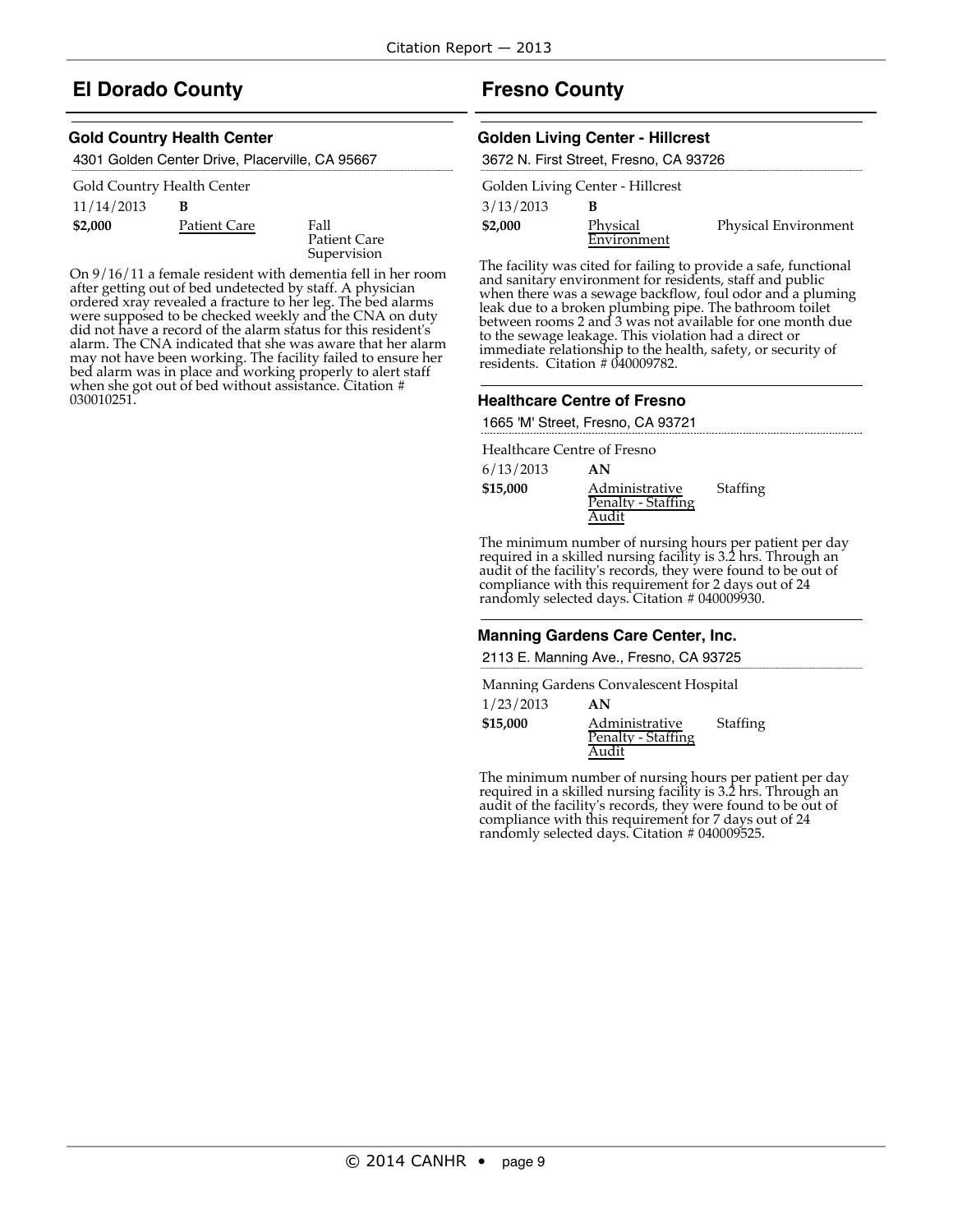# **Glenn County**

### **Willows Care Center**

320 North Crawford St., Willows, CA 95988

#### Willows Care Center

2/14/2013 **AN**

| \$15,000 | Administrative     | Staffing |
|----------|--------------------|----------|
|          | Penalty - Staffing |          |
|          | Audit              |          |

The minimum number of nursing hours per patient per day required in a skilled nursing facility is 3.2 hrs. Through an audit of the facility's records, they were found to be out of compliance with this requirement for 6 days out of 24 randomly selected days. Citation # 230009528.

# **Imperial County**

#### **Valley Convalescent Center**

1700 S. Imperial Ave, El Centro, CA 92243

Valley Convalescent Center

5/20/2013 **AN**

| \$15,000 | Administrative     | Staffing |
|----------|--------------------|----------|
|          | Penalty - Staffing |          |
|          | Audit              |          |

The minimum number of nursing hours per patient per day required in a skilled nursing facility is 3.2 hrs. Through an audit of the facility's records, they were found to be out of compliance with this requirement for 5 days out of 24 randomly selected days. Citation # 090009890.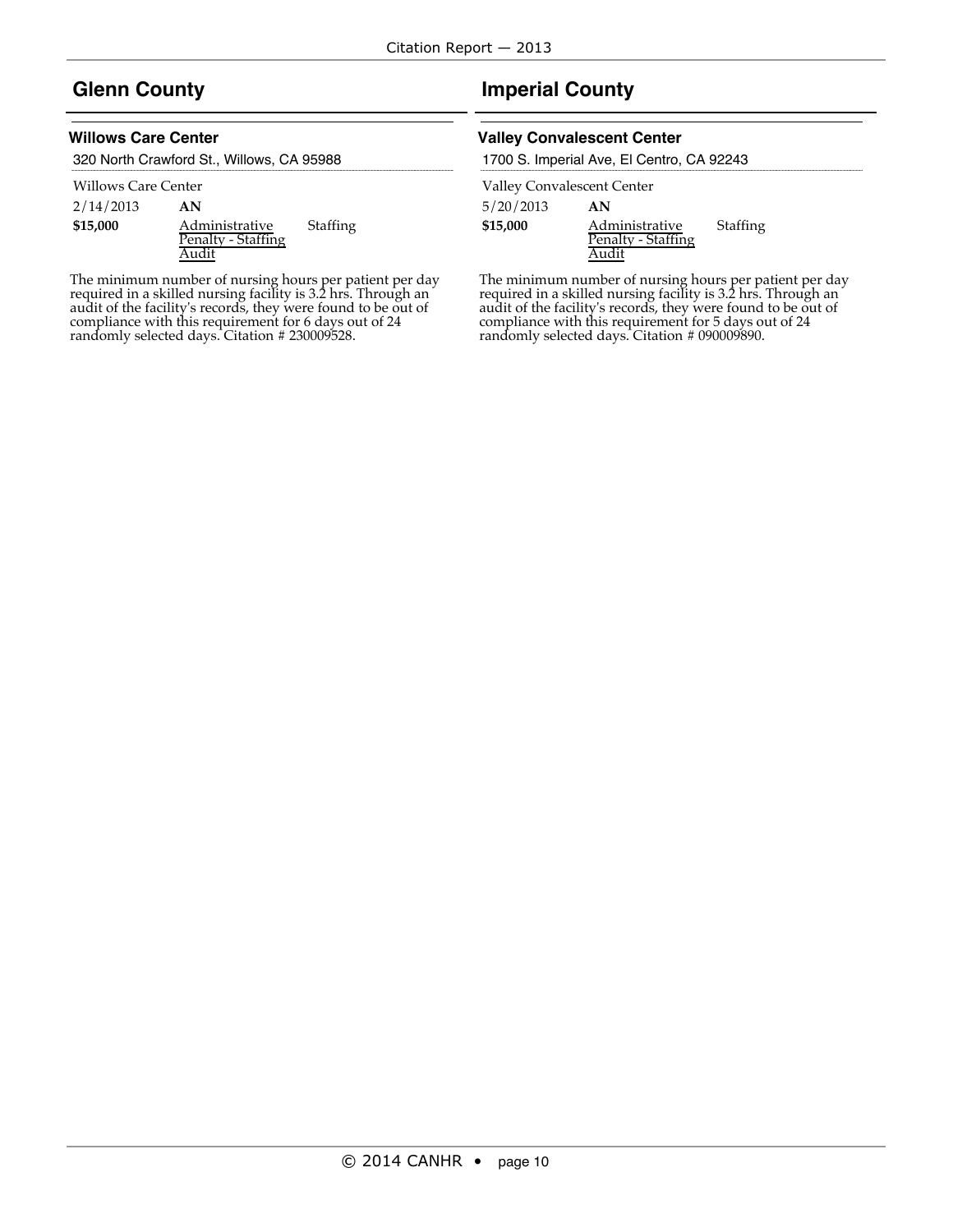# **Kern County**

#### **Bakersfield Healthcare Center**

730 34th Street, Bakersfield, CA 93301

#### Bakersfield Healthcare Center

| 2/19/2013 | AN                                            |          |
|-----------|-----------------------------------------------|----------|
| \$15,000  | Administrative<br>Penalty - Staffing<br>Audit | Staffing |

The minimum number of nursing hours per patient per day required in a skilled nursing facility is 3.2 hrs. Through an audit of the facility's records, they were found to be out of compliance with this requirement for 5 days out of 24 randomly selected days. Citation # 120009736.

#### **Corinthian Gardens Health Care Center**

#### 1611 Height Street, Bakersfield, CA 93305

Corinthian Gardens Health Care Center

| 10/23/2013 |                                     |                           |
|------------|-------------------------------------|---------------------------|
| \$2,000    | Abuse/Facility<br>Not Self Reported | <b>Mandated Reporting</b> |

The facility failed to report an allegation of resident to resident abuse within 24 hours to the Department of Public Health, as required by the facility's policy. On 10/2/2013, a resident grabbed another resident's wrist. The abused resident said the grab was so hard that she thought her wrist would be fractured. The two staff members who broke up the incident did not document or report it. Citation # 120010212.

#### **Delano District Skilled Nursing Facility**

1509 Tokay Street, Delano, CA 93215

Delano District Skilled Nursing Facility

#### 10/23/2013 **B**

**\$2,000** Abuse/Facility Not Self Reported Mandated Reporting

The facility failed to report to the California Department of Public Health (DPH) an allegation of fiduciary abuse towards a resident within 24 hours of the allegation, as required by the facility's policy. On 6/12/2012, a resident reported a loss of \$200. The facility ran an investigation, but did not report the incident to the DPH because it did not appear to be an abuse case. Citation # 120010176.

#### **Golden Living Center - Shafter**

140 E.Tulare Ave, Shafter, CA 93263

| Golden Living Center - Shafter |                   |              |
|--------------------------------|-------------------|--------------|
| 9/16/2013                      | в                 |              |
| \$1,000                        | Abuse / Facility  | Patient Care |
|                                | Not Self Reported |              |

On 2/5/11, a resident who suffered from Alzheimer's kicked another resident who was being pushed in a wheelchair past her room. The resident in the wheelchair was being pushed by a family member who then complained to the facility about the incident. Upon investigation it was determined that the offending resident had a history of striking other residents who wandered into her area and had "territorial issues." The facility was cited for failing to follow procedures to prevent that resident from kicking other residents. Citation # 120008991.

#### **Parkview Healthcare Center**

329 North Real Road, Bakersfield, Ca 93309

|           | Parkview Healthcare Center |                           |
|-----------|----------------------------|---------------------------|
| 9/16/2013 |                            |                           |
| \$2,000   | Patient Care               | <b>Mandated Reporting</b> |

Nurses' notes dated 1/23/12 indicated that at 2:30 pm the resident had been observed touching a female resident's thigh. There was no information indicating that the Department had been notified of the incident. The facility was cited for failing to report an allegation of abuse to the Department with 24 hours. Citation # 120009509.

#### Parkview Healthcare Center

9/16/2013 **B**

**\$1,000** Patient Care Physical Abuse Retaliation Against Resident Verbal Abuse

Sexual Abuse

On 09/06/09, following a complaint made by a female resident to the nurse supervisor about the call light not being answered at night, a CNA came into the resident's room and yelled at her in a very threatening manner, "You quit accusing me of things, I'm sick and tired of it, and you better shut up." As a result, the facility was cited for failing to protect a resident from verbal and physical abuse from a CNA. Citation # 120007933.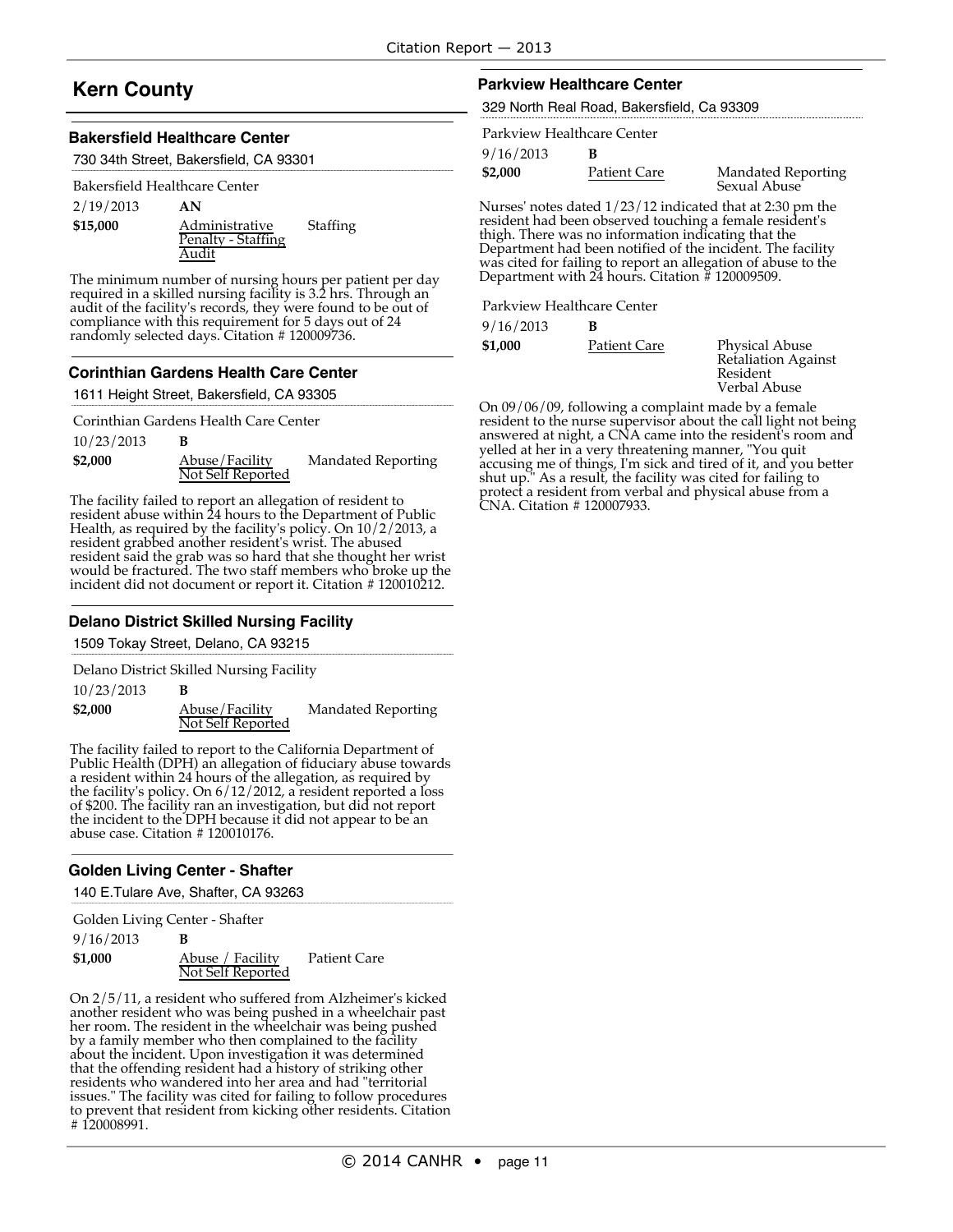# **Lake County**

#### **Evergreen Lakeport Healthcare**

1291 Craig Avenue, Lakeport, CA 95453

#### Evergreen Lakeport Healthcare

5/16/2013 **AA \$100,000** Medication Medication

# **Death Occurred**

On 8/8/11, a female resident was given methadone that was not ordered by a physician. The licensed nurse confused the resident for a different resident. The nurse discovered her error about 15 minutes later. Despite the resident's declining functioning, the staff did not call 911 until eight hours later and she died shortly after. The staff had decided to monitor vital signs instead of sending the resident to the hospital or seeking treatment with <sup>a</sup> reversal agent. The facility was cited for giving the resident the wrong medication and failing to transfer the resident to the hospital after the error was discovered. The violations were a direct proximate cause of the resident's death. Citation # 110008617.

# **Lassen County**

#### **Country Villa Riverview Rehabilitation and Healthcare Center**

2005 River Street, Susanville, CA 96130

Country Villa Riverview Rehabilitation and Healthcare Center

12/31/2013 **B**

**\$1,000** Problem Transfer Bed Hold

In March of 2012, a resident was transferred to a mental health facility for temporary care. When the social services worker attempted to place the resident back into the original facility, the resident was denied re-admittance on several occasions. The Director of Nursing stated they had a "verbal agreement" that the mental health facility would find alternate placement for the resident. When it was explained that without <sup>a</sup> written agreement the facility would have to take him back, the resident was readmitted on 6/8/12. The facility was cited for failure to readmit the resident. Citation # 230009387.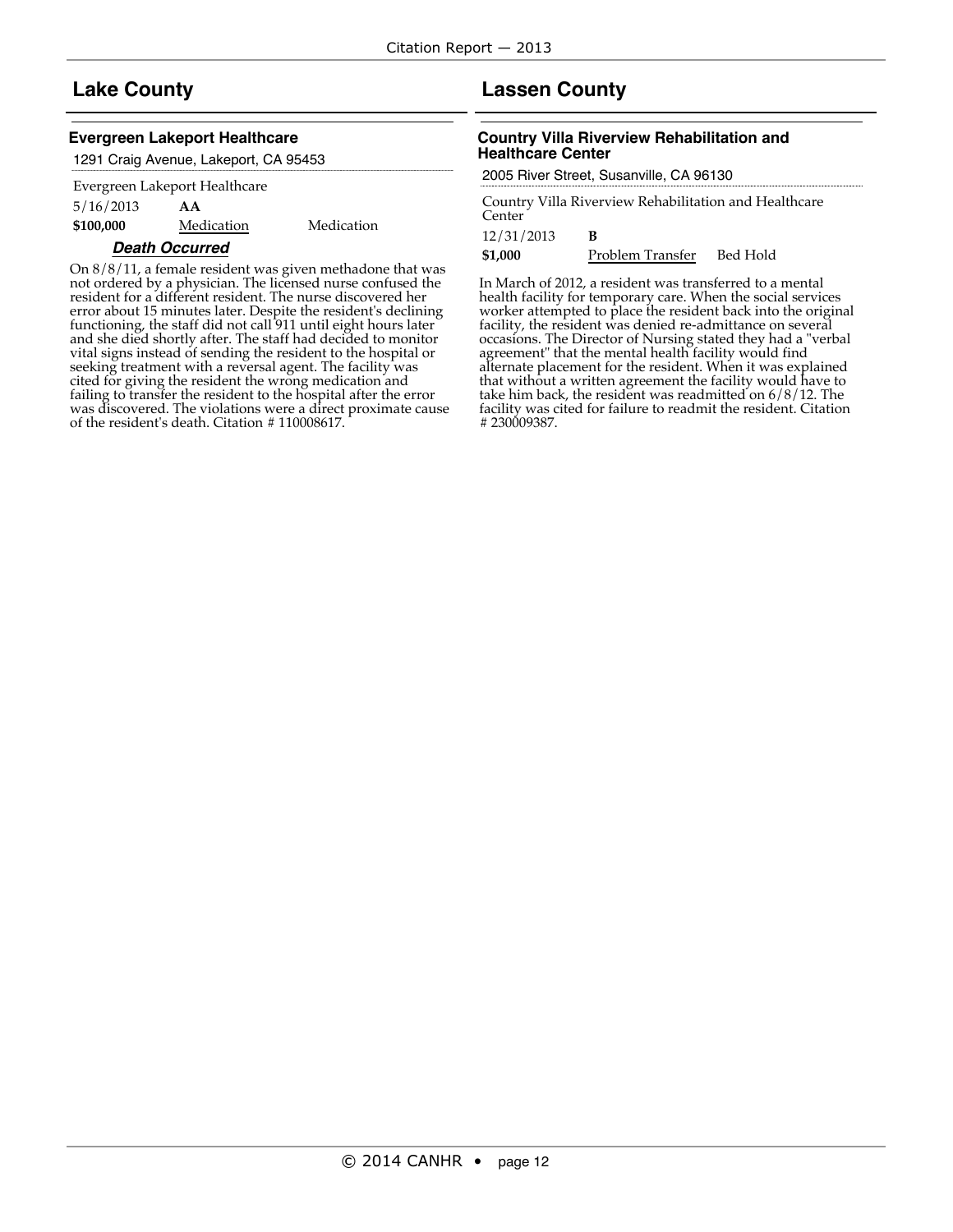# **Los Angeles County**

#### **Allen Care Center, Inc.**

| 201 Allen Ave., Glendale, Ca 91201 |                     |          |  |
|------------------------------------|---------------------|----------|--|
| Allen Care Center, Inc.            |                     |          |  |
| 4/12/2013                          |                     |          |  |
| \$20,000                           | <b>Patient Care</b> | Careplan |  |

Neglect<sup>1144</sup>

### **Death Occurred**

On 1/28/10, a resident was hospitalized after his blood sugar levels reached life-threatening levels, and he died three days later from "severe diabetic ketoacidosis." Prior to his hospitalization, the resident was admitted to the Allen Care Center with a diagnosis of uncontrolled diabetes. However, the facility had not been checking his blood sugar levels. The facility was cited because it failed to provide effective care to manage the resident's diabetes and did not promptly notify his physician of significant changes in his condition. Citation # 920007870.

Allen Care Center, Inc.

| 7/19/2013 | AN                 |          |
|-----------|--------------------|----------|
| \$15,000  | Administrative     | Staffing |
|           | Penalty - Staffing |          |
|           | Audit              |          |

The minimum number of nursing hours per patient per day required in a skilled nursing facility is 3.2 hrs. Through an audit of the facility's records, they were found to be out of compliance with this requirement for 11 days out of 24 randomly selected days. Citation #920010008.

#### **Bay Crest Care Center**

3750 Garnet Avenue, Torrance, CA 90503

Bay Crest Care Center

| 5/15/2013 | B            |             |
|-----------|--------------|-------------|
| \$2,000   | Patient Care | <b>Fall</b> |

On 9/10/2009, an 82 year-old wheelchair bound resident tried to get out of the facility by exiting through an emergency door that was not alarmed. The resident tumbled down the stairs suffering skin lacerations and abrasions to his head, hand, and knee. The resident was found on the ground floor still strapped into his wheelchair. The facility was cited for failure to ensure that the resident's environment was safe from accident hazards. Citation # 910009904.

| Bay Crest Care Center |  |  |
|-----------------------|--|--|
|-----------------------|--|--|

| 5/15/2013 | В            |      |
|-----------|--------------|------|
| \$2,000   | Patient Care | Fall |

On 6/3/09, a severely impaired resident fell from his bed after a CNA left the side rail down. The fall resulted in the resident being sent to the emergency hospital with a large hematoma on the right side of his head above the eye and knee injuries. The resident's care plan called for his bed rails to be up and secure while the resident was in bed. The facility was cited for failure to implement the resident's care plan to keep the rails up and secure. Citation # 910009897.

# **Bel Tooren Villa Convalescent Hospital**

16910 Woodruff Ave., Bellflower, CA 90706

| Bel Tooren Villa Convalescent Hospital |  |  |  |
|----------------------------------------|--|--|--|
|                                        |  |  |  |

9/12/2013 **B**

| <b>77 IL 7 LUIU</b> |                                     |                       |
|---------------------|-------------------------------------|-----------------------|
| \$2,000             | Abuse/Facility<br>Not Self Reported | <b>Physical Abuse</b> |
|                     |                                     |                       |

The facility failed to protect a resident's right to be free from abuse and also failed to investigate an alleged instance of abuse immediately. In June of 2013, a resident reported that he was punched in the face by another resident in the facility. The resident reported the alleged abuse to staff members but an investigation was not conducted immediately in accordance with facility abuse reporting procedures. Citation # 940010146.

Bel Tooren Villa Convalescent Hospital

9/16/2013 **B**

| <b>77.107.4010</b> |                |                       |
|--------------------|----------------|-----------------------|
| \$2,000            | Administration | <b>Physical Abuse</b> |

The facility failed to report within 24 hours an incident of alleged abuse against a resident as required by law. In June of 2013, a resident reported that another resident punched him in the face in the facility. The resident reported the alleged abuse to staff members, but staff failed to report to the Department State Survey and Certification Agency as required by law. Citation # 940010149.

#### **Bellflower Convalescent Hospital**

9710 E. Artesia Ave., Bellflower, CA 90706

Bellflower Convalescent Hospital

| 4/2/2013 | AN                 |          |
|----------|--------------------|----------|
| \$15,000 | Administrative     | Staffing |
|          | Penalty - Staffing |          |
|          | Audit              |          |

The minimum number of nursing hours per patient per day required in a skilled nursing facility is 3.2 hrs. Through an audit of the facility's records, they were found to be out of compliance with this requirement for 7 days out of 24 randomly selected days. Citation # 940009797.

#### **Bloomfield East**

3615 Imperial Hiwy, Lynwood, CA 90262

| Bloomfield East |              |                                                               |
|-----------------|--------------|---------------------------------------------------------------|
| 1/25/2013       | в            |                                                               |
| \$2,000         | Patient Care | Infection<br><b>Mandated Reporting</b><br><b>Patient Care</b> |

The facility was cited for failing to establish and maintain an infection control program. The facility failed to notify the department within 24 hours of a gastroenteritis outbreak affecting 17 out of 91 residents. Failure to report the outbreak resulted in delayed control of the gastroenteritis outbreak. Citation # 940009719.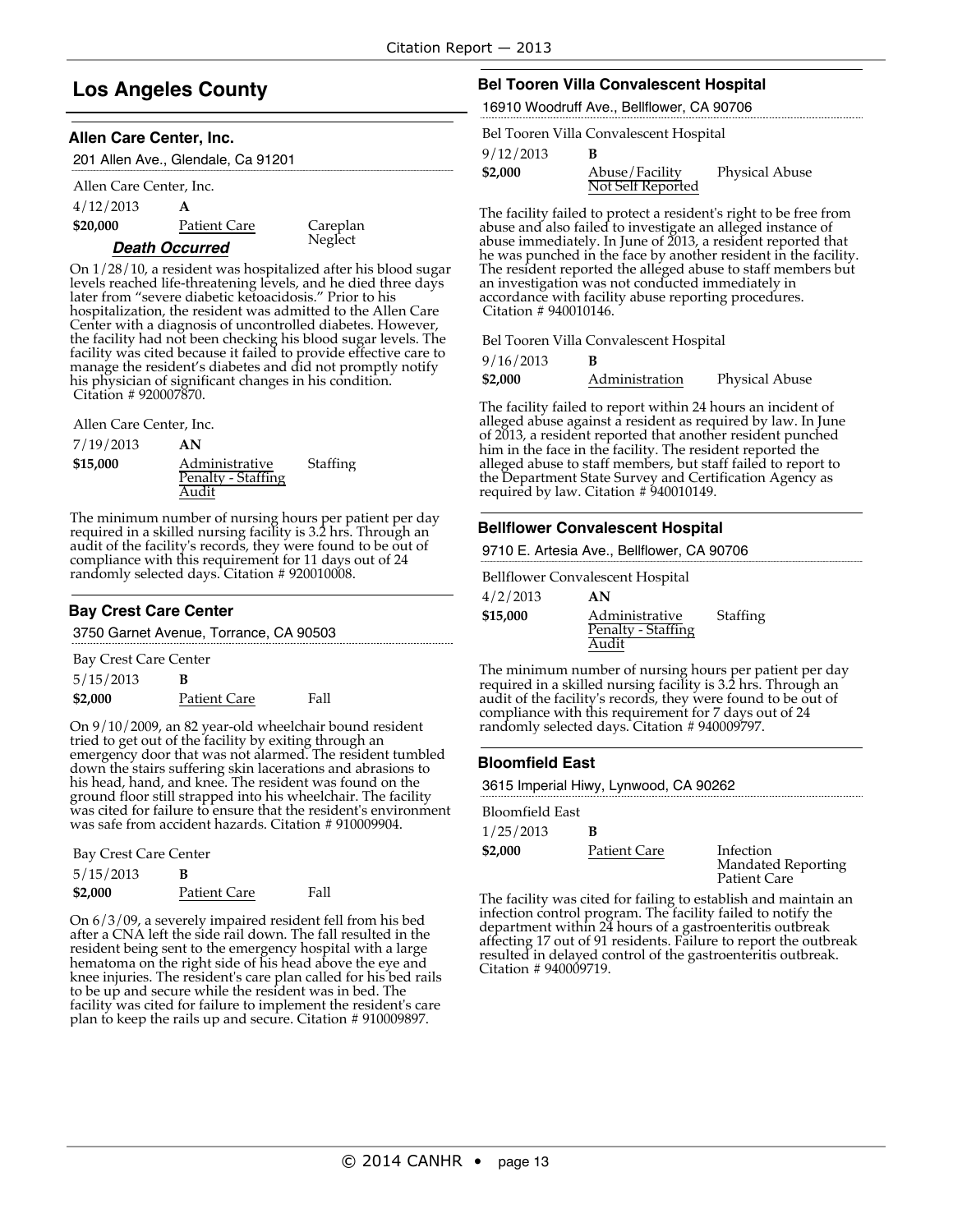#### **Brier Oak On Sunset**

5154 Sunset Blvd., Los Angeles, CA 90027

#### Brier Oak On Sunset

| 2/21/2013 |              |                          |
|-----------|--------------|--------------------------|
| \$1,500   | Patient Care | Careplan<br>Notification |

Nurse's notes indicated that on 12/12/10, a resident with congestive heart failure had a drop in blood pressure and notified. On 12/14/10, the resident's condition changed again and he was transferred to the acute hospital and admitted to the cardiac care unit. The facility was cited for failure to notify the primary physician and responsible party failure to notify the pressure and heart rate, and failure to closely monitor the resident's vital signs. Citation # 920009752.

#### **Broadway Healthcare Center**

112 E. Broadway, San Gabriel, CA 91776

12/10/2013 **A** Country Villa Broadway Healthcare Center

**\$20,000** Patient Care Notification **Death Occurred**

Patient Care

According to a complaint on 2/12/12, a resident was having phlegm and a cough that required suctioning. A family member made several requests for the resident to be suctioned and the physician to be notified. Facility policy indicated that the physician be notified of a change in condition. The resident had been complaining of headache and dizziness. Facility staff failed to suction the resident and the physician was never contacted. Six hours later the resident was found unresponsive and expired shortly thereafter. The facility was cited for failure to notify the physician of a change of condition and failure to provide suctioning. Citation # 950010234.

# **California Convalescent Center 1**

909 S Lake Street, Los Angeles, CA 90006

12/30/2013 **AN \$15,000** Administrative Penalty - Staffing **Staffing** California Convalescent Center 1

Audit

The minimum number of nursing hours per patient per day required in a skilled nursing facility is 3.2 hrs. Through an audit of the facility's records, they were found to be out of compliance with this requirement for 10 days out of 24 randomly selected days. Citation # 910010327.

### **Casa Bonita Convalescent Hospital**

535 E Bonita Ave., San Dimas, CA 91773

Casa Bonita Convalescent Hospital

| 8/12/2013 |  |
|-----------|--|
|-----------|--|

**\$2,000** Patient Care Injury

On 4/8/12, a female resident with osteoporosis broke her foot when she struck it against a door while being pushed in a wheelchair by a CNA. The resident thought the CNA was going to attempt to open the door by slamming the wheelchair's footrests into it so she lifted her feet to avoid contact. The CNA told a different story: she pushed the door open with her hand but as she was pushing the resident through the doorway, the door closed, striking the resident's foot. The facility was cited for failing to follow its care plan for protecting the resident from fractures. Citation # 950010089.

#### **Centinela Skilled Nursing & Wellness Centre West**

950 Flower Street, Inglewood, CA 90301

|           | Centinela Skilled Nursing & Wellness Centre West |                 |
|-----------|--------------------------------------------------|-----------------|
| 8/19/2013 | <b>WMF</b>                                       |                 |
| \$2,000   | Medication                                       | Patient Records |

Two licensed nurses in the facility fraudulently noted they had provided an <sup>86</sup> year old male resident's physician- ordered potassium sodium phosphate on 4/11/13 and 4/12/13 when they had not. An investigation revealed the facility had not had any potassium sodium phosphate on hand during that time. The facility was cited for making <sup>a</sup> willful material false entry in the resident's records. Citation # 910010102.

#### **Century Villa, Inc.**

301 N Centinela Ave, Inglewood, CA 90302

|           | Century Skilled Nursing Care |                |
|-----------|------------------------------|----------------|
| 6/25/2013 | в                            |                |
| \$2,000   | Patient Care                 | Fall<br>Injury |

On 2/23/2010, the facility failed to ensure a resident who was at risk for falls was safely transferred from her wheelchair to her shower chair. The CNA assisting the resident did not notice the breaks of the shower chair's wheels were unlocked, and the resident slipped, fell, and injured her left foot and right knee. Citation # 910009971.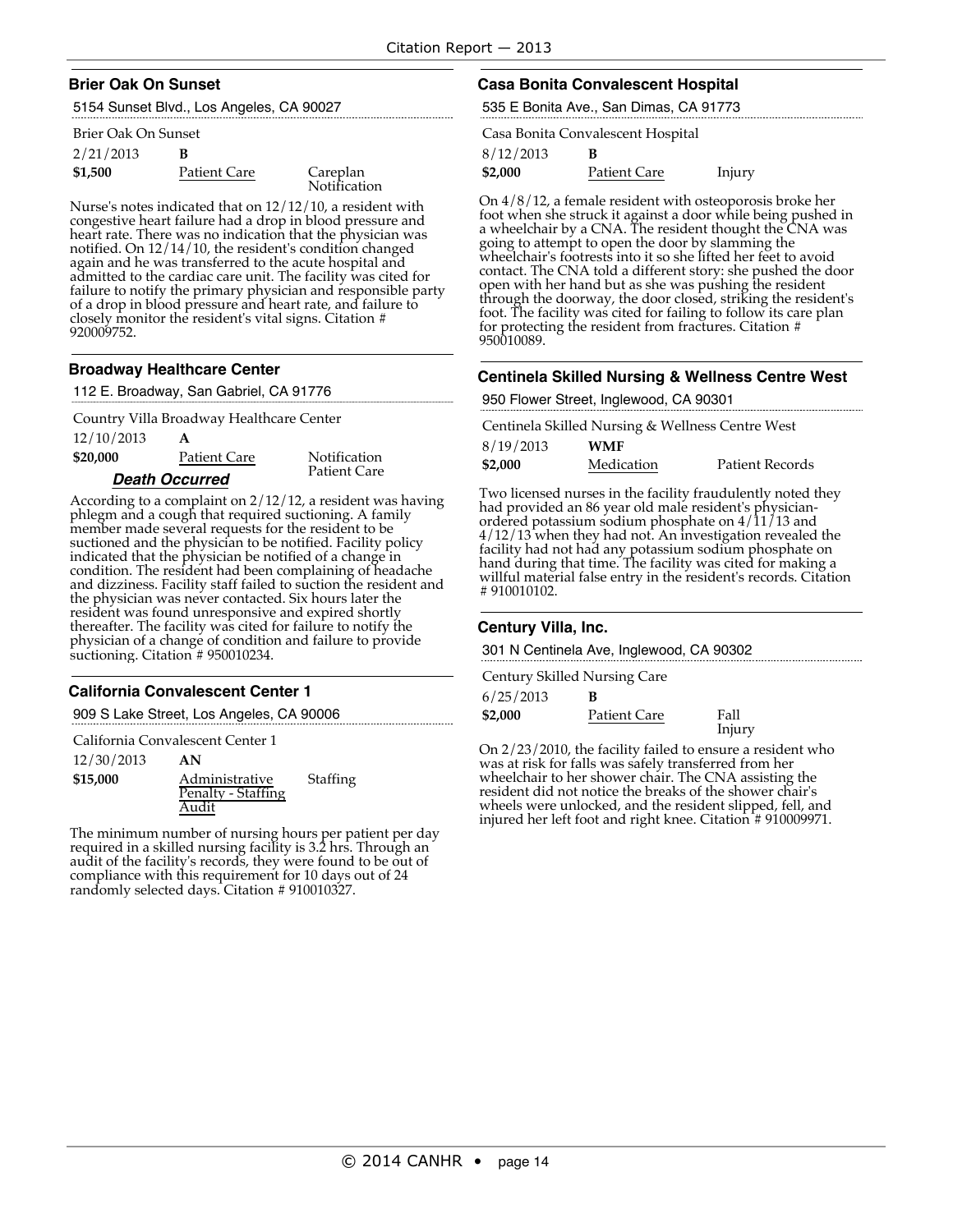#### **Chatsworth Park Care Center**

10610 Owensmouth Ave., Chatsworth, CA 91311

#### Chatsworth Park Care Center

3/11/2013 **A**

**\$19,000** Patient Care Decubiti (Bedsores)

Nutrition

### **Death Occurred**

A resident with Parkinson's Disease was admitted to the facility on 10/16/10. The resident's admission assessment indicated he needed extensive assistance with eating and many other daily activities and had a risk for skin breakdown. The resident was not placed on an assisted feeding program. By 12/22/10, the resident had stage II bedsores on his coccyx and buttocks. The resident was ordered to receive nutritional supplements to prevent bedsores, but his records did not include evidence that the supplements were given. The bed sores continued to worsen to stage IV and the resident was transferred to a hospital where he was diagnosed with malnutrition. He died on 2/4/11. The facility was cited for failing to prevent the development of bedsores, provide proper nutrition, and provide proper wound evaluation and care. Citation # 920009694.

### **Coast Care Convalescent Center**

14518 E. Los Angeles, Baldwin Park, CA 91706

|          | <b>Coast Care Convalescent Center</b> |                |
|----------|---------------------------------------|----------------|
| 2/8/2013 |                                       |                |
| \$2,000  | Physical                              | Administration |

The facility was cited for failure to comply with a California Health and Safety code requirement to post the Medicare and Medicaid overall facility rating information in areas visible to the public, areas for employee breaks, and areas used for **Environment** 

# **Country Villa Belmont Heights Healthcare Center**

1730 Grand Ave, Long Beach, CA 90804

communal functions. Citation # 950009735.

|           |    | Country Villa Belmont Heights Healthcare Center |
|-----------|----|-------------------------------------------------|
| 5/21/2013 | AА |                                                 |

**\$75,000** Patient Care Patient Care

### **Death Occurred**

On 1/26/10, a resident had a gastrostomy tube (GT) surgically inserted through her skin and stomach wall to provide nutrition and medications. On 1/27/10, the resident pulled the GT out. The facility's procedures dictated that a GT was only to be inserted per a physician's orders. Disregarding the procedures, a facility LVN reinserted a new GT and resumed the feeding formula. On 1/28/10, the resident began vomiting, had an elevated temperature and rapid heartbeat, and low blood pressure. The resident was transferred to the ER where she was diagnosed with acute peritonitis, which was caused by the GT being improperly inserted into the peritoneal cavity, causing septic shock. The resident died nine days after being admitted to the hospital. There was no documented evidence of the CNA having any training related to GT care. The facility was cited for not providing appropriate treatment and services. Citation # 940009762.

### **Country Villa Glendale Healthcare Center**

1208 S. Central Ave., Glendale, CA 91204

Country Villa Glendale Healthcare Center

10/10/2013 **B**

**\$1,800** Patient Care Careplan

Notification Patient Records Physical Abuse

The facility failed to monitor a resident for symptoms of complications, pain and discomfort after a fall on  $9/5/2011$ , as required by his careplan. When he complained of hip pain that increased over time after the fall, the nursing staff failed to stop his physical therapy exercises and failed to evaluate if his hip pain was related to the preceding fall. The resident was also administered pain medication without documentation of pain assessment, medication administration or tolerance for physical therapy; and his physician was not notified of changes in his pain intensity. Citation # 920010179.

### **Country Villa Mar Vista Nursing Center**

3966 Marcasel Ave, Los Angeles, CA 90066

Country Villa Mar Vista Nursing Center

| 8/15/2013 | A                   |      |
|-----------|---------------------|------|
| \$14,000  | <b>Patient Care</b> | Fall |

On 1/12/13, a 63 year old stroke resident who had a history of falls was found on the floor. The facility's records indicated that this was the third time that resident had been found on the floor. On 1/14/13, the resident was again found on the floor, this time with head injuries and a laceration on her forehead. The facility was cited for failing to adequately supervise and address the needs of a resident who was at high risk for falling. Citation # 910010093.

### **Country Villa Pavilion Nursing Center**

5916 West Pico Blvd, Los Angeles, CA 90035

Country Villa Pavilion Nursing Center

| 8/16/2013 | в                   |      |
|-----------|---------------------|------|
| \$1,800   | <b>Patient Care</b> | Fall |

On 6/8/09, a 90 year old resident, totally dependent others, fell off of a Hoyer lift and sustained a head injury and was sent to the ER. Upon investigation into the incident, it was determined that the staff person operating the lift was using an improper sling. The sling that was being used was designed for a different machine. The facility was cited for the employee's incorrect use of equipment. Citation # 910010101.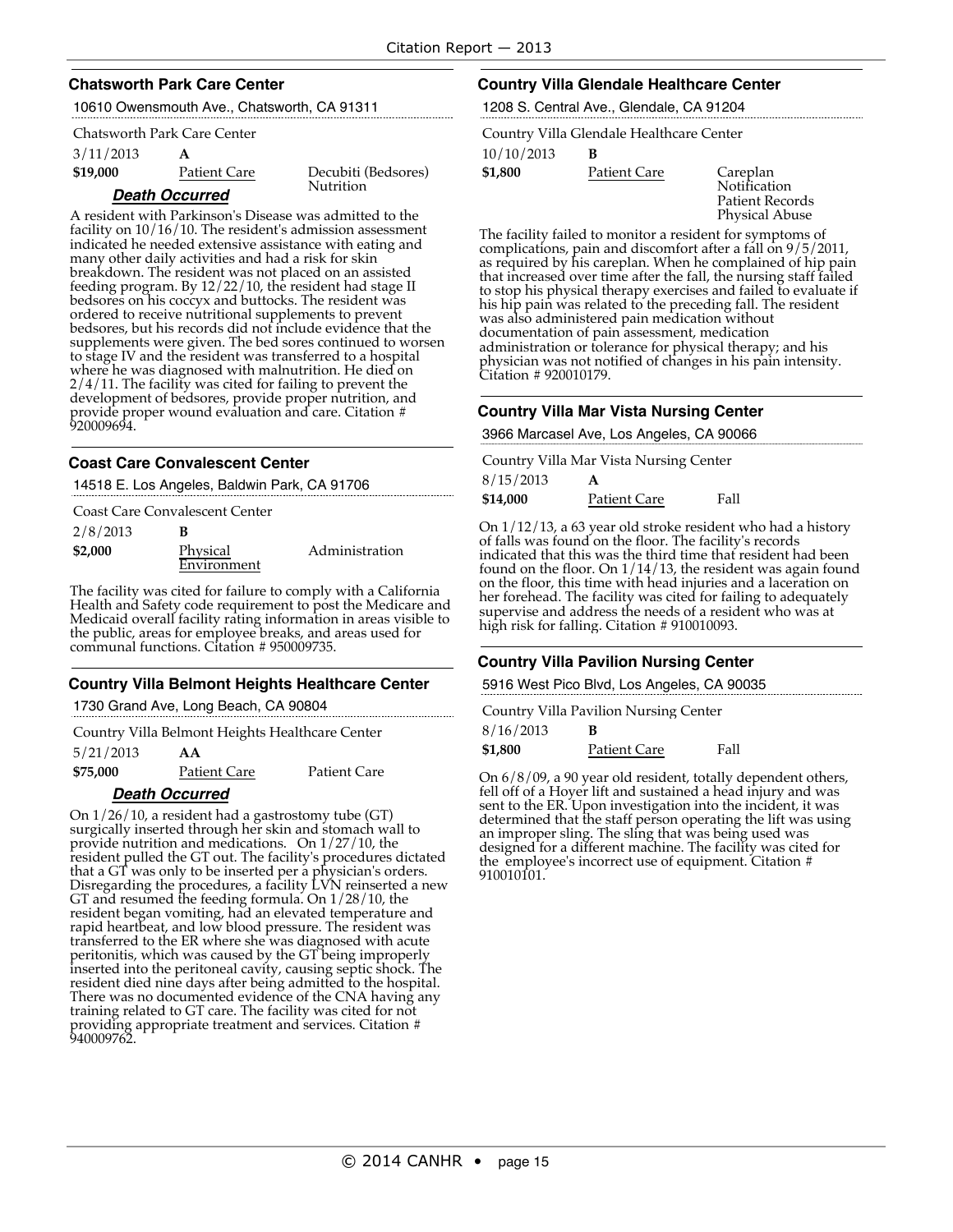### **Country Villa Rehabilitation Center**

340 S. Alvarado St., Los Angeles, CA 90057

### Country Villa Rehabilitation Center

| 8/16/2013 |              |                     |
|-----------|--------------|---------------------|
| \$2,000   | Patient Care | <b>Patient Care</b> |

On 10/3/12 a female resident reported that a CNA had threatened to choke her with the call light cord if she called for help again. On 9/10/12, the CNA was disciplined for refusing to care for the resident. However, the CNA stated she was not allowed to care for the resident because the family filed a complaint against her for being too rough. However, there was no documentation of a complaint by the family. The facility failed to ensure an abuse allegation was thoroughly investigated, and failed to prevent further abuse from occurring by continuously assigning the CNA for 19 days after the resident complained and family members requested not to assign the CNA to the resident. Citation # 910010098.

Country Villa Rehabilitation Center

11/13/2013 **A**

**\$20,000** Patient Care Fall

#### **Death Occurred**

On 6/20/13, a resident fell when a CNA improperly transferred the resident without assistance of another staff member while using a mechanical lift. The resident sustained a gash to the left side of the forehead, had pinpoint pupils, vomited, required CPR, and was transferred by paramedics to the general acute care hospital where she subsequently expired due to heart disease. The facility was cited for not adequately supervising and assisting devices to prevent accidents and ensuring that the resident environment remains as free from accident hazards as possible. Citation # 910010192.

#### **Country Villa Westwood Healthcare Center**

12121 Santa Monica Blvd, Los Angeles, CA 90025

Country Villa Westwood Cvlt Center

| 3/14/2013 | A                   |                     |
|-----------|---------------------|---------------------|
| \$20,000  | <b>Patient Care</b> | <b>Patient Care</b> |

On 2/1/09, a 64 year old male resident was found unresponsive and transferred to a hospital where he was treated for respiratory failure and diabetic shock. The resident had been admitted to the facility on 1/28/09 and was noted to have diabetes, but there were no physician orders to control or monitor it. The resident's admissions paperwork noted he had diabetes that was very difficult to control. The resident's roommate reported that the resident had been sleeping all day prior to his emergency hospitalization. The facility was cited for failing to ensure the resident's diabetes was monitored and assessed; failing to ensure the physician's orders were clarified regarding the resident's condition; and failing to promptly report the resident's change in condition. Citation # 910009764.

#### **Driftwood Healthcare Center**

4109 Emerald Avenue, Torrance, CA 90503

5/14/2013 **A** Driftwood Healthcare Center

**\$19,000** Patient Care Medication Careplan

The facility administered unnecessary drugs to a resident, which resulted in the resident having low blood pressure and a slow heart rate. She was transferred to an acute hospital in critical condition, and was admitted to the intensive care unit. She was diagnosed with kidney failure, dehydration, and digoxin toxicity (poisoning from excess doses of dogoxin, a drug used to slow and strengthen the heart rate for fibrilation of the heart's atrium). This could have been avoided if the resident's physician and facility staff followed the pharmacy's recommended careplan, and if the staff notified the physician of the resident's change of condition. Citation # 910009863.

### **El Monte Convalescent Hospital**

|                                | 4096 Easy Street, El Monte, CA 91731 |  |
|--------------------------------|--------------------------------------|--|
| El Monte Convalescent Hospital |                                      |  |
| 1/10/2012                      |                                      |  |

<u>. . . . . . . . .</u>

| 4/18/2013 | в                   |           |
|-----------|---------------------|-----------|
| \$2,000   | <b>Patient Care</b> | Infection |

Twenty residents developed vomiting and/or diarrhea between 11/17/2012 and 12/4/2012, including one who tested positive for Norovirus and one who tested positive for C. difficile. The facility was cited for not promptly reporting the gastrointestinal outbreak to the Department of Public Health once it was evident that there was an outbreak. Citation # 950009844.

#### **El Rancho Vista Health Care Center**

8925 Mines Avenue, Pico Rivera, CA 90660

El Rancho Vista Health Care Center

| 11/19/2013 |              |              |
|------------|--------------|--------------|
| \$2,000    | Patient Care | Patient Care |

On 9/5/13, a resident was readmitted to the facility with skin itching and rashes. The resident was not seen by a dermatologist until 9/30/13. As a result, 13 other residents and 6 staff members contracted scabies. The facility failed to implement established infection control policies and procedures by failing to consult the dermatologist promptly, place the resident in isolation to protect the other residents, and develop a tracking record of patients with onset of signs and symptoms and exposures. Citation # 940010271.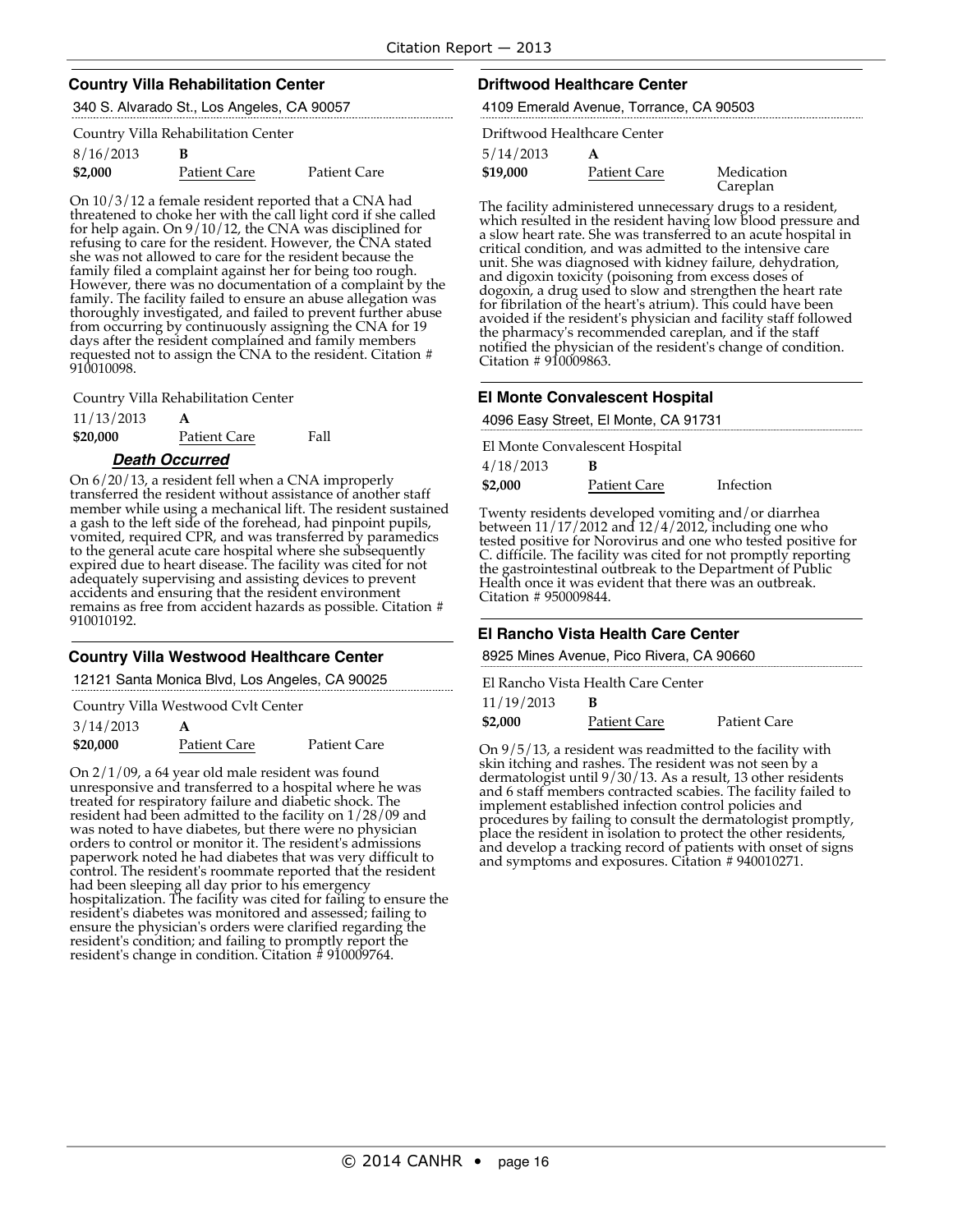#### **Elmcrest Care Center**

3111 Santa Anita Ave, El Monte, CA 91733

#### Elmcrest Care Center

| 7/1/2013 | в                   |              |
|----------|---------------------|--------------|
| \$2,000  | <b>Patient Care</b> | Notification |

On 2/22/2012, the facility failed to promptly notify a resident's physician of critical laboratory results from a blood test. A staff member attempted to contact the physician, but the physician could not be reached, so the staff member left a message. The facility's medical director is required by facility policy to be notified if the physician cannot be reached, but the medical director was not notified. The physician was not notified until 2/29/2012, which delayed treatment, including administering medication for anemia and transfer to the acute hospital for blood transfusion to prevent further bleeding. Citation # 950009987.

#### **Emeritus at San Dimas**

1740 San Dimas Avenue, San Dimas, Ca 91773

| Emeritus at San Dimas |            |  |
|-----------------------|------------|--|
| 7/3/2013              | в          |  |
| \$2,000               | Medication |  |

.areplan Medication

A female resident was experiencing elevated potassium levels in the blood, which can lead to irregular heartbeat or cardiac arrest. The facility failed to notify the physician promptly, thus the resident received three unnecessary doses of potassium chloride, likely worsening the resident's high potassium levels. The facility failed to develop a care plan to monitor for an increase in the resident's potassium blood levels. The facility also failed to notify the physician promptly, when the situation required prompt medical intervention and could lead to serious harm. Citation # 950009849.

### **Flower Villa, Inc.**

1480 S. La Cienega, Los Angeles, CA 90035

| Flower Villa, Inc. |                                      |          |
|--------------------|--------------------------------------|----------|
| 7/19/2013          | AN                                   |          |
| \$30,000           | Administrative<br>Penalty - Staffing | Staffing |
|                    | Audit                                |          |

The minimum number of nursing hours per patient per day<br>required in a skilled nursing facility is 3.2 hrs. Through an<br>audit of the facility's records, they were found to be out of compliance with this requirement for 13 days out of 24 randomly selected days. Citation # 940009801.

# **Four Seasons Healthcare & Wellness Center, LP**

5335 Laurel Canyon Blvd., North Hollywood, CA 91607

Four Seasons Healthcare & Wellness Center, LP

6/20/2013 **AN \$15,000** Administrative Penalty - Staffing Audit Staffing

The minimum number of nursing hours per patient per day required in a skilled nursing facility is 3.2 hrs. Through an audit of the facility's records, they were found to be out of compliance with this requirement for 4 days out of 24 randomly selected days. Citation # 920009955.

#### **Gardena Convalescent Center**

14819 S Vermont, Gardena, CA 90247

Gardena Convalescent Center

10/17/2013 **B**

| \$2,000 | Physical    | Physical Environment |
|---------|-------------|----------------------|
|         | Environment |                      |
|         |             |                      |

The facility was cited for failing to maintain a comfortable hot water temperature range for its residents. A facility maintenance report documented that there was no hot water in facility for three days, and housekeeping staff said that the hot water and the water heater was "off and on, not working" when he was working during the week. Citation # 910010214.

Gardena Convalescent Center

| Patient Care | Fall<br>Injury<br>Supervision |
|--------------|-------------------------------|
|              |                               |

On 4/8/13, a resident at risk for falls and wandering was found on the ground outside the facility with a right arm fracture. The facility was cited for failure to develop a plan of care to prevent wandering. Citation # 910010261.

Gardena Convalescent Center

11/26/2013 **B**

| \$2,000 | Patient Care | Fall                      |
|---------|--------------|---------------------------|
|         |              | <b>Mandated Reporting</b> |

On April 1, 2013, facility front office staff heard a loud bang and found a 91 year old resident with dementia lying at the bottom of a ramp outside of the building. The resident was transferred to the emergency room and found to have a broken arm. The facility did not report the fall to the Department, and was cited for failing to report an unusual occurrence to the Department within 24 hours that resulted in the resident's unwitnessed fall and injury. Citation # 910010259.

#### **Genesis**

723 E 9th Street, Long Beach, CA 90813

| Villa Maria Care Center |                     |          |
|-------------------------|---------------------|----------|
| 2/11/2013               |                     |          |
| \$17,000                | <b>Patient Care</b> | Careplan |

The facility's staff failed to follow the resident's careplan after hospital treatment on 11/28/12 for fecal impaction (large mass of hard stool in rectum due to chronic constipation), thus putting the resident at risk of further fecal impaction. Citation # 940009709.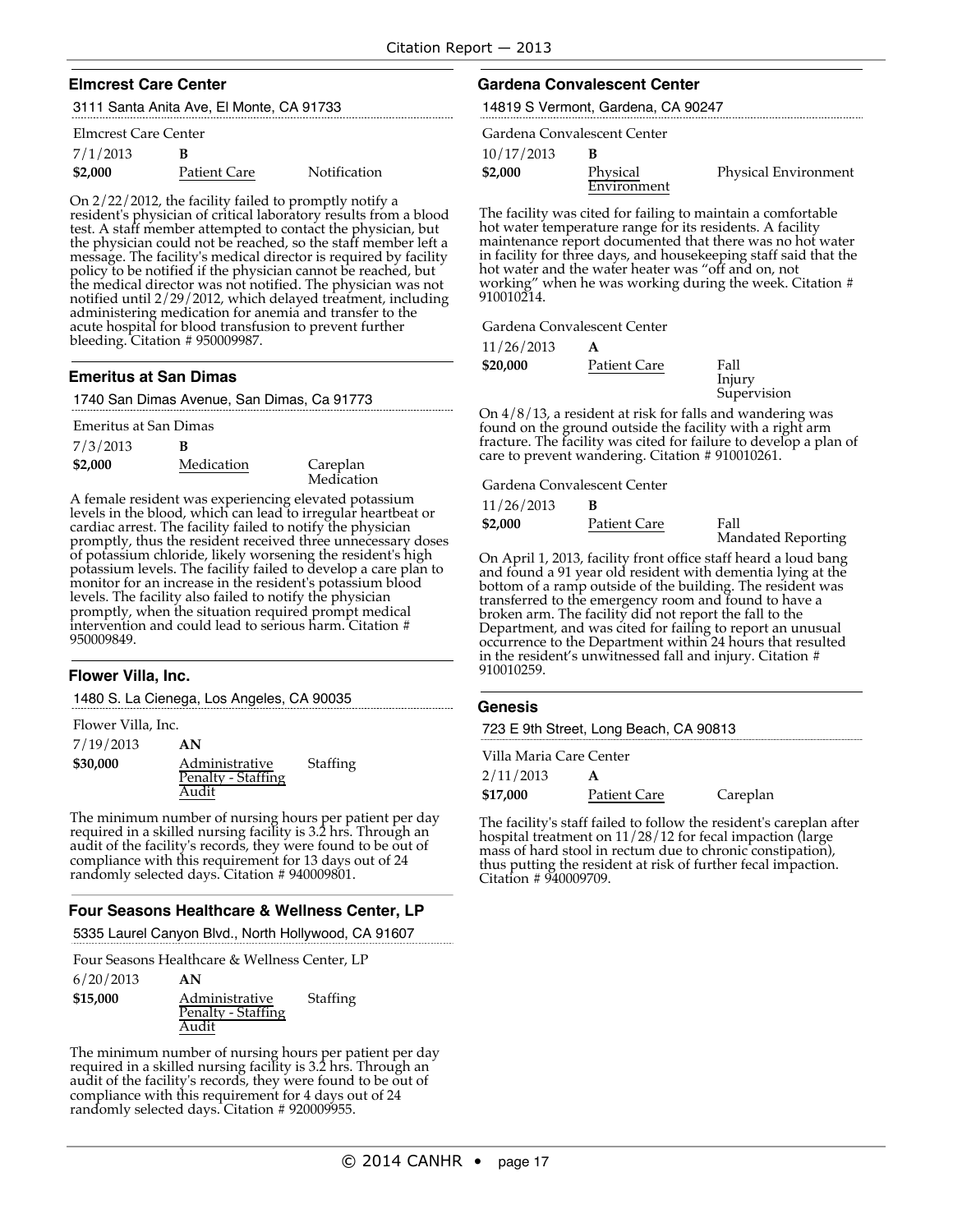#### **Glendora Grand, Inc.**

805 West Arrow Highway, Glendora, CA 91740

#### Glendora Grand, Inc.

| 5/1/2013 |                     |                       |
|----------|---------------------|-----------------------|
| \$2,000  | <b>Patient Care</b> | <b>Physical Abuse</b> |

On 12/17/11, an 89 year old resident who suffers from dementia was discovered with a skin tear to the face, a swollen nose, and discoloration on the jaw, right upper thigh, and right upper arm. The resident was transferred to the hospital, but the facility failed to notify the Department about the resident's injuries. It was not determined how the resident received her injuries. The facility was cited for failure to immediately report the incident to the Department. Citation # 950009868.

Glendora Grand, Inc.

| 8/22/2013 |                         |             |
|-----------|-------------------------|-------------|
| \$2,000   | Physical<br>Environment | Supervision |

The facility was cited for failing to provide adequate supervision for a resident who was assessed as an unsafe smoker. As a result the resident accidentally started a fire in the facility bathroom caused by a cigarette in the trash can. Citation # 950010116.

#### **Goldstar Rehabilitation and Nursing Center of Santa Monica**

1340 15th Street, Santa Monica, CA 90404

|           |              | Goldstar Rehabilitation and Nursing Center of Santa Monica |
|-----------|--------------|------------------------------------------------------------|
| 8/22/2013 |              |                                                            |
| \$2,000   | Patient Care | <b>Physical Abuse</b>                                      |

A resident's family member noticed the resident's eye was red and swollen on 8/28/10. The resident was able to identify a staff member as the person who had hit him. The police were called and determined the resident had suffered physical trauma. The facility was cited for failing to protect the resident from physical abuse by the staff. Citation # 910010100.

### **Grand Park Convalescent Hospital**

2312 W 8th Street, Los Angeles, CA 90057

Grand Park Convalescent Hospital

| 8/1/2013 |                |                          |
|----------|----------------|--------------------------|
| \$2,000  | Patient Rights | Injury<br>Physical Abuse |

On 4/19/10, a 70 year old resident's finger was broken when his hand was held down against his will to perform a blood sugar test. The facility was cited for failing to honor the resident's right to refuse treatment. Citation # 910010049.

#### **Greenfield Care Center Of Gardena**

16530 S Broadway, Gardena, CA 90248

|            | Greenfield Care Center Of Gardena |              |
|------------|-----------------------------------|--------------|
| 10/17/2013 |                                   |              |
| \$2,000    | Patient Care                      | Patient Care |

On 11/9/2011, the facility failed to investigate a bruise of unknown origin in the middle of a resident's forehead, which is required by the facility's own policy on Care of Accident and Incident. The facility also failed to report the injury to the Department of Public Health. Citation # 910010197.

#### **Hyde Park Convalescent Hospital**

6520 West Blvd, Los Angeles, CA 90043

Hyde Park Convalescent Hospital

| AN             |                    |
|----------------|--------------------|
| Administrative | <b>Staffing</b>    |
| Audit          |                    |
|                | Penalty - Staffing |

The minimum number of nursing hours per patient per day required in a skilled nursing facility is 3.2 hrs. Through an audit of the facility's records, they were found to be out of compliance with this requirement for 2 days out of 24 randomly selected days. Citation # 910010303.

#### **Imperial Convalescent Hospital**

11926 La Mirada Blvd, La Mirada, CA 90638

Imperial Convalescent Hospital

| 5/9/2013 | AN                                            |          |
|----------|-----------------------------------------------|----------|
| \$15,000 | Administrative<br>Penalty - Staffing<br>Audit | Staffing |

The minimum number of nursing hours per patient per day required in a skilled nursing facility is 3.2 hrs. Through an audit of the facility's records, they were found to be out of compliance with this requirement for 2 days out of 24 randomly selected days. Citation # 940009867.

#### **Inglewood Health Care Center**

100 S. Hillcrest Blvd, Inglewood, CA 90301

|           | Inglewood Health Care Center |          |
|-----------|------------------------------|----------|
| 5/16/2013 | AN                           |          |
| \$15,000  | Administrative               | Staffing |
|           | Penalty - Staffing           |          |
|           | Audit                        |          |

The minimum number of nursing hours per patient per day required in a skilled nursing facility is 3.2 hrs. Through an audit of the facility's records, they were found to be out of compliance with this requirement for 2 days out of 24 randomly selected days. Citation # 910009881.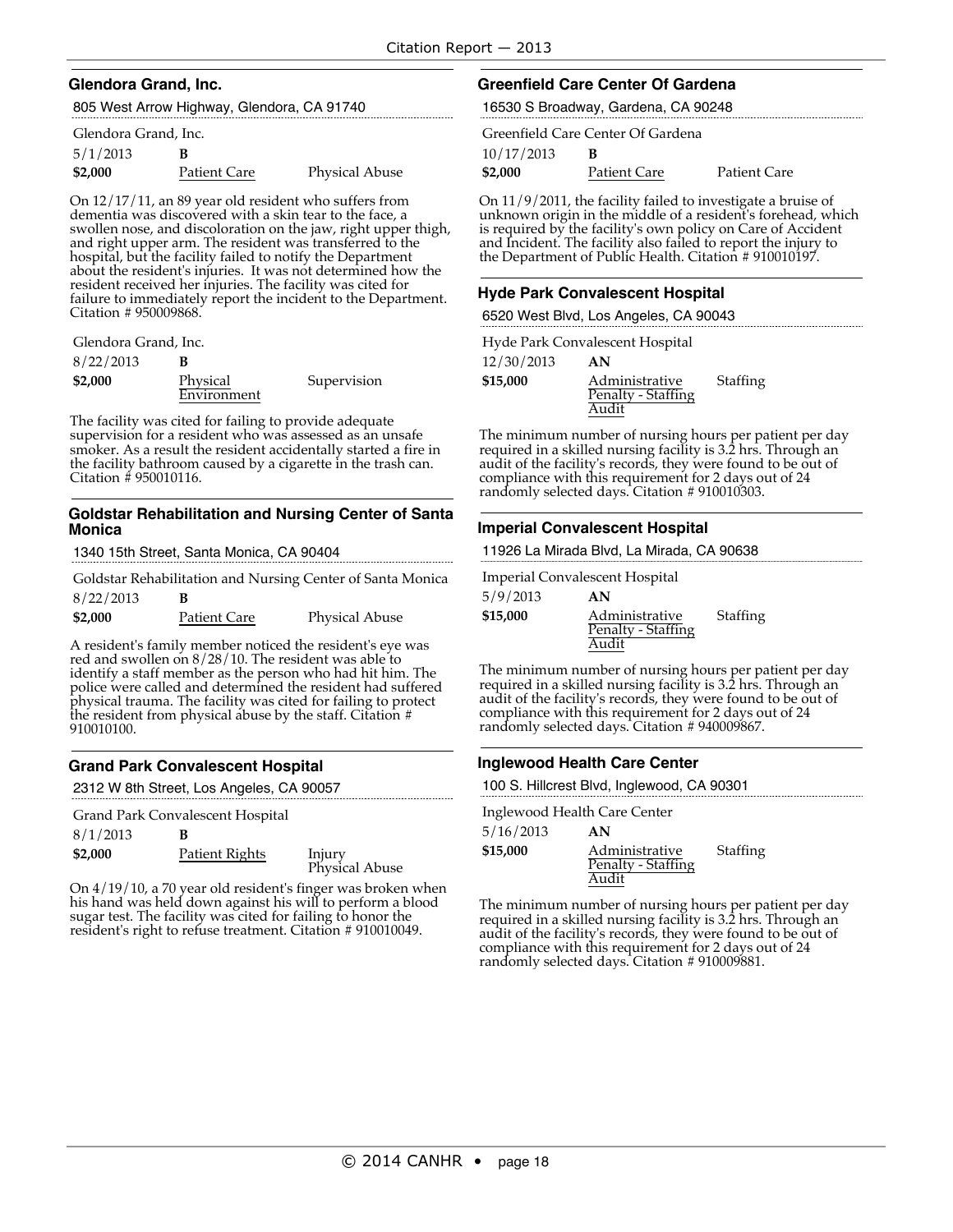#### **Intercommunity Care Center**

2626 Grand Avenue, Long Beach, CA 90815

| <b>Intercommunity Care Center</b> |  |
|-----------------------------------|--|
|-----------------------------------|--|

| 1/7/2013 | AN             |
|----------|----------------|
| \$15,000 | Administrative |

Penalty - Staffing Audit **Staffing** 

The minimum number of nursing hours per patient per day required in a skilled nursing facility is 3.2 hrs. Through an audit of the facility's records, they were found to be out of compliance with this requirement for 9 days out of 24 randomly selected days. Citation # 940009686.

Intercommunity Care Center

| 2/27/2013 |                |                                                            |
|-----------|----------------|------------------------------------------------------------|
| \$750     | Administration | Administration<br><b>Mandated Reporting</b><br>Supervision |

On 12/24/12, a male resident with dementia went missing from the facility where he resided. The police department was notified and a missing person report was filed. On 2/7/13, the resident had yet to be found. The facility had a policy to report within 24 hours an unusual occurrence to the local health officer and Department of Health Services. However the administrator and the director of nursing were unable to provide evidence the Department was notified of the missing resident. Citation # 940009760.

### **Ivy Creek Healthcare & Wellness Centre**

115 Bridge Street, San Gabriel, CA 91775

Ivy Creek Healthcare & Wellness Centre

| 4/8/2013 | в            |                                                    |
|----------|--------------|----------------------------------------------------|
| \$2,000  | Patient Care | Careplan<br>Decubiti (Bedsores)<br>Patient Records |

The facility failed to prevent a resident from developing pressure sores by not developing a proper careplan after she was assessed as being at risk of developing pressure sores on 9/14/12. The facility also failed to conduct weekly body checks for pressure sores, implement the Activities of Daily Living plan of care to turn and reposition the resident every two hours, and document the healing of previous sores. This caused the resident to develop two stage II pressure sores on her left and right buttocks, which were found on 12/12/12. Citation # 950009830.

### **Kennedy Post Acute Care Center**

619 N. Fairfax Avenue, Los Angeles, CA 90036

| A                   |                                |
|---------------------|--------------------------------|
| <b>Patient Care</b> | Fall<br>Injury                 |
|                     | Kennedy Post Acute Care Center |

A resident at risk for falls fell twice between 7/19/13 and 7/24/13. The second fall resulted in a fractured hip requiring hospitalization and surgery. The facility was cited for failure to provide adequate assistance during transfers. Citation # 910008788.

#### **Kindred Transitional Care and Rehabilitation-Foothill**

401 W. Ada Ave., Glendora, Ca 91741

Kindred Transitional Care and Rehabilitation-Foothill

1/24/2013 **B**

**\$2,000** Patient Care Careplan **Neglect** Notification

A 78 year old female resident with swallowing problems was rushed to the hospital on 1/30/11 for dehydration, pneumonia, urinary tract infection, and muscle wasting. The resident had a history of poor nutritional intake that had significantly worsened in the days prior to the hospitalization. The facility was cited for failing to create a careplan for the resident's possible dehydration, for failing to follow the physician's orders to monitor the resident for poor nutritional intake, and for failing to consult with the physician regarding the resident's declining appetite. Citation # 950009714.

#### **La Paz Geropsychiatric Center**

8835 Vans Avenue, Paramount, CA 90723

|            | La Paz Geropsychiatric Center |                         |
|------------|-------------------------------|-------------------------|
| 12/23/2013 |                               |                         |
| \$1,000    | Patient Care                  | Careplan                |
|            |                               | Neglect<br>Patient Care |

On 11/6/2013, a resident complained that the nurses had been neglecting her and had not provided the necessary care in treating her rashes. It was observed that the resident had throughout her back, buttocks, arms, breasts, stomach, lower<br>legs, and under arm area. The resident was not being adequately treated for the rash for over 40 days, which caused mental anguish, severe itching and inability to sleep at night. On 11/11/2013, the resident's dermatologist<br>diagnosed the resident with scabies. The facility was cited for diagnosed the resident with scabies. The facility was cited for<br>not implementing its policy related to abuse and neglect, by not providing the care necessary to prevent neglect. Citation # 940010357.

La Paz Geropsychiatric Center

| 12/23/2013 |              |                     |
|------------|--------------|---------------------|
| \$1,500    | Patient Care | <b>Patient Care</b> |

On 11/6/13 a 49 year old female resident complained about not getting treatment for a back rash. She told the staff she was diagnosed at another facility for having a bug under her skin and was being treated with hydrocortisone. Consequently, the rash spread to other residents. On  $11/11/13$  she was diagnosed with scabies. The supervisor at the CDPH/Communicable Disease stated she did not know why the staff were not following the policy that was given to them as they had recently been trained by her staff. The facility failed to maintain an Infection Control Program to identify or track rashes and prevent the spread of scabies. The facility also failed to treat a reddened rash with itching for over 40 days, or provide surveillance to prevent the spread of scabies. Citation # 940010297.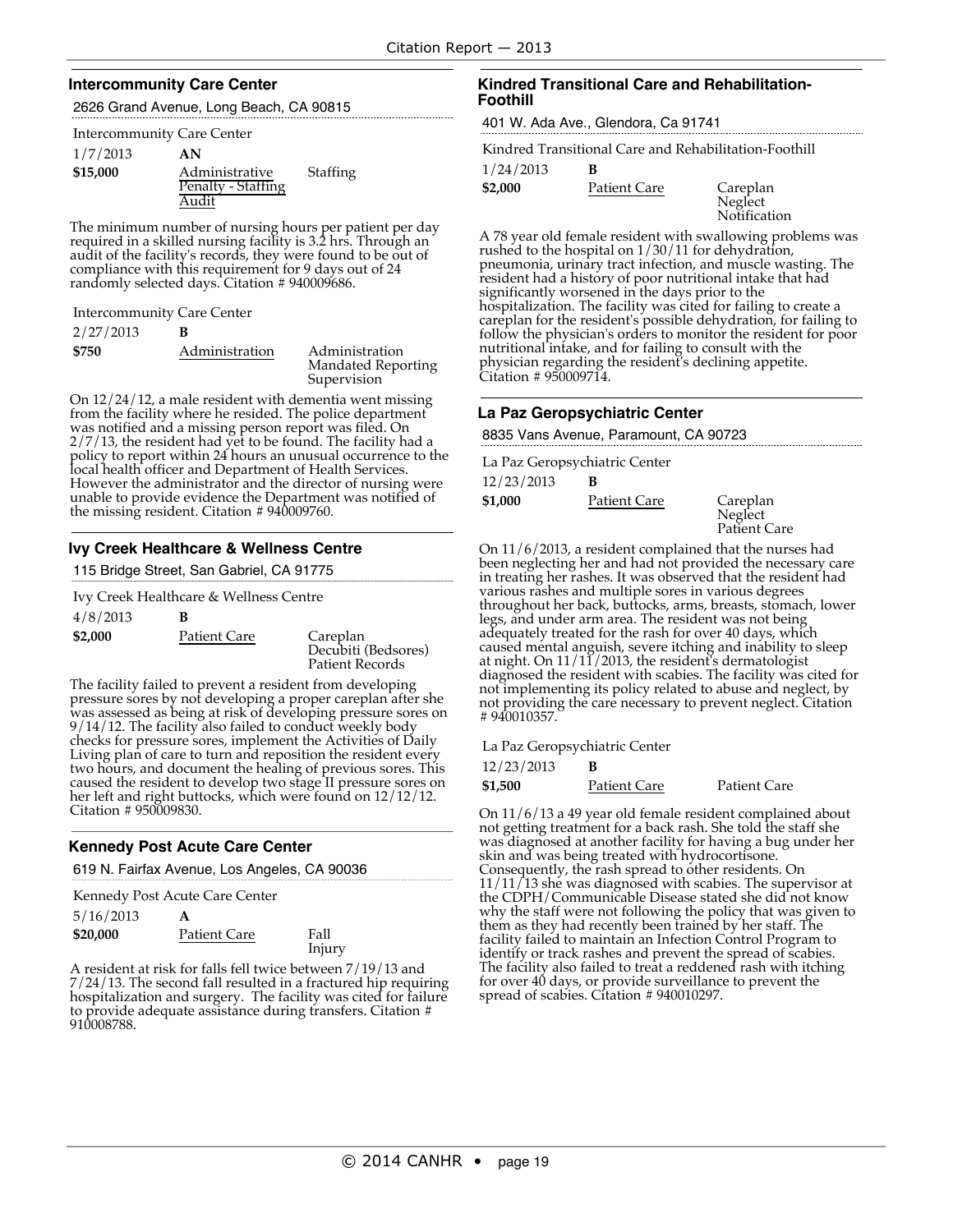#### **Lakeview Terrace Special Care Center**

9601 Foothill Blvd, Lakeview Terrace, CA 91342

Lakeview Terrace Special Care Center

| 10/17/2013 |              |                                     |
|------------|--------------|-------------------------------------|
| \$2,000    | Patient Care | Careplan<br>Security<br>Supervision |

The facility failed to prevent a resident from leaving the locked perimeter four times without permission between 5/16/2011 and 9/17/2011, twice while under one to one (1:1) monitoring, and failed to follow the resident's careplan for 1:1 monitoring. The resident had been assigned 1:1 monitoring after the first incident, but the Interdiciplinary Team (IDT) later recommended reducing the resident's 24 hour 1:1 monitoring to 3 pm to 7 am, with only hourly checks from 7 am to 3 pm. While the resident was under 24-hour supervision after the second incident, he managed to leave the facility unsupervised because his assigned monitor wanted to give him a moment of privacy in his room. Citation # 920009102.

#### **Lakewood Healthcare Center**

12023 S. Lakewood Blvd, Downey, CA 90242

Lakewood Healthcare Center

| 8/6/2013 | B     |
|----------|-------|
| \$2,000  | Abuse |

On 5/21/2013, the facility failed to ensure a resident was safe from verbal and physical abuse from a staff member. While changing the resident's diaper, a CNA struck the resident on the head with an open hand and again with his diaper. He also called the resident multiple profane terms. Citation # 940010074.

#### **Lakewood Manor North**

831 S Lake Street, Los Angeles, CA 90057

Lakewood Manor North

5/9/2013 **AN**

**\$30,000** Administrative Penalty - Staffing Audit

The minimum number of nursing hours per patient per day required in <sup>a</sup> skilled nursing facility is 3.2 hrs. Through an audit of the facility's records, they were found to be out of compliance with this requirement for 12 days out of 24 randomly selected days. Citation # 910009872.

Staffing

#### **Lancaster Health Care Center**

1642 W Avenue J, Lancaster, CA 93534

9/26/2013 **A \$15,000** Patient Care Careplan Lancaster Health Care Center

Injury Physical Environment

Fall

On 1/15/2012, a resident fell while getting out of bed unassisted, sustaining multiple injuries, including a broken shoulder, broken elbow, and facial lacerations requiring ten stitches. The facility failed to prevent a resident with a stitches. The facility failed to prevent a resident with a  $\check{ }$ <br>history of falls from sustaining an injury by not following it's<br>own policy of creating a careplan to prevent such an incident. The facility also failed to properly install an alarm pad into the resident's mattress as prescribed by the physician. Citation # 920010030.

#### **Landmark Medical Center**

2030 N. Garey Ave., Pomona, CA 91767

| Landmark Medical Center |                                                  |  |
|-------------------------|--------------------------------------------------|--|
| 6/25/2013               | в                                                |  |
| \$2,000                 | Abuse/Facility not Sexual Abuse<br>self reported |  |

On 9/12/2012, the facility failed to protect a Schizophrenic resident from sexual assault by an employee. The employee came into the resident's room at 3:58 am while she was asleep and kissed her. The resident was awakened by the employee and could not go back to sleep. She later asked the employee to hug her because she was nervous about going to court in the morning. The employee hugged her and kissed her on the forehead, then on the lips, and then he hugged her tightly and tried to "give [her] tongue." She could not get away because he held her too tight. Citation # 950009975.

#### **Lighthouse Healthcare Center**

2222 Santa Ana Blvd, Los Angeles, CA 90059

Lighthouse Healthcare Center

| 9/4/2013 | AN                                            |          |
|----------|-----------------------------------------------|----------|
| \$15,000 | Administrative<br>Penalty - Staffing<br>Audit | Staffing |

The minimum number of nursing hours per patient per day required in a skilled nursing facility is 3.2 hrs. Through an audit of the facility's records, they were found to be out of compliance with this requirement for 6 days out of 24 randomly selected days. Citation # 940010110.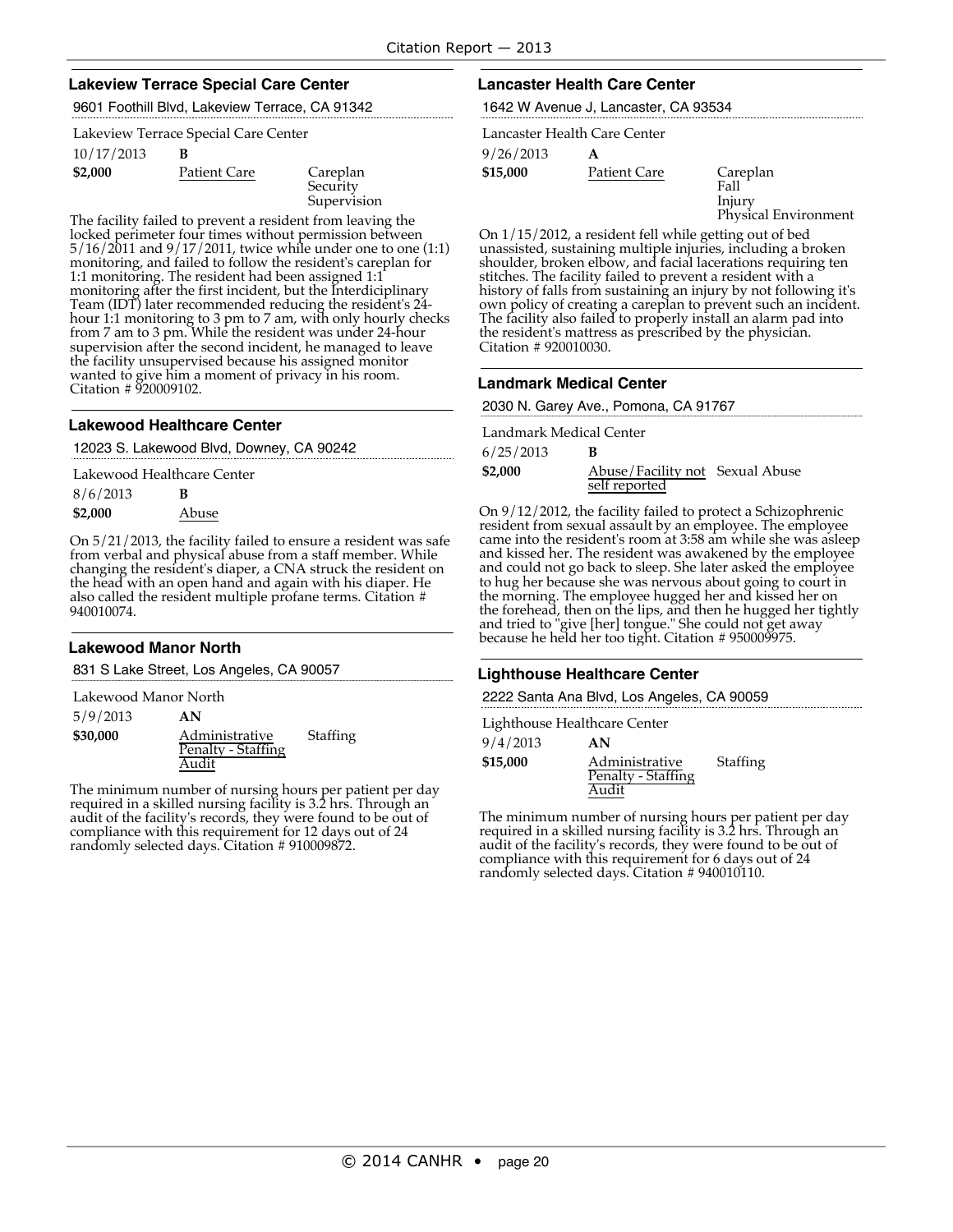### **Long Beach Care Center**

2615 Grand Avenue, Long Beach, CA 90815

#### Long Beach Care Center

| 2/11/2013 | A            |
|-----------|--------------|
| \$18,000  | Patient Care |

**Injury** Physical Environment

On 9/13/12, a resident fell from her broken shower chair with a non-fitting safety bar, fracturing both of her knees.<br>Her Care Area Assessment notes from 6/30/12 indicated she was at risk for falls/injuries due to lack of mobility, cardiac medication use, and incontinence. The facility failed to<br>provide safety from injury for the resident by not providing her with a shower chair large enough for the safety bar to fit around her, strong enough to support her weight, and able to support her lower extremities with a foot rest. Citation # 940009696.

Long Beach Care Center

#### 6/13/2013 **AN**

| $-0.1$ $-0.1$ | .                  |          |
|---------------|--------------------|----------|
| \$15,000      | Administrative     | Staffing |
|               | Penalty - Staffing |          |
|               | Audit              |          |

The minimum number of nursing hours per patient per day required in a skilled nursing facility is 3.2 hrs. Through an audit of the facility's records, they were found to be out of compliance with this requirement for 3 days out of 24 randomly selected days. Citation # 940009939.

### **Longwood Manor Convalescent Hospital**

4853 W. Washington Blvd., Los Angeles, CA 90016

Longwood Manor Convalescent Hospital

| 6/27/2013 | <b>WMF</b>      |                                        |
|-----------|-----------------|----------------------------------------|
| \$2,000   | Patient Records | Patient Care<br><b>Patient Records</b> |

The facility was cited after a staff member falsified the records of a resident stating that the resident had received treatment exercises as ordered by the doctor when he had not. In 2/2013 the 42 year old resident, paralyzed from the waist down, was ordered to be provided with exercises to improve his mobility five times a week, and on several occasions the facility RNA falsely signed off that treatment had been provided. Citation # 910009979.

### **Los Palos Convalescent Hospital**

1430 W 6th Street, San Pedro, CA 90732

| Los Palos Convalescent Hospital |                     |                        |
|---------------------------------|---------------------|------------------------|
| 9/13/2013                       | в                   |                        |
| \$2,000                         | <b>Patient Care</b> | Injury<br>Patient Care |

On 6/11/2009, a facility CNA failed to ask for assistance, as instructed by her superior, and failed to use a transfer assistance device to transfer a resident from the shower chair to her bed. This resulted in the resident twisting her ankle and fracturing two bones in her lower left leg. Citation # 910010141.

### **Lotus Care Center**

6011 West Blvd, Los Angeles, CA 90043

| Lotus Care Center |   |
|-------------------|---|
| 6/18/2013         | A |

| \$20,000     | Injury      |
|--------------|-------------|
| Patient Care | Supervision |

On 8/9/2010, a 67 year old resident with mild mental retardation suffered fractures to his hip and wrist and a head injury when he fell outside of the facility. He was not device, contrary to his care plan. Due to his injuries, he was hospitalized for 14 days, admitted into intensive care, required orthopedic surgery, and suffered pain daily. The facility was cited because it failed to provide needed supervision to keep the resident safe and failed to update his assessment and care plan after an earlier fall. Citation # 910009911.

#### **Maclay Healthcare Center**

12831 Maclay Street, Sylmar, CA 91342

Maclay Healthcare Center

| 6/20/2013 | AN             |
|-----------|----------------|
| \$15,000  | Administrative |

Audit

Penalty - Staffing Staffing

The minimum number of nursing hours per patient per day required in a skilled nursing facility is 3.2 hrs. Through an audit of the facility's records, they were found to be out of compliance with this requirement for 6 days out of 24 randomly selected days. Citation # 920009840.

#### **Mayflower Gardens Convalescent Hospital**

6705 W Avenue M, Lancaster, Ca 93536

Mayflower Gardens Convalescent Hospital

| 2/4/2013 |             |                      |
|----------|-------------|----------------------|
| \$700    | Physical    | Physical Environment |
|          | Environment |                      |

The facility's maintenance staff made several alterations to the building without the approval of the Office of Statewide Health Planning and Development (OSHPD). Citation # 920009726.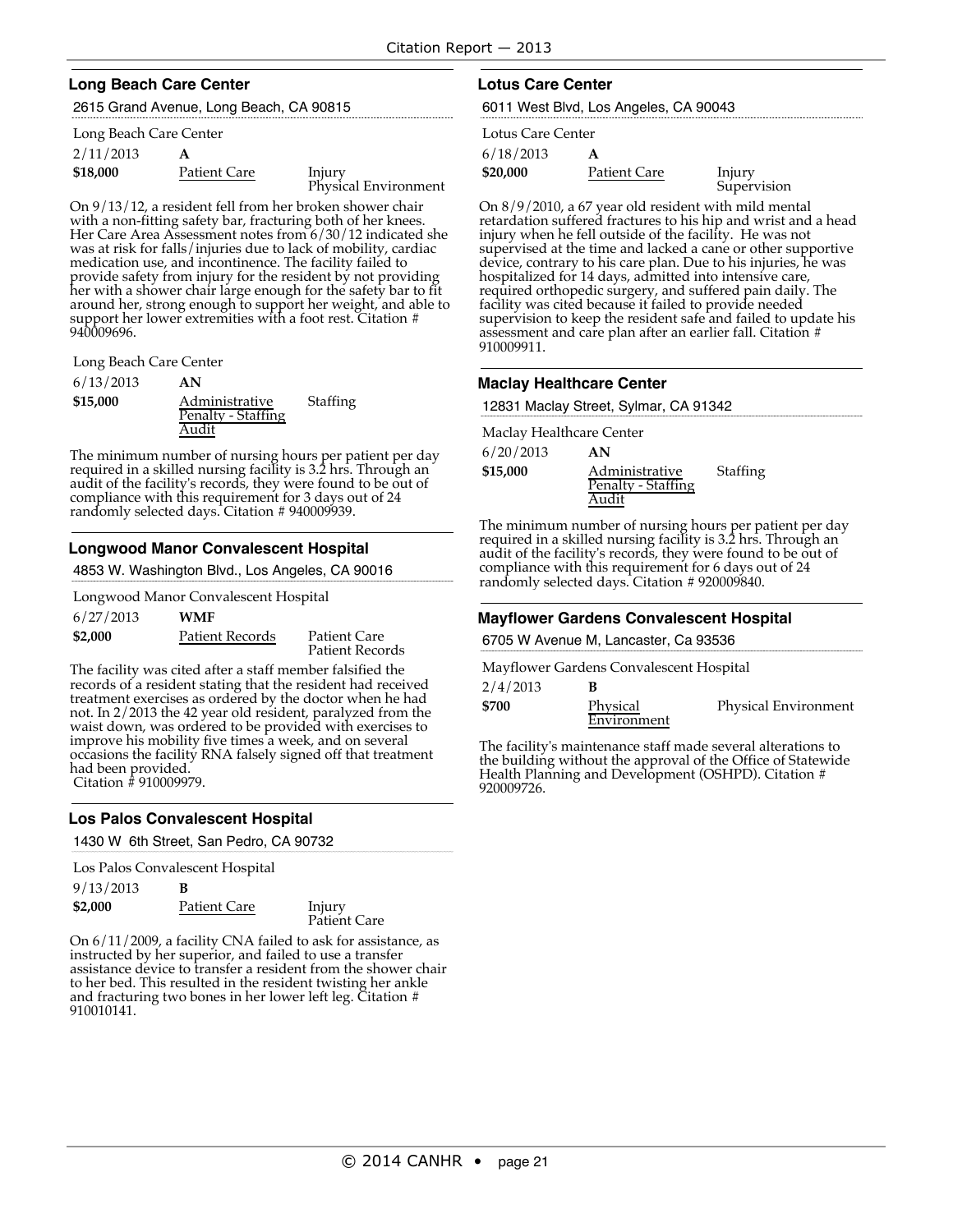#### **Mid-Wilshire Health Care Center**

676 S Bonnie Brae, Los Angeles, CA 90057

#### Mid-Wilshire Health Care Center

| 6/26/2013 | ĸ            |                                |
|-----------|--------------|--------------------------------|
| \$2,000   | Patient Care | Fall<br>Injury<br>Patient Care |

On 10/20/10, while attending the morning activity in the activity room, a resident nodded off to sleep then fell from her wheelchair and hit her head on another̃ resident's<br>wheelchair. The resident sustained lacerations and required stitches. The resident's records indicated that she had been complaining for several months that she was having trouble<br>sleeping at night which was causing her to be lethargic during the day, and interfered with her ability to participate in recreational programs. There was no documented assessment of the resident's inability to sleep at night or documented nap schedules. The facility was cited for failing to ensure that the resident's complaints of not being able to sleep at night and being lethargic during the day were addressed. Citation # 910009972.

Mid-Wilshire Health Care Center

| 7/5/2013 | в                   |                                      |
|----------|---------------------|--------------------------------------|
| \$2,000  | <b>Patient Care</b> | Fall<br>Other<br><b>Patient Care</b> |

On 5/4/13, a CNA attempted a solo Hoyer Lift bed to shower chair transfer of a 92 year old dementia resident. During the shower the resident complained of pain in her leg which was swelling. The CNA reported the resident's complaint of pain to the registered nurse. An x-ray of the resident indicated a non-displaced fracture of the knee cap. The CNA said that he had help transferring the resident from another CNA but an investigation determined that the CNA's statement was false. The facility was cited for staff performing an improper transfer. Citation # 910009997.

### **Mountain View Convalescent Hospital**

13333 Fenton Avenue, Sylmar, CA 91342

10/2/2013 **B** Mountain View Convalescent Hospital

| 10/2/201 |              |                                       |
|----------|--------------|---------------------------------------|
| \$1,200  | Patient Care | Careplan<br>Injury<br>Patient Records |
|          |              |                                       |

On 4/15/2011, a resident sustained a deep laceration on her right shin that required 12 stitches. There were no records to report the cause of the laceration, nor were there any records indicating protective clothes were provided as ordered by the resident's careplan. The facility failed to follow the resident's careplan, failed to take initiative to prevent further directed to eradicate the cause of the patient's injuries. Citation # 920010177.

### **Olive Vista A Center For Problems Of Living**

2335 S. Towne Avenue, Pomona, CA 91766

Olive Vista A Center For Problems Of Living

| 4/3/2013 |              |                |
|----------|--------------|----------------|
| \$2,000  | Patient Care | Physical Abuse |
| xЗ       |              | Verbal Abuse   |

The facility failed to provide an environment free of verbal and physical abuse. On April 21, 2010, a 31 year old resident diagnosed with schizophrenia was held down on his bed by the wrists and arms by a staff member who also swore at the resident after he refused to take his blood glucose reading. While the staff member alleged that the resident attacked him first, the staff member failed to use techniques for dealing with resident behaviors as suggested during the facility's Assault Crisis Training. Citation # 950009828.

#### **Pacific Care Nursing Center**

3355 Pacific Place, Long Beach, CA 90806

Pacific Care Nursing Center

| 9/26/2013 |                         |                             |
|-----------|-------------------------|-----------------------------|
| \$2,000   | Physical<br>Environment | <b>Physical Environment</b> |

The facility was cited for failure to ensure residents were provided safe hot water temperature below 120 degrees Fahrenheit in 39 of 40 resident's bedrooms and in 4 out of 4 shower rooms. The unsafe hot water placed all 86 residents in the facility at risk for burn, scalding and tissue damage. Citation # 940010164.

#### **Palos Verdes Health Care Center**

26303 S. Western Ave, Lomita, Ca 90717

Palos Verdes Health Care Center

| 3/29/2013 |       |                                               |
|-----------|-------|-----------------------------------------------|
| \$1,500   | Abuse | Dignity<br>Mandated Reporting<br>Verbal Abuse |

The facility was cited for failing to report an incident of alleged employee to resident abuse within 24 hours. On 03/14/10, an employee allegedly got mad and threw a book on the floor close to the resident when the resident asked for pain medication. The employee yelled and got mad at the resident a second time that day when the resident requested medication. Citation # 910009809.

Palos Verdes Health Care Center

| 3/29/2013 | B |
|-----------|---|
|-----------|---|

**\$1,500** Patient Care Verbal Abuse

On 3/14/10, a resident who receives medication for pain and muscle spasms asked the charge nurse for her medications. She also asked why the other nurses gave her all her medications together. The nurse got angry, yelled, and threw a big book on the floor near the resident. The resident indicated that it happened twice that day. The facility was cited for failing to ensure that the resident was not verbally abused by staff. Citation # 910009808.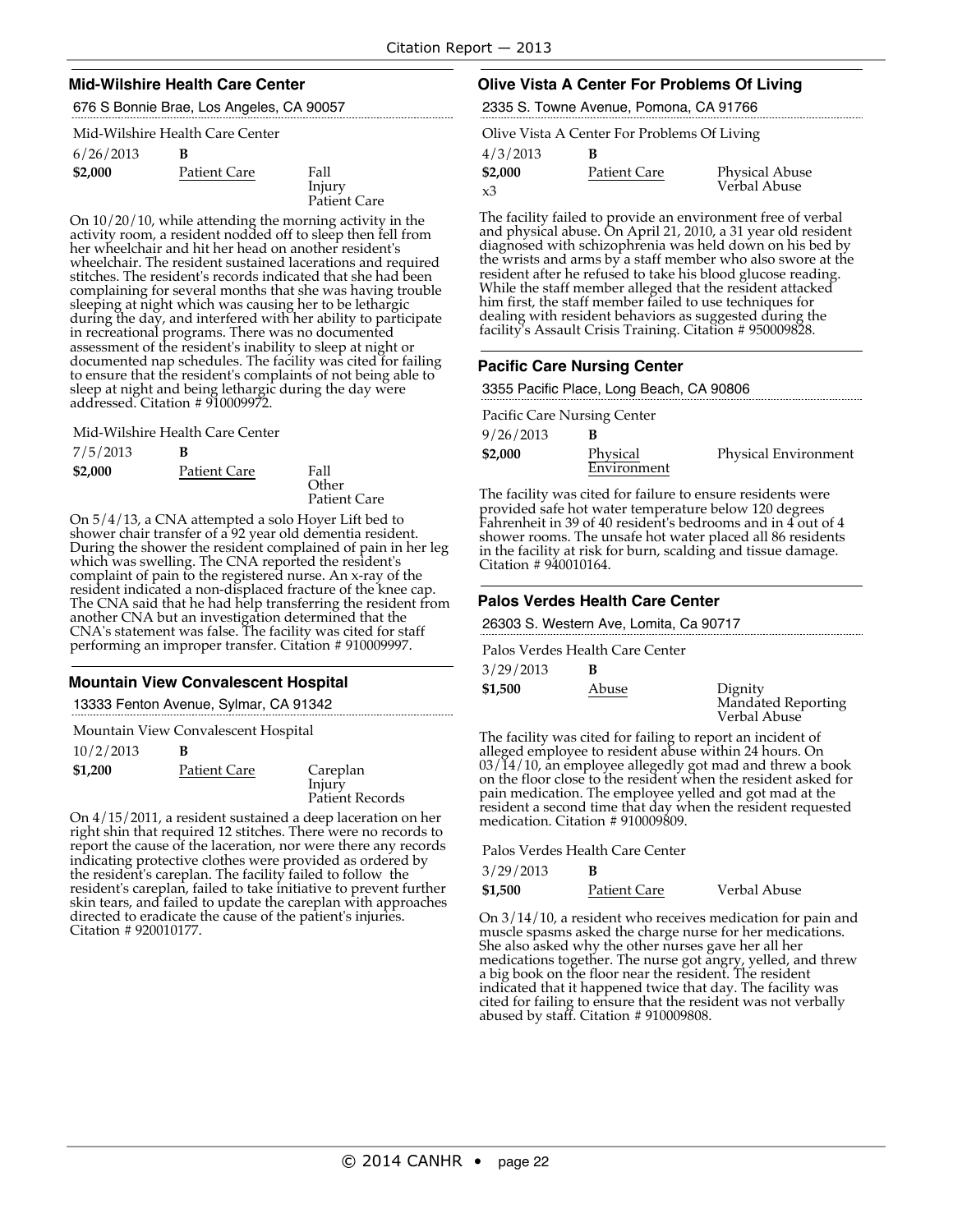# 10/3/2013 **B** Palos Verdes Health Care Center

| \$2,000 | Patient Care | <b>Mandated Reporting</b> |
|---------|--------------|---------------------------|
|         |              | Sexual Abuse              |

On 10/30/09, a licensed nurse sexually abused a 55 year old and put his hand down her stomach, grabbing her "crotch." The resident reported the same nurse had twice before sexually abused her during care by kissing her and fondling her breasts. The facility allowed the nurse to continue working for <sup>19</sup> days after the abuse occurred. The facility was cited separately for abuse and in this citation for failing to report the abuse to the Department of Public Health and the ombudsman in a timely manner and for failing to immediately remove the nurse during the investigation to keep the resident safe. Citation #910007238.

Palos Verdes Health Care Center

| 10/3/2013 | A                   |              |
|-----------|---------------------|--------------|
| \$20,000  | <b>Patient Care</b> | Sexual Abuse |

On 10/30/09, a licensed nurse sexually abused a 55 year old female resident. The male nurse entered the resident's room and put his hand down her stomach, grabbing her "crotch." The resident screamed and a CNA entered the room. The CNA reported the resident was furious and complained that the nurse had twice before abused her during care by kissing her and fondling her breast. The CNA also reported the nurse "looked guilty and his body language said it more." However, the facility did not initially suspend the nurse and he remained on duty for weeks after the abuse. The resident felt unsafe and she was hospitalized for psychiatric care about a month after the abuse, stating at the time: "I reported the assault to the facility, but nothing was done and I'm angry he still works there." Citation # 910007237.

#### **Park Avenue Healthcare & Wellness Center**

1550 N. Park Ave., Pomona, CA 91768

Park Avenue Healthcare & Wellness Center

| 4/19/2013 |              |                     |
|-----------|--------------|---------------------|
| \$10,000  | Patient Care | <b>Patient Care</b> |

On 3/14/11, a resident at risk for strokes was noticed to have slurred speech, one of the warning signs of a stroke. The physician was notified and the staff waited for a response before calling emergency services. Later that morning the resident's daughter called emergency medical services herself after noticing the slurred speech. The resident suffered an acute stroke and was hospitalized for 17 days. She did not return to the same facility at the family's request. The facility was cited for failure to recognize the impending stroke and immediately call emergency services. Citation # 950009804.

# **Rehabilitation Center of Santa Monica, The**

1338 20th Street, Santa Monica, Ca 90404

|           |   | Rehabilitation Center of Santa Monica, The |
|-----------|---|--------------------------------------------|
| 6/20/2013 | B |                                            |

| $-0.7 - 0.7 - 0.00$ |              |                                     |
|---------------------|--------------|-------------------------------------|
| \$2,000             | Patient Care | Notification<br><b>Patient Care</b> |
|                     |              |                                     |

The facility was cited for failing to provide appropriate care to an 88 year-old resident when the resident's gastrostomy feeding tube was pulled out by the resident twice on 5/28/12 and 6/10/12. The facility did not follow policy in obtaining a physician's order for re-insertion of the gastrostomy tube, which resulted in bleeding from the resident's gastrostomy tube site and the resident being hospitalized twice within 14 days. Citation # 910009958.

### **Rosecrans Care Center**

1140 West Rosecrans, Gardena, CA 90247

| Rosecrans Care Center |              |                       |
|-----------------------|--------------|-----------------------|
| 9/6/2013              | в            |                       |
| \$1,500               | Patient Care | <b>Physical Abuse</b> |

A resident with Parkinson's disease was hit on the head by another resident with a hard plastic coffee cup on 1/30/11. The resident who did the hitting had had recent incidents of hitting but his careplan had not been updated. The victim was sent to the hospital with a forehead contusion. The facility was cited for failing to keep the resident free form physical abuse. Citation # 910010128.

### **Saint Vincent Healthcare**

### 1810 N. Fair Oaks, Pasadena, CA 91103

Saint Vincent Healthcare

| 8/20/2013 |               |                                       |
|-----------|---------------|---------------------------------------|
| \$2,000   |               | Abuse/Facility not Mandated Reporting |
|           | self reported |                                       |

On 1/31/13, the facility reported to the Department of Public Health (DPH) that a resident hit another resident on the arm, causing bruising, in an altercation over a bag of chips. The incident occurred on 1/25/13. The facility was cited for failing to report the incident to DPH within 24 hours as required. Citation # 950010103.

#### **San Fernando Post Acute Hospital**

12260 Foothill Blvd, Sylmar, CA 91342

San Fernando Post Acute Hospital

| 6/18/2013 |                     |              |
|-----------|---------------------|--------------|
| \$18,000  | <b>Patient Care</b> | Patient Care |

A 53 year old developmentally disabled resident was admitted to the facility on 12/23/10 and the nurses' notes indicated the resident was continent of urine. On 12/26/10 the nurses notes indicated the resident was incontinent of urine, and the resident began to exhibit altered vital sins and oxygen saturation. The facility failed to assess and detect the accumulation and retention of urine beyond the capacity of his bladder. This resulted in transferring the resident to the hospital and admitting him to the intensive care unit where he was diagnosed with having obstructive acute renal failure and pulmonary edema and possible pneumonia. Citation # 920008624.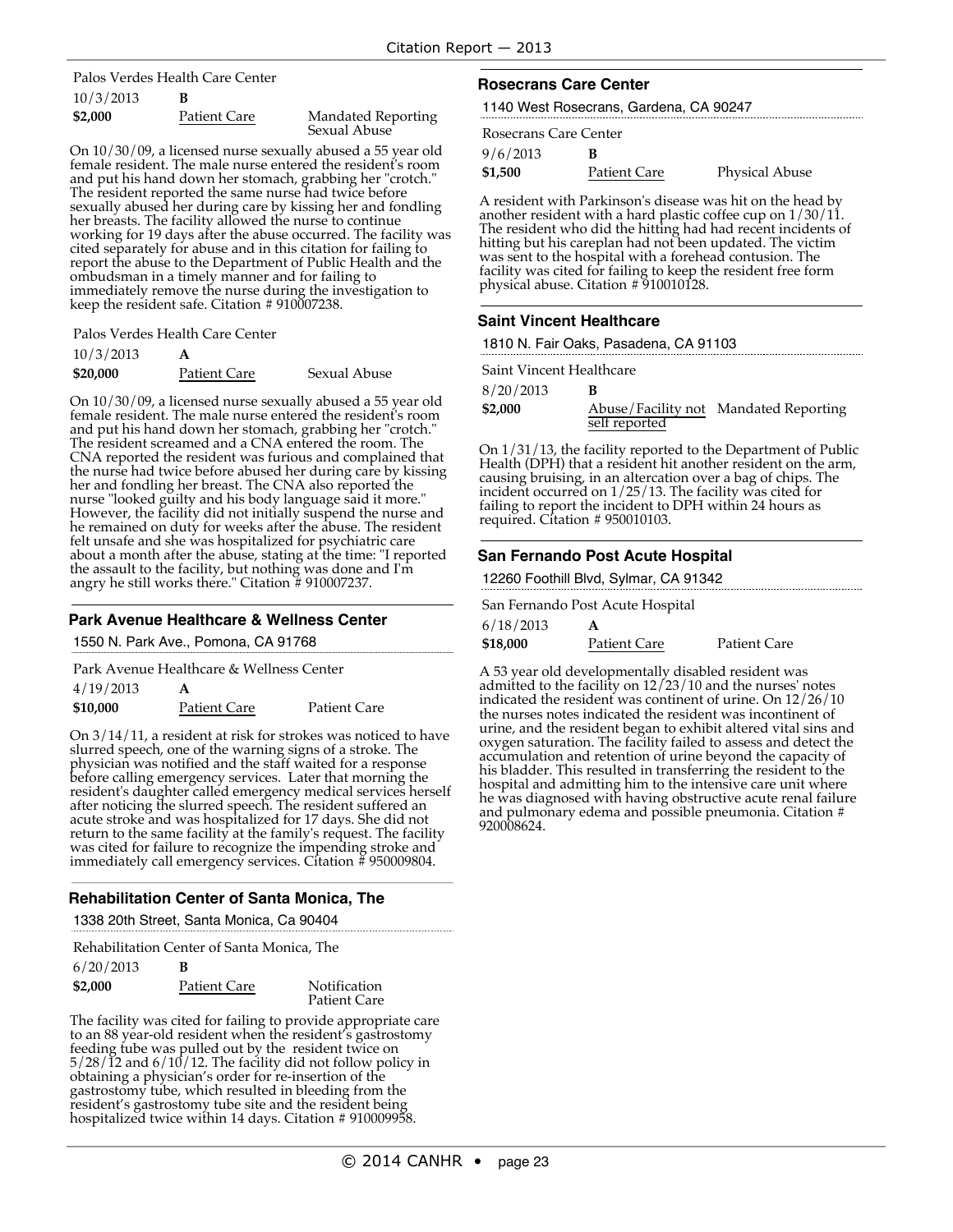#### **Santa Anita Convalescent Hospital**

5522 Gracewood Avenue, Temple City, CA 91780

Santa Anita Convalescent Hospital

| 4/26/2013 | A |  |
|-----------|---|--|
|           |   |  |

| Careplan  |
|-----------|
| Medicatio |
| Neglect   |
|           |

Medication Neglect Patient Care

On 01/17/13, a female resident was admitted to general acute care hospital because her heart muscle was damaged due to a heart attack. During the hospital admission, her physician changed her anticoagulant medication from Plavix to Xarelto. The resident was readmitted from 01/2013 to 01/27/13, and again from 01/28/13 to 02/12/13. However when the resident was readmitted on 01/28/13, the resident's medical administration records showed no evidence that she received Xarelto to prevent further heart incidences. The physician's progress note indicated the resident was taking an anticoagulant medication due to an irregular and rapid heart rhythm. The resident was not given Xarelto until the physician was notified on 02/12/13. The facility failed to ensure that the resident was provided an anticoagulant to prevent further blood clots from forming for a total of 24 days. Citation # 950009824.

#### **Santa Monica Health Care Center**

1320 20th Street, Santa Monica, CA 90404

Santa Monica Health Care Center

| 2/14/2013 |             |                      |
|-----------|-------------|----------------------|
| \$1,000   | Physical    | Physical Environment |
|           | Environment |                      |

The facility failed to maintain all essential mechanical equipment in safe operation condition by not complying with the requirements of the Office of Statewide Health Planning and Development. Two water heaters had no change in work status between 4/26/2011 and 1/17/2013. An additional, unapproved water heater was located directly under the residents' floor. All three water heaters had improper ventilation, improperly secured pipes, inadequate temperature regulating devices, and no insulation for the water pipes. The locations of the water heaters was meant to be temporary, yet they had not been moved since 5/18/2011. Citation # 910009748.

### **Sharon Care Center**

|                           | 8167 W 3rd Street, Los Angeles, CA 90048 |
|---------------------------|------------------------------------------|
| <b>Sharon Care Center</b> |                                          |
| 0/20/2012                 |                                          |

| 8/20/2013 |              |                          |
|-----------|--------------|--------------------------|
| \$16,000  | Patient Care | Careplan<br>Patient Care |

Physician's orders and a resident's plan of care called for an abduction pillow (used to immobilize a person's legs after hip surgery) and left leg immobilizer to be in place for several days following his surgery. There was no documented evidence that the devices were used as ordered from  $3/24/11$  to  $3/26/11$ . The resident was transferred to the acute care hospital on 3/26/13, due to being in great pain where he required surgery again to correct a malalignment of the joint and a dislocated hip. The facility was cited for failure to follow physician's orders and the resident's plan of care. Citation # 910010099.

#### **Skyline Healthcare Center-Los Angeles**

3032 Rowena Avenue, Los Angeles, CA 90039

Skyline Healthcare Center-Los Angeles

2/14/2013 **B**

| \$2,000 | <b>Patient Care</b> | <b>Patient Care</b> |
|---------|---------------------|---------------------|
|         |                     | Security            |
|         |                     |                     |

On 10/15/12, a male resident who was diagnosed with difficulty walking, lack of coordination, seizure disorder, hypertension, difficulty swallowing, and wandering<br>behavior; went missing from the facility and could not be located by staff. He was found the next day at noon wandering around <sup>a</sup> college campus. The physician's order indicated the resident was to wear a wander-guard bracelet shift. The CNA, who had started her employment three days prior, said she did not know that the resident had a history of trying to leave the facility. She did not hear any alarms when he left and did not know that he had a wander-guard bracelet on. The failure of the facility to provide adequate supervision and monitoring resulted in the resident leaving the facility, which is a violation of the health, safety and security of the resident. Citation #920009740.

#### **Sophia Lyn Convalescent Hospital**

1570 N. Fair Oaks Avenue, Pasadena, CA 91103

Sophia Lyn Convalescent Hospital

| 5/23/2013 | AN                                   |                 |
|-----------|--------------------------------------|-----------------|
| \$15,000  | Administrative<br>Penalty - Staffing | <b>Staffing</b> |
|           | Audit                                |                 |

The minimum number of nursing hours per patient per day required in a skilled nursing facility is 3.2 hrs. Through an audit of the facility's records, they were found to be out of compliance with this requirement for 10 days out of 24 randomly selected days. Citation # 950009888.

#### **South Pasadena Convalescent Hospital**

904 Mission Street, South Pasadena, CA 91030

South Pasadena Convalescent Hospital

| 4/22/2013 | В |      |
|-----------|---|------|
|           |   | $ -$ |

| \$2,000 | Patient Rights | Patient Rights |
|---------|----------------|----------------|
|         |                |                |

The facility was cited for failure to follow written policy<br>requiring that residents are readmitted immediately upon availability of a semi-private room. A resident was transferred to an acute hospital for head and back pain. After being discharged from the acute hospital, the facility refused to readmit the resident even though beds were available and the resident was eligible for Medicaid services. Citation # 950009850.

South Pasadena Convalescent Hospital

| 7/1/2013 |             |                |
|----------|-------------|----------------|
| \$1,000  | Physical    | Administration |
|          | Environment |                |

The facility failed to comply with California Health and Safety Code by not posting complete information regarding their current overall facility rating information. During an annual rectification visit, an evaluator noticed the facility had posted their rating as determined by the Centers for Medicare and Medicaid Services (CMS), but did not include additional required information that provides consumers with available information in making informed choices about facilities. Citation # 950009988.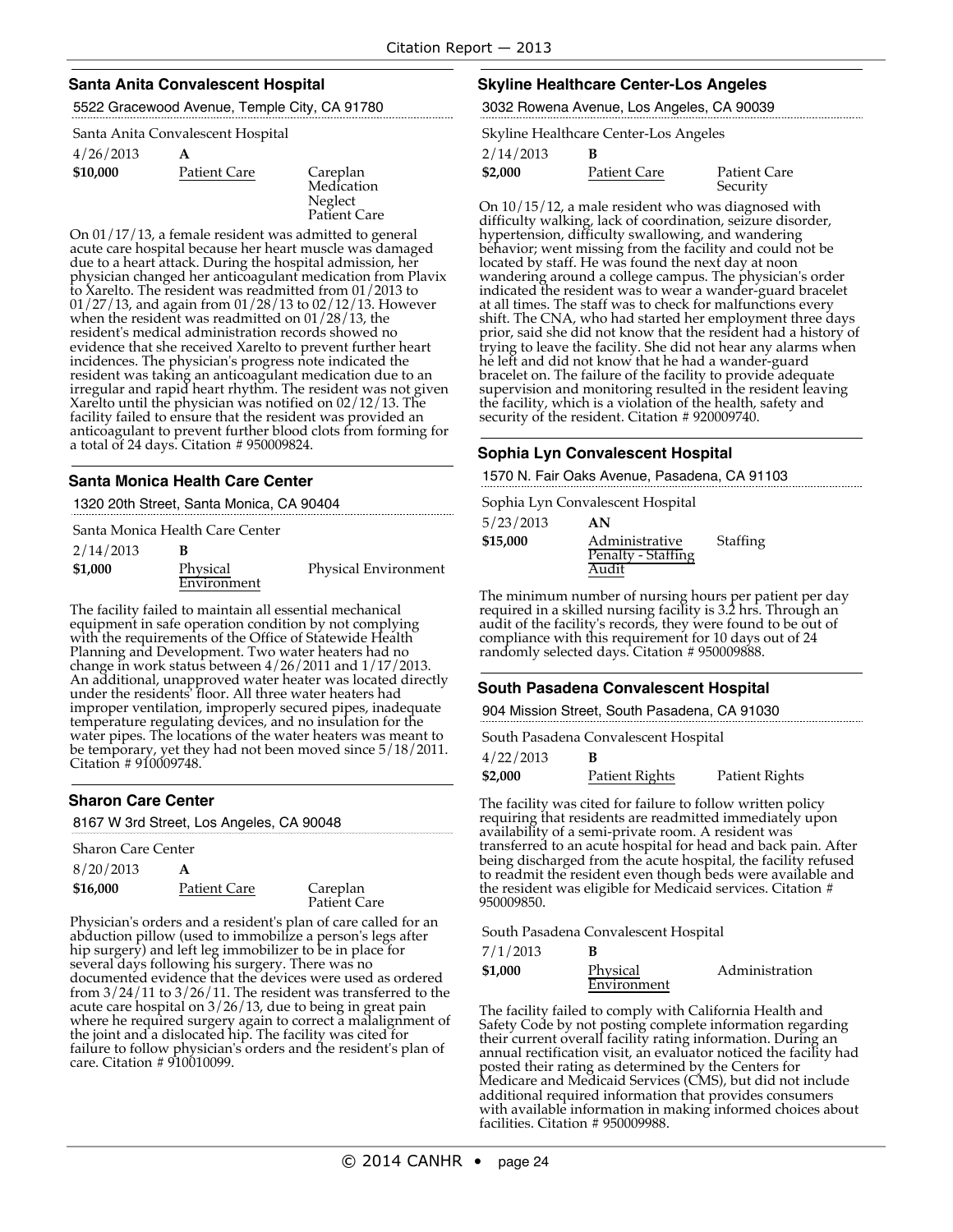7/24/2013 **B** South Pasadena Convalescent Hospital

| \$2,000 | Medication | Medication |
|---------|------------|------------|
|         |            |            |

A 42 year old resident became unable to stand and speak clearly to such an extent that he required evaluation and treatment at a hospital for six days where he was identified with medication toxicity. The facility was cited for failing to ensure that the resident's medication use was monitored. including consulting with the attending physician regarding dosage, developing a care plan for use of the medication, and immediately notifying the attending physician when the resident reported to staff that he was experiencing symptoms consistent with possible overdose. Citation # 950010023.

### **St. John Of God Retirement And Care Center**

2468 S. St. Andrews Place, Los Angeles, Ca 90018

| St. John Of God Retirement And Care Center |  |
|--------------------------------------------|--|
|--------------------------------------------|--|

| 4/19/2013 | А            |      |
|-----------|--------------|------|
| \$15,000  | Patient Care | Fall |

On 1/11/10, a 95 year old resident was left alone on the According to the resident's records she was evaluated as having unsteady balance and had fallen in the past. Her care plan called for staff needed to monitor her closely and keep her visible. The facility was cited for fai resident's care plan which required staff to supervise, assist, and monitor the resident while using the toilet. Citation # 910009825.

St. John Of God Retirement And Care Center

| 11/7/2013 | А          |            |
|-----------|------------|------------|
| \$20,000  | Medication | Medication |

A 99 year old female resident was given Glipizide, a medication to lower blood sugar levels for diabetics, by mistake and became non-responsive. She was transported to the hospital on  $8/30/2012$  with dangerously low blood sugar levels. She stayed in the hospital for five days. The facility was cited for failing to ensure the resident was free from medications that were not ordered by a physician. Citation # 910010242.

### **Sunny View Care Center**

1428 S. Marengo Ave., Alhambra, CA 91803

Sunny View Care Center

| 4/30/2013 | B                   |
|-----------|---------------------|
| \$2,000   | <b>Patient Care</b> |

**Physical Abuse** Verbal Abuse

On 6/11/10, two employees observed a nurse hit a 101 year<br>old resident on the head with a call light and yelled "Callate, cabrona!" (Spanish for "Shut up, bitch!"). The resident suffered an abrasion to her head. The facility was cited because it failed to protect the resident from physical and verbal abuse. Citation # 950009866.

### **Sunnyside Nursing Center**

22617 S Vermont Ave, Torrance, CA 90502

|          | <b>Sunnyside Nursing Center</b> |                       |
|----------|---------------------------------|-----------------------|
| 5/1/2013 |                                 |                       |
| \$2,000  | Patient Care                    | <b>Physical Abuse</b> |

On 4/18/10, a resident alleged that when she requested assistance to go to the bathroom a CNA told her no. The CNA then closed and locked the bathroom door, and came back and struck the resident in the face cutting her bottom lip. The facility was cited for failure to ensure the resident was free from abuse of any kind. Citation # 910009864.

### **Sunnyview Care Center**

2000 West Washington Blvd., Los Angeles, CA 90018

| <b>Sunnyview Care Center</b> |              |        |
|------------------------------|--------------|--------|
| 10/21/2013                   | А            |        |
| \$16,000                     | Patient Care | Injury |

On 5/26/13, <sup>a</sup> resident's hip was broken while she was being transferred from her bed into <sup>a</sup> wheelchair using <sup>a</sup> lift. The lift sling broke and she was dropped into the wheelchair, and required seven days of hospitalization. The medical team of consultants determined that she was not an operative candidate and recommended hospice care. The facility was cited for failing to prevent an accident by ensuring that the lift sling was inspected prior to use for wear or as indicated in the facility's policy and procedures. Citation # 910010201.

### **Sunray Healthcare Center**

3210 W Pico Blvd, Los Angeles, Ca 90019

| Sunray Healthcare Center |                 |                     |
|--------------------------|-----------------|---------------------|
| 3/7/2013                 | WMF             |                     |
| \$2,000                  | Patient Records | Medication          |
|                          |                 | <b>Patient Care</b> |
|                          |                 | Patient Records     |

Between  $12/13/12$  and  $12/15/12$ , facility nurses made willful falsification entries in the patient health record of a resident who was not treated with a topical anti-fungal cream for rashes on her back as ordered by the physician. The pharmacy label for the anti-fungal cream indicated delivery to the facility on 12/15/12. Facility staff also gave the anti-fungal cream tube an open date of 12/13/12, not 12/15/12. The facility was cited for willful material falsification in the health record of a resident. Citation # 910009779.

### **The Earlwood**

20820 Earl Street, Torrance, CA 90503

| The Earlwood |              |                  |
|--------------|--------------|------------------|
| 1/7/2013     | А            |                  |
| \$60,000     | Patient Care | Careplan<br>Fall |
| xЗ           |              | Injury           |

The facility was cited for failing to ensure that a resident's environment was free from hazards and providing supervision to prevent accidents. On 8/8/09, the resident slipped from her bed during a transfer to her shower chair without the use of two persons plus a mechanical lift. The fall resulted in the resident sustaining a right lower leg fracture and cut to her second toe. Citation # 910009565.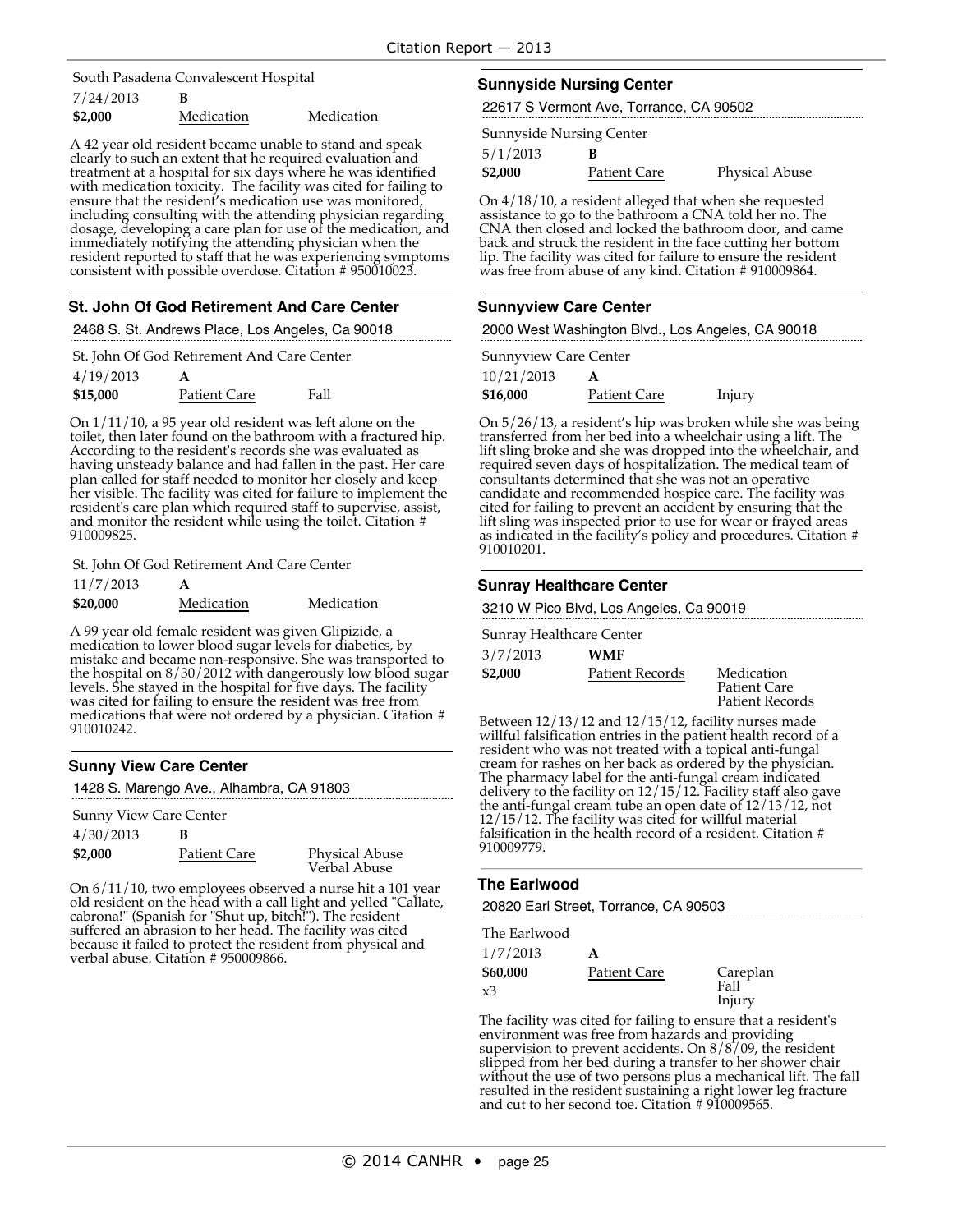| The Earlwood |              |        |
|--------------|--------------|--------|
| 6/19/2013    | в            |        |
| \$2,000      | Patient Care | Injury |
| x3           |              |        |

On 2/9/09, a 92 year old resident suffered a deep laceration down to the bone on her foot after facility staff failed to transfer her according to her care plan, which required twoperson assistance during transfers. The facility was cited for failure to provide adequate supervision and assistance, and for not providing an environment free from accident hazards. Citation # 910009957.

### **The Rehabilitation Center on La Brea**

505 N. La Brea Ave, Los Angeles, CA 90036

|           |   | Hancock Park Rehabilitation Center |
|-----------|---|------------------------------------|
| 1/30/2013 | B |                                    |

| \$2,000 | <b>Patient Care</b>    | <b>Patient Care</b> |
|---------|------------------------|---------------------|
|         | <b>B</b> IL <b>A</b> 1 |                     |

#### **Death Occurred**

At 9:10 a.m. on 7/12/12, during a physical therapy session, a resident became short of breath. She was checked for her oxygen saturation level. Oxygen saturation levels of lower than 95% indicate impaired cardiopulmonary function or abnormal gas exchange. Her level was 77%. The resident was back in her room where an attempt to take her blood pressure and oxygen saturation failed. The resident went to the ER in full cardiac arrest and was pronounced dead at 10:43 a.m. The facility was cited for failure to provide the resident with the necessary care. Citation # 940009724.

Hancock Park Rehabilitation Center

# 1/30/2013 **B**

**\$500** Patient Care Physical Environment

The facility was cited for failing to provide supervision and maintain an environment free of hazards when the licensed nurses failed to lock the medication cart and secure a set of keys that provided access to the medicine cart, the medication room, the medical supply room, the fire alarm box, and two exits. As a result, a resident obtained seven medication packs, keeping them for two weeks. The resident also took the set of keys while they were left unattended, posing a risk for other unauthorized individuals to gain access to medications and the inability of staff to access the fire alarm. Citation # 940009723.

Hancock Park Rehabilitation Center

| 2/12/2013 | B                   |          |
|-----------|---------------------|----------|
| \$2,000   | <b>Patient Care</b> | Careplan |
| x3        |                     | Neglect  |

On 10/11/12, a LVN failed to check the blood sugar level of four residents at the time of day ordered by their physician, and failed to give them insulin to control their blood sugar levels. The facility was cited for failing to provide necessary diabetic care to ensure blood sugar level monitoring and administration of insulin in accordance with the residents' assessment, plan of care, physician's orders, and facility's policy and procedures. Citation # 940009743.

2/12/2013 **B** Hancock Park Rehabilitation Center

| ----------- |                     |                     |
|-------------|---------------------|---------------------|
| \$6,000     | <b>Patient Care</b> | <b>Patient Care</b> |
| x3          |                     |                     |

On 10/11/12, during the midday medication pass, an LVN failed to check residents' blood sugar levels. The LVN also failed to administer insulin doses until after lunch started. This resulted in hyperglycemia for three residents and placed them at risk for hypoglycemia. A review of the LVN's assignment indicated that she had thirty-five residents under her care. Sixteen of the 35 residents were diabetic and required blood sugar checks by finger stick and insulin administration. Six of the 16 diabetic residents had G-Tubes and ten received oral diets. The facility was cited for failure to provide residents with the necessary diabetic care. Citation # 940009741.

Hancock Park Rehabilitation Center

| 2/12/2013 |              |              |
|-----------|--------------|--------------|
| \$6,000   | Patient Care | Patient Care |
| xЗ        |              |              |

On 10/11/12, an LVN who had 35 residents under her care failed to provide seven diabetic residents who received oral diets with the proper diabetic care. The LVN's failure placed these residents at risk of serious hypoglycemia. During an interview with the LVN she stated that a week prior to the incident she spoke with the director of nursing about her heavy workload. An interview with the LVN's supervising RN indicated that the RN did not recall any conversation about the LVN's workload. The facility was cited for failing to provide seven residents who received oral diets with the necessary diabetic care. Citation # 940009742.

Hancock Park Rehabilitation Center

| 2/12/2013 | В            |                        |
|-----------|--------------|------------------------|
| \$6,000   | Patient Care | Careplan<br>Medication |

The facility was cited for a failure to provide care in accordance with patients' assessments, care plans, and doctor's orders. On 10/11/12, a LVN failed to administer prescribed medications to five residents as required by their care plans. Resident's medications were prescribed to treat varying conditions such as hypertension, hypoglycemia, and other medical conditions. Citation # 940009744.

#### **The Rowland**

330 W. Rowland Ave. , Covina, CA 91723

| The Rowland |                                      |          |
|-------------|--------------------------------------|----------|
| 5/13/2013   | AN                                   |          |
| \$15,000    | Administrative<br>Penalty - Staffing | Staffing |
|             | Audit                                |          |

The minimum number of nursing hours per patient per day required in a skilled nursing facility is 3.2 hrs. Through an audit of the facility's records, they were found to be out of compliance with this requirement for 2 days out of 24 randomly selected days. Citation # 950009882.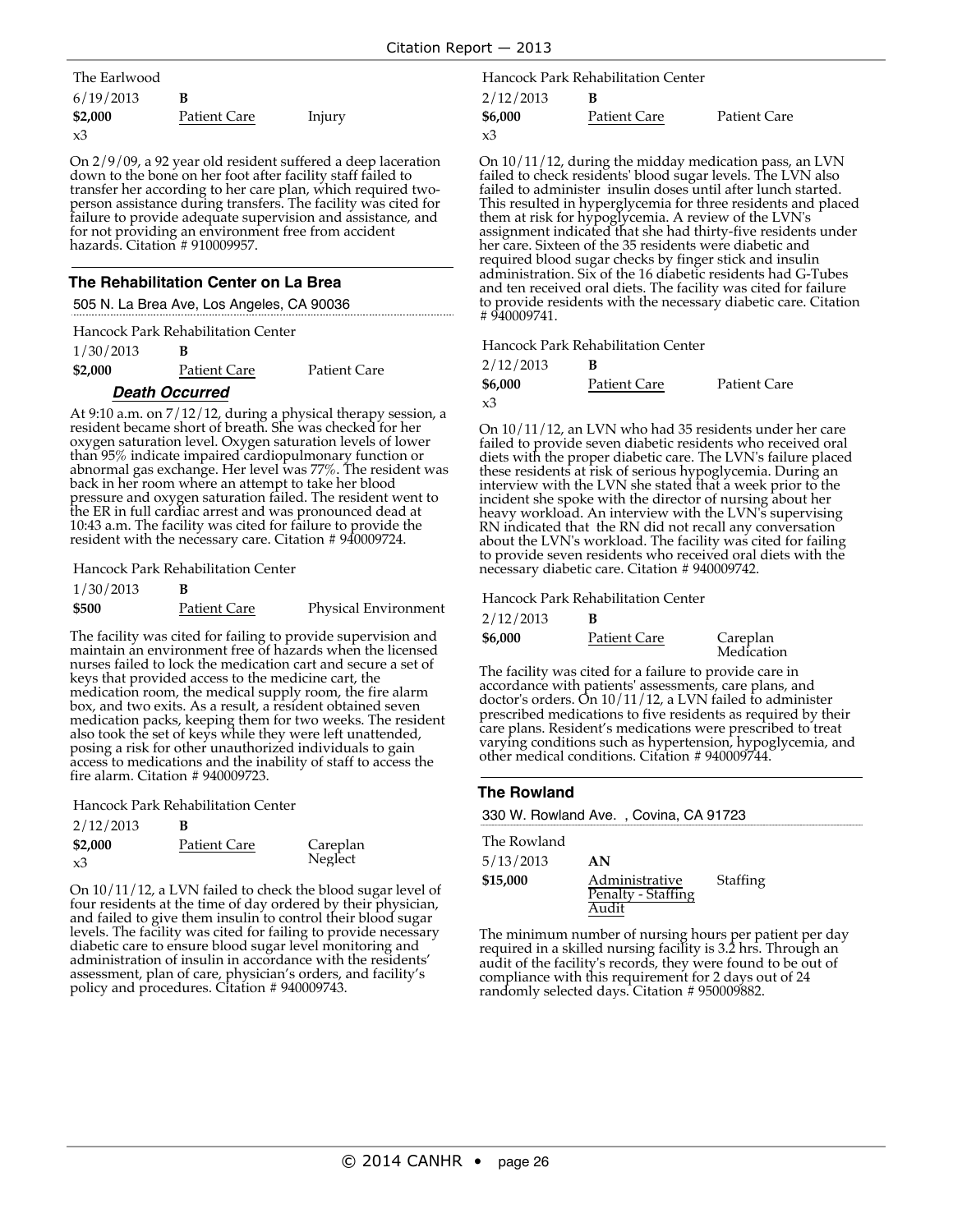#### **Torrance Care Center East - CLOSED**

4315 Torrance Blvd., Torrance, CA 90503

#### Torrance Care Center East

| 7/2/2013 |       |                                      |
|----------|-------|--------------------------------------|
| \$2,000  | Abuse | Mandated Reporting<br>Physical Abuse |

On 09/28/2010, a CNA assisted a 66-year-old male resident with a shower, the resident stated the CNA was being rough with him and he hit the CNA with the shower head and that<br>was when the CNA allegedly choked the resident with a<br>shower blanket. The facility failed to investigate or report<br>this incident for six days from the date they kne incident occurred and the accused staff member continued to provide care to the resident during that time. The facility was cited for failure to follow the facility's policy and procedure for Elder abuse reporting. Citation # 910009990.

#### **Two Palms Nursing Center, Inc.**

2637 E. Washington, Pasadena, CA 91107

Two Palms Nursing Center, Inc.

| 3/25/2013 | AN                                            |                 |
|-----------|-----------------------------------------------|-----------------|
| \$30,000  | Administrative<br>Penalty - Staffing<br>Audit | <b>Staffing</b> |

The minimum number of nursing hours per patient per day required in a skilled nursing facility is 3.2 hrs. Through an audit of the facility's records, they were found to be out of compliance with this requirement for 18 days out of 24 randomly selected days. Citation # 950009786.

Two Palms Nursing Center, Inc.

| 4/22/2013 |                     |                       |
|-----------|---------------------|-----------------------|
| \$2,000   | <b>Patient Care</b> | <b>Patient Rights</b> |

Physical Restraints

A male resident was being physically restrained with a wheelchair lap belt. The facility claimed the restraint was needed due to poor safety judgment and for poor posture that led to sliding down from the chair. The resident's medical documentation did not include any evidence of attempts at less restrictive measure nor a referral to a physical therapist for assessment regarding positioning devices. The facility was cited for improper use of physical restraints. No mention was made about the resident's right to consent or refuse the restraint. Citation # 950009852.

### **Valley Palms Care Center**

|                          | 13400 Sherman Way, North Hollywood, CA 91605 |
|--------------------------|----------------------------------------------|
| Valley Palms Care Center |                                              |
| 10/17/2013               |                                              |

| \$500 | Administration | Administration |
|-------|----------------|----------------|
|       |                |                |

On 2/1/2013, the facility failed to post its overall five-star quality rating determined by the Centers for Medicare and Medicaid Services in the required areas for review by the residents, staff and visiting public. The facility's rating information was not posted in two dining rooms and in the employee lounge. Citation #920010199.

#### **Verdugo Vista Health Care Center**

3050 Montrose Avenue, La Crescenta, CA 91214

Verdugo Vista Health Care Center

| 3/19/2013 | AN                                   |          |
|-----------|--------------------------------------|----------|
| \$15,000  | Administrative<br>Penalty - Staffing | Staffing |
|           | Audit                                |          |

The minimum number of nursing hours per patient per day required in a skilled nursing facility is 3.2 hrs. Through an audit of the facility's records, they were found to be out of compliance with this requirement for 2 days out of 24 randomly selected days. Citation # 920009769.

#### **Vista Cove Care Center at San Gabriel**

909 W Santa Anita, San Gabriel, Ca 91775

|           | Vista Cove Care Center at San Gabriel |              |
|-----------|---------------------------------------|--------------|
| 2/28/2013 |                                       |              |
| \$2,000   | Patient Care                          | Patient Care |

Between 10/17/12 and 10/19/12, four residents were treated for scabies. The unusual incident was not reported by telephone within 24 hours as required but instead notification was sent by regular mail. The facility was cited for failure to report the incident by telephone within 24 hours. Citation # 950009759.

Vista Cove Care Center at San Gabriel

| 7/15/2013 | AN                                            |          |
|-----------|-----------------------------------------------|----------|
| \$15,000  | Administrative<br>Penalty - Staffing<br>Audit | Staffing |

The minimum number of nursing hours per patient per day required in a skilled nursing facility is 3.2 hrs. Through an audit of the facility's records, they were found to be out of compliance with this requirement for 2 days out of 24 randomly selected days. Citation # 950009996.

#### **Westlake Convalescent Hospital**

Westlake Convalescent Hospital

| 9/16/2013 |              |              |
|-----------|--------------|--------------|
| \$2,000   | Patient Care | Theft & Loss |

The facility failed to ensure a resident's wallet was safe from theft from his room. On 3/29/2013, a CNA stole the resident's wallet and used his debit card to withdraw \$1,000 from his bank account. Not until after the incident did the facility install locks in the resident's drawer and closet. Citation # 910010148.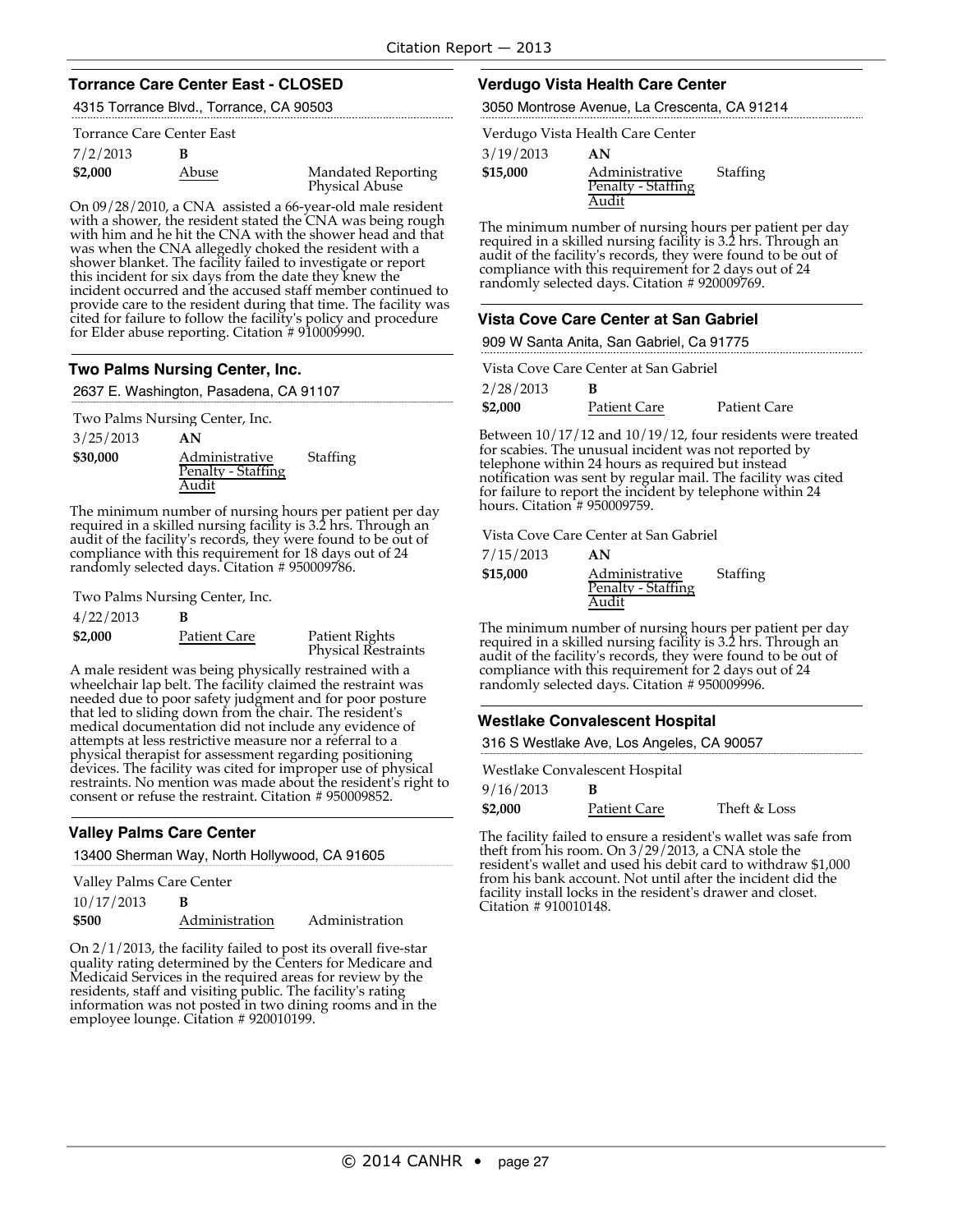### **Westside Health Care**

1020 S Fairfax Ave, Los Angeles, CA 90019

#### Westside Health Care

| 2/25/2013 | A                   |
|-----------|---------------------|
| \$10,000  | <b>Patient Care</b> |

**Injury Neglect** Patient Care

The facility was cited for failing to keep a resident free from accidents and failing to provide adequate supervision and assistance to prevent accidents. On 5/6/09, a 91-year resident's tibia (leg bone) was fractured when her leg got stuck in the bed rail while two CNAs moved her from her bed to the shower chair. Citation # 910007214.

| 12/10/2013 | A           |
|------------|-------------|
| \$20,000   | Patient Car |
|            |             |

<u>re</u> Careplan Injury Patient Records

The facility failed to develop a comprehensive nursing assessment and plan of care to address a resident's right arm contractures (permanent tightening or shortening of a body part, such as muscle, tendon or skin), and failed to develop approaches to providing daily care, especially when dressing the resident. This resulted in a CNA lifting the resident's arm while dressing her on 4/17/2012, causing a distal humerus facture in her elbow. The facility had no documentation of contraction in the resident's arm between her admission on 3/30/2012 and the incident date. Citation # 910010265.

# **Whittier Hills Health Care Center**

10426 Bogardus, Whittier, CA 90603

Whittier Hills Health Care Center

8/7/2013 **B \$2,000** Abuse/Facility Not Self Reported Verbal Abuse

On 5/18/2013, the facility failed to ensure that an intellectually disabled resident was not verbally abused by a CNA. The CNA swore down the hallway at the resident and yelled "shut up" after the resident repeatedly said, "It's a Saturday morning," while moving down the hallway. Another resident witnessed the incident, which made her feel unsafe and insecure. Citation # 940010090.

# **Madera County**

#### **Oakhurst Healthcare & Wellness Centre**

|  | 40131 Hwy 49, Box 2349, Oakhurst, CA 93644 |  |  |  |
|--|--------------------------------------------|--|--|--|
|  |                                            |  |  |  |

|           | Oakhurst Healthcare & Wellness Centre |                           |
|-----------|---------------------------------------|---------------------------|
| 7/25/2013 | в                                     |                           |
| \$2,000   | Patient Care                          | Infection<br>Patient Care |

The facility failed to maintain a safe and sanitary environment to prevent the transmission of infections. Staff did not properly wash their hands after coming into contact with residents, did not consistently follow proper cleaning guidelines, did not follow proper guidelines for glove and gown use, and did not properly handle contaminated linens. These violations resulted in 7 residents testing positive for C. Difficile, a contagious gastrointestinal bacterial resulting in diarrhea and severe illness. Citation # 040010032.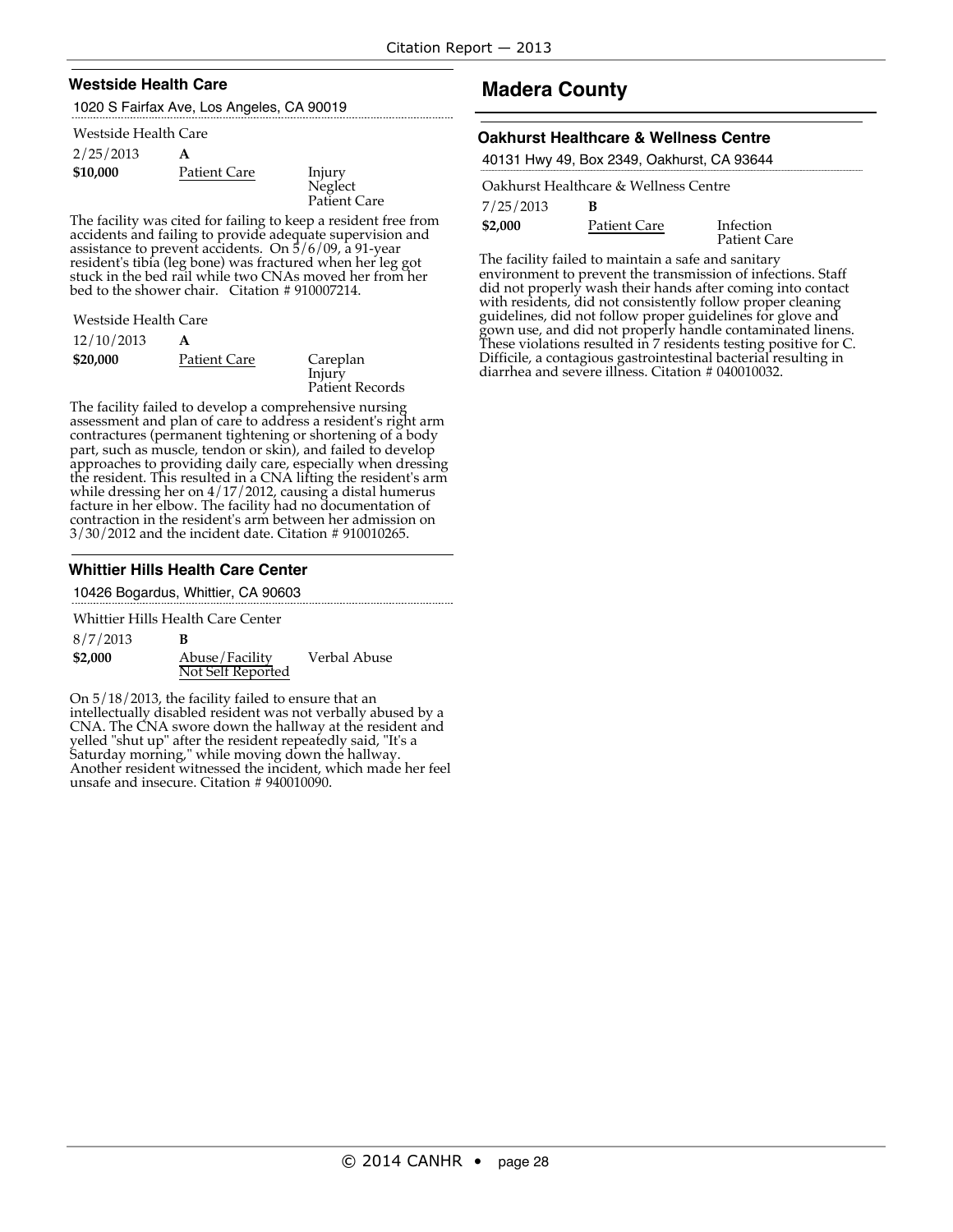# **Marin County**

#### **Northgate Care Center**

| 40 Professional Center Parkway, San Rafael, CA 94903 |  |
|------------------------------------------------------|--|
|                                                      |  |

| Northgate Care Center |                |                |  |  |
|-----------------------|----------------|----------------|--|--|
| 7/16/2013             | в              |                |  |  |
| \$1,000               | Administration | Administration |  |  |

On 6/7/13, a resident made an allegation of abuse to facility staff. The facility did not report the allegation to the Department of Health (DPH) until 6/9/13. The facility was cited for failure to contact DPH within 24 hours as required by law. The facility administrator stated that the reason for not reporting in a timely manner was because the resident was out of the facility on  $6/8$  and  $6/9$ . The citation did not indicate the nature of the allegation. Citation # 110009981.

#### **Pine Ridge Care Center**

45 Professional Center Parkway, San Rafael, CA 94903

Pine Ridge Care Center

1/8/2013 **AN**

**\$15,000** Administrative Penalty - Staffing Audit **Staffing** 

The minimum number of nursing hours per patient per day required in a skilled nursing facility is 3.2 hrs. Through an audit of the facility's records, they were found to be out of compliance with this requirement for 2 days out of 24 randomly selected days. Citation # 110009527.

Pine Ridge Care Center

| 12/30/2013 |  |
|------------|--|
|------------|--|

**\$20,000** Patient Care Careplan

Patient Care Security Supervision

The facility failed to provide a resident adequate supervision<br>to prevent elopement from the facility after the resident was able to leave undetected and drive away in his own car. The<br>resident was later found after a car accident in which the car went down a steep ravine and the resident was ejected from the car and had to be rescued by the fire department. The resident had a long history of noncompliance and elopement from previous facilities, and on several occasions had failed to sign in and out of the facility or turn over his car keys. The resident was able to leave the facility despite care plan instructions which included 15 minute visual checks on his whereabouts and loss of his "pass privileges" for leaving without signing out. The resident's elopement was not discovered until an hour and 15 minutes after he left the facility. Citation # 110009715.

# **Mariposa County**

#### **Avalon Care Center-Sonora**

| 19929 Greenley Road, Sonora, Ca 95370 |  |  |  |  |
|---------------------------------------|--|--|--|--|
|---------------------------------------|--|--|--|--|

| Avalon Care Center-Sonora |                    |          |
|---------------------------|--------------------|----------|
| 12/11/2013                | AN                 |          |
| \$15,000                  | Administrative     | Staffing |
|                           | Penalty - Staffing |          |
|                           |                    |          |

The minimum number of nursing hours per patient per day required in a skilled nursing facility is 3.2 hrs. Through an audit of the facility's records, they were found to be out of compliance with this requirement for 3 days out of 24 randomly selected days. Citation # 030010317.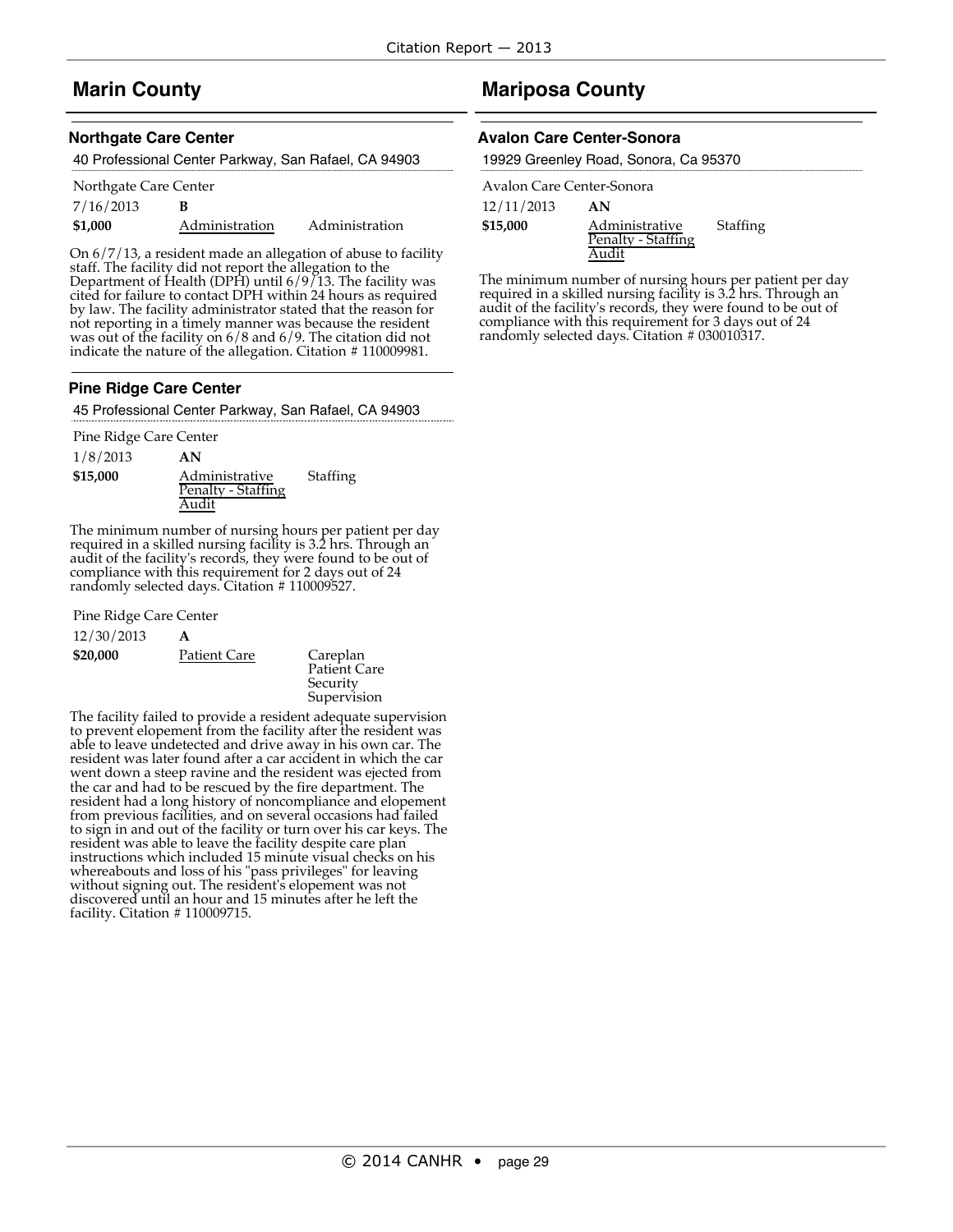# **Modoc County**

### **Surprise Valley Community Hospital D/P SNF**

Main & Washing.,P.O.Bx 246, Cedarville, CA 96104

|          | Surprise Valley Community Hospital D/P SNF |
|----------|--------------------------------------------|
| 7/9/2013 | B                                          |

**\$2,000** Patient Rights Careplan

Physical Abuse Supervision

The facility failed to ensure that Resident 1 was safe from physical abuse by Resident 2, and failed to follow the facility's elder abuse policy, and Resident 2's careplan, by administering proper supervision to prevent such an event. On 5/25/12, Resident 2 hit Resident 1 in the back of the head with an open hand. On 7/19/12, Resident 2 tried to choke Resident 1 by pulling on the back of her bib while no staff was present in the room. Part of Resident 2's careplan, developed on 9/19/11, was to closely observe him and keep him away from other residents, as he had a history of aggressive outbursts towards other residents and staff. Citation # 230010002.

# **Napa County**

#### **Napa Valley Care Center**

| 3275 Villa Lane, Napa, CA 94558 |  |  |
|---------------------------------|--|--|
| Napa Valley Care Center         |  |  |
| 2/8/2013                        |  |  |

**\$20,000** Patient Care Fall

On 8/3/10, a 90 year old resident with dementia and osteoporosis suffered her fourth serious fall while at the facility and her second in two days. The fourth fall caused a cervical spine fracture of the second vertebrae. The resident was known to have serious fall risks but did not have a careplan that included effective measures for preventing the resident from getting out of her wheelchair unassisted and providing adequate supervision to prevent accidents. These failures were found to present an imminent danger of death or serious harm. Citation # 110009733. Supervision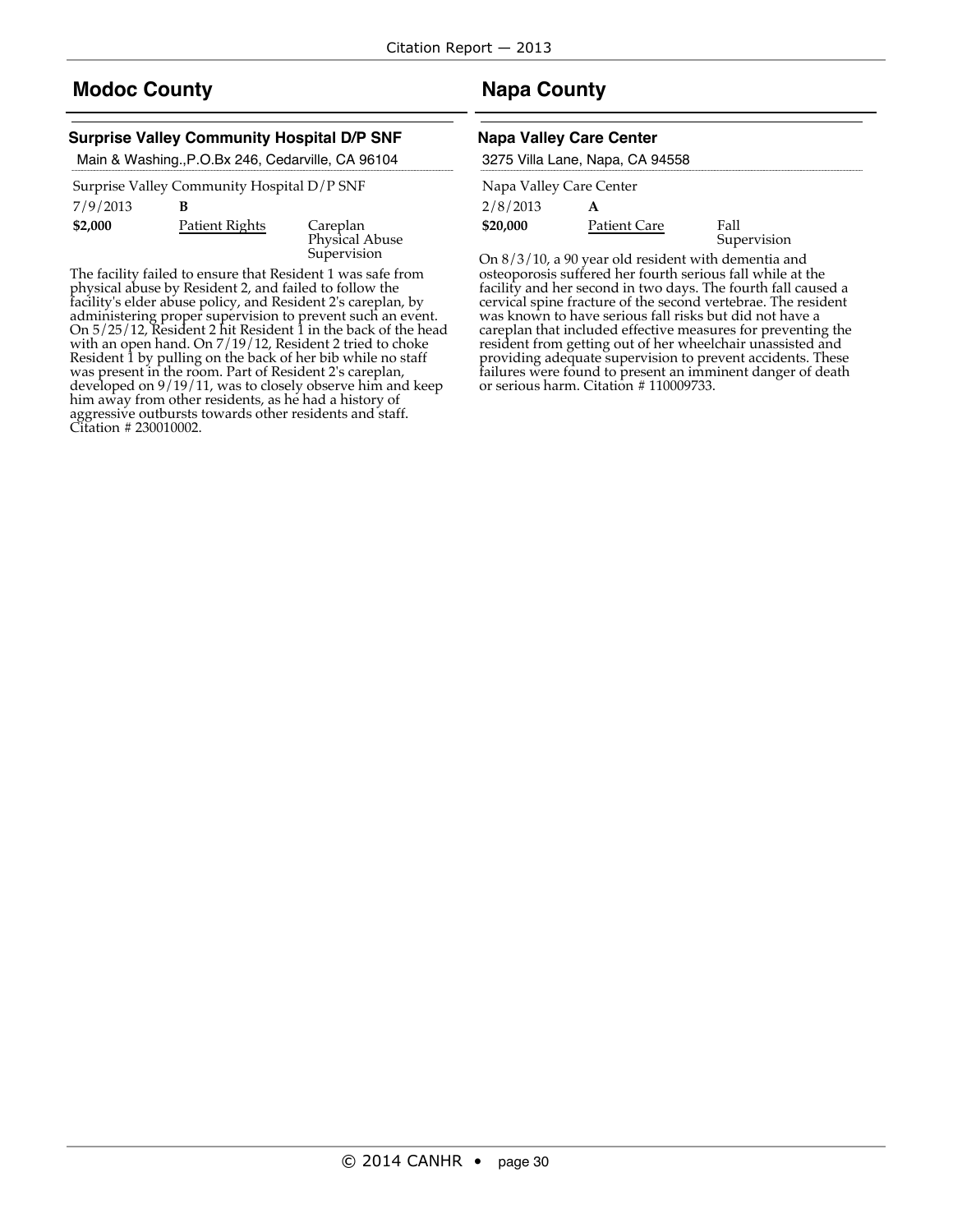# **Orange County**

#### **Fullerton Post Acute Care**

2222 N. Harbor Blvd., Fullerton, Ca 92835

#### Fullerton Post Acute Care

#### 12/19/2013 **B**

| \$2,000 | Abuse/Facility not Administration |                |
|---------|-----------------------------------|----------------|
|         | self reported                     | Neglect        |
|         |                                   | Physical Abuse |
|         |                                   | Sexual Abuse   |

Two female residents reported separate incidents of a male CNA inappropriately touching them on various occasions to facility staff and administrators. The facility was cited for failure to investigate these accusations properly, allowing the CNA to continue working with vulnerable female residents, including an additional female resident who also eventually reported unwanted sexual touching by the male CNA. Citation # 060010335.

Fullerton Post Acute Care

| 12/19/2013 |              |              |
|------------|--------------|--------------|
| \$2,000    | Patient Care | Patient Care |

A female resident who suffered from glaucoma, had not seen an eye doctor in 16 months. Eventually she lost her sight. Another resident was not assisted with financial matters until her home was in danger of being auctioned off. Another resident's hearing aids broke, but the facility failed to make arrangements to have them repaired. She cannot hear what people are saying to her and she cannot read lips. Another resident was scheduled for cataract surgery on her left eye in February 2012. The surgery did not take place and there was no documentation of a follow up. This resident states she is now blind in her left eye. The facility failed to provide medically related social services for residents needing eye appointments, hearing aids, and financial assistance. Because of this, the residents' quality of life have been greatly diminished. Citation # 060010334.

#### **Parkview Healthcare Center**

| 1514 E. Lincoln Avenue, Anaheim, CA 92805 |  |  |
|-------------------------------------------|--|--|
|                                           |  |  |

Parkview Healthcare Center

| 3/8/2013 | в          |                                          |
|----------|------------|------------------------------------------|
| \$1,500  | Medication | <b>Chemical Restraints</b><br>Medication |
|          |            | Patient Records                          |

On 1/16/13, records of the Physicians Orders List showed the facility had 20 of 29 residents on psychotherapeutic drugs. Of ten sampled residents, the facility failed to present any behavior data of seven residents to the prescriber of psychoactive medications. The facility failed to produce clinical records of monitoring of any behaviors associated with the need for antipsychotic medications, antidepressant medications and antianxiety medications or documentation showing an attempt for gradual dose reductions. Citation # 060009777.

#### **Seal Beach Health and Rehabilitation Center**

3000 N Gate Road, Seal Beach, CA 90740

Seal Beach Health and Rehabilitation Center

8/26/2013 **B**

| \$1,000 | Administration | Administration |
|---------|----------------|----------------|
|         |                | Privacy        |

The facility failed to secure the personal and confidential medical privacy of 56 residents when documents identifying trash can in a public area by an unauthorized person. Citation # 060010117.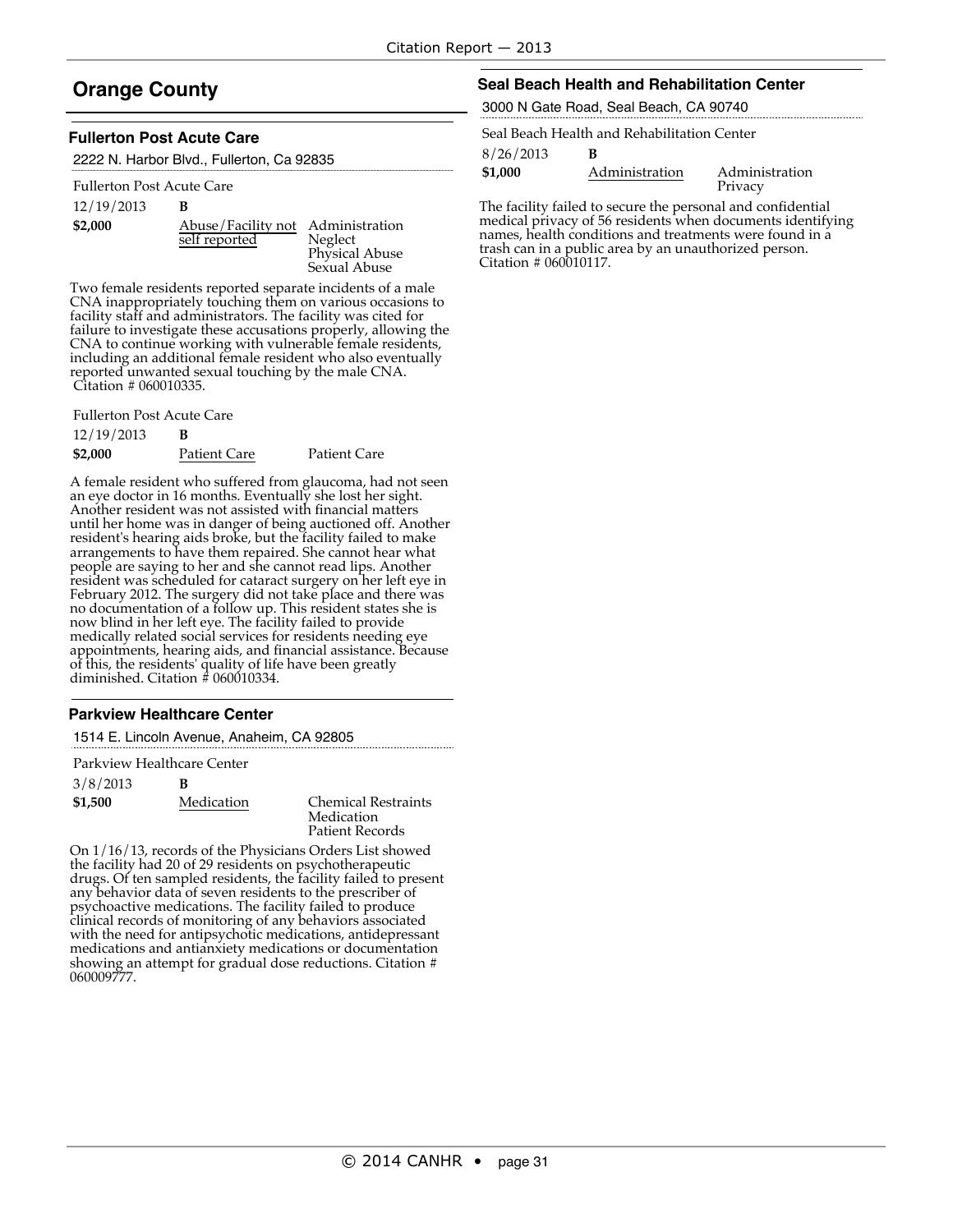# **Placer County**

### **Auburn Oaks Care Center**

3400 Bell Road, Auburn, CA 95603

| 7/8/2013 | в           |
|----------|-------------|
| \$1,000  | Patient Rig |

hts Careplan Sexual Abuse Supervision

On 7/27/09, a male resident with a history of sexually inappropriate behavior who was to be supervised at all times, placed a female resident's hand in his lap. On 2/22/10, the male resident had been found in the activities area fondling the breasts of another resident, while his hand was down in her pants. On 3/13/10, the male resident wandered into another female resident's room and placed one hand in her blouse while he was holding her other hand in his pants. The facility was cited for failing to prevent abuse and protect the dignity of three female residents or to fully implement the abuse policy. Citation # 030009992.

Auburn Oaks Care Center

| 8/1/2013 |              |                        |
|----------|--------------|------------------------|
| \$20,000 | Patient Care | Injury<br>Patient Care |

An 84 year old female resident had cerebral vascular disease that had led to a loss of functioning in her left arm and leg. On 1/16/10, the resident began to complain of pain in her legs which intensified over two days. On 1/18/10, the resident was hospitalized and her right leg required amputation due to loss of blood flow and subsequent gangrene. The facility nurses had failed to properly evaluate the possible causes of the resident's leg pain and had failed to update the physician about her condition. Citation # 030010045.

Auburn Oaks Care Center

| 8/13/2013 |                |                           |
|-----------|----------------|---------------------------|
| \$800     | Patient Rights | Dignity<br>Physical Abuse |

The facility was cited for failing to protect a 69 year old female's rights by not subjecting her to abuse when a male CNA purposefully sprayed the resident with cold water during a shower. The resident stated she told the CNA to stop because of the cold water. She then told the CNA the cold water spray was "on purpose" and he replied, "Maybe." As a result, the CNA was terminated for abuse. Citation # 030010068.

Auburn Oaks Care Center

| 8/29/2013 |                                     |                    |
|-----------|-------------------------------------|--------------------|
| \$500     | Abuse/Facility<br>Not Self Reported | Mandated Reporting |

On 3/21/11, a resident complained to a nurse about neglect by a CNA. The nurse notified the Ombudsman, but failed to notify the Department because she was unaware that the Department was supposed to be notified. The nurse stated that the DON "does that part and we didn't have [a DON]." The facility was cited for failing to report the alleged abuse of a resident by a CNA to the Department within 24 hours as required by law. Citation # 030010113.

8/29/2013 **B** Auburn Oaks Care Center

**\$800** Patient Rights Neglect Physical Abuse

On 3/20/11, a CNA made the resident wait an extended period of time to change her absorbent underwear, and then threw the bed control and call light at the resident after the resident kept calling for assistance. The facility was cited for failing to protect <sup>a</sup> resident from neglect and abuse by <sup>a</sup> CNA. Citation # 030010115.

### **Lincoln Meadows Care Center**

1550 Third Street, Lincoln, CA 95648

|           | Lincoln Meadows Care Center |
|-----------|-----------------------------|
| 3/21/2013 | AA                          |

|                   | <b>Death Occurred</b> |                        |
|-------------------|-----------------------|------------------------|
| \$100,000         | Patient Care          | Careplan<br>Medication |
| - - - - - - - - - |                       |                        |

A male resident received a doctor's order for a blood thinner on 5/12/11. No anticoagulation monitoring was documented. On 5/26/11, the resident fell and sustained injuries to his head and face. The resident was hospitalized for a brain hemorrhage four days later. His blood test results showed excessive blood thinning by a factor of 18 times normal and six times the therapeutic range. He died on  $6/4/11$ . The facility was cited for failing to keep the resident free from unnecessary drugs and for failing to prepare a care plan and monitor blood levels when the blood thinner was ordered. Citation # 030009792.

Lincoln Meadows Care Center

| 7/19/2013 |                |                       |
|-----------|----------------|-----------------------|
| \$800     | Patient Rights | <b>Physical Abuse</b> |

On 5/24/10, a licensed nurse administered a rectal suppository to a resident after the resident stated that she did not want the suppository. The Director of Nursing stated that the staff "made a mistake," and that "It was abuse." The facility was cited for violating the resident's rights by failing to protect her from physical abuse. Citation # 030009989.

### **Pine Creek Care Center**

1139 Cirby Way, Roseville, CA 95661

Pine Creek Care Center

| 9/17/2013 | в                                   |                                                             |
|-----------|-------------------------------------|-------------------------------------------------------------|
| \$1,000   | Abuse/Facility<br>Not Self Reported | <b>Mandated Reporting</b><br>Physical Abuse<br>Verbal Abuse |

On 10/13/10, a CNA physically abused an 81 year old resident, yanking him roughly around in his bed, and spoke to him in a very loud, harsh manner. The abuse is the subject of a separate citation. In this citation, the facility was cited for failing to report the abuse to the Department of Public Health (DPH) in a timely manner. It did not report the abuse to DPH until five days after it was observed. Citation # 030010123.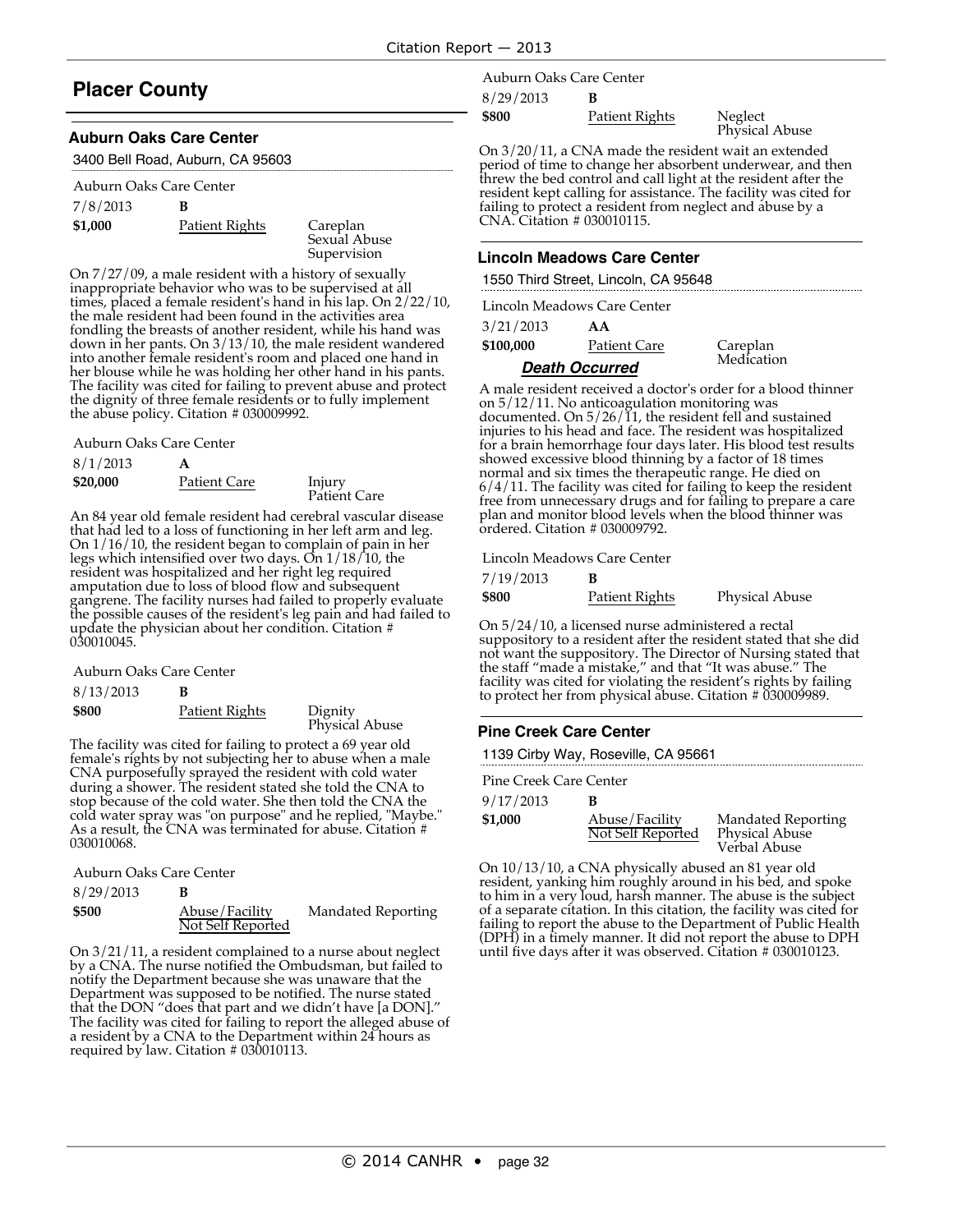# 9/17/2013 **B** Pine Creek Care Center

| \$1,000 | Patient Rights | <b>Physical Abuse</b> |
|---------|----------------|-----------------------|
|         |                | Verbal Abuse          |

On 10/13/2010, a CNA verbally and physically abused an 81 year old resident. Two other CNAs witnessed the abuse. One reported the CNA was yanking the resident around in bed, causing him pain, and speaking to him in a very harsh, loud causing him pair, and speaking to him in a very harsh, loud manner. The resident was screaming, "Don't let her touch me," "You're hurting me," and "Stop hurting me." The facility was cited for failing to prevent abuse of the resident. Citation # 030010122.

#### **Rock Creek Care Center**

260 Racetrack Street, Auburn, CA 95603

| Rock Creek Care Center |                     |              |
|------------------------|---------------------|--------------|
| 5/9/2013               | в                   |              |
| \$1,000                | <b>Patient Care</b> | Verbal Abuse |

On 5/8/10, while a LVN and another staff member were assisting a 75 year old non-ambulatory resident who had short and long term memory impairment, another LVN came in and shouted at the resident, scolding him saying that he should have a Norco patch (narcotic pain medication). The LVN who had been assisting the resident noted that the resident was terribly confused and near tears because he didn't know what he did that was wrong. The facility was cited for failing to ensure that the resident was free from mental abuse. Citation # 030009884.

### **Roseville Care Center**

1161 Cirby Way, Roseville, CA 95661

| 10/2/2013 | B |
|-----------|---|
|-----------|---|

| \$1,000 | Patient Care | Medication |
|---------|--------------|------------|
|         |              |            |

Patient Care

#### **Death Occurred**

A resident was admitted to the facility for comfort (end of life) care on  $11/25/11$ , with medical orders for intravenous (IV) morphine for end-stage respiratory failure with pneumonia. The family elected to admit him to the facility because they were told it was the only skilled nursing facility in the area with the ability to administer IV fluids and medications. The DON indicated in an interview that there was a facility policy they could not give morphine intravenously but there was no written documentation of the policy. The resident received no medication for his persistent coughing and died at 3:40 am on 1/26/11. The facility was cited for accepting a resident for whom it could not provide adequate care. Citation # 030010172.

# **Riverside County**

#### **AFVW Health Center**

| 17050 Arnold Drive, Riverside, Ca 92518 |                     |                |  |
|-----------------------------------------|---------------------|----------------|--|
| <b>AFVW Health Center</b>               |                     |                |  |
| 11/14/2013                              | A                   |                |  |
| \$5,000                                 | <b>Patient Care</b> | Fall<br>Injury |  |

Injury Patient Care

On 6/26/08, an 85 year old female resident was admitted to the facility for physical therapy rehabilitation after fracturing her hip at home. The resident fell in the bathroom four days later. On 7/16/08, the resident was receiving toileting assistance by a CNA. The CNA told the resident to use her call light when she was finished and then left the resident alone to assist another resident. When the CNA returned, she found the resident on the floor. The resident was found to have a fracture around her right hip replacement at the acute care hospital requiring additional surgery. There were no indications in the resident's care plan that it was safe to leave the resident alone. The facility failed to develop a comprehensive plan of care based on the continual assessment of care needs for the resident. This failure resulted in the resident falling and re-fracturing her hip. Citation # 250010258.

### **Blythe Nursing Care Center**

285 W. Chanslor Way, P.O. Box 850, Blythe, Ca 92226

Blythe Nursing Care Center

| 12/16/2013 | AN                                            |          |
|------------|-----------------------------------------------|----------|
| \$15,000   | Administrative<br>Penalty - Staffing<br>Audit | Staffing |

The minimum number of nursing hours per patient per day required in a skilled nursing facility is 3.2 hrs. Through an audit of the facility's records, they were found to be out of compliance with this requirement for 2 days out of 24 randomly selected days. Citation # 250010300.

### **Centinela Grand, Inc.**

| 2225 North Perris Blvd., Perris, Ca 92370 |                                       |                    |
|-------------------------------------------|---------------------------------------|--------------------|
| Centinela Grand, Inc.                     |                                       |                    |
| 7/25/2013                                 | к                                     |                    |
| \$1,000                                   | Abuse / Facility<br>Not Self Reported | Mandated Reporting |
|                                           |                                       |                    |

The facility was cited after an investigation discovered that staff failed to properly report an incident of alleged abuse as required by law. On 11/23/12 a resident called the police to report that he felt threatened by a staff member, and the call was reported to the facility Administrator. The administrator waited until 11/29/12 to report the alleged abuse to the CA Dept. of Public Health, much longer than the 24 hours required by law.

Citation # 250010018.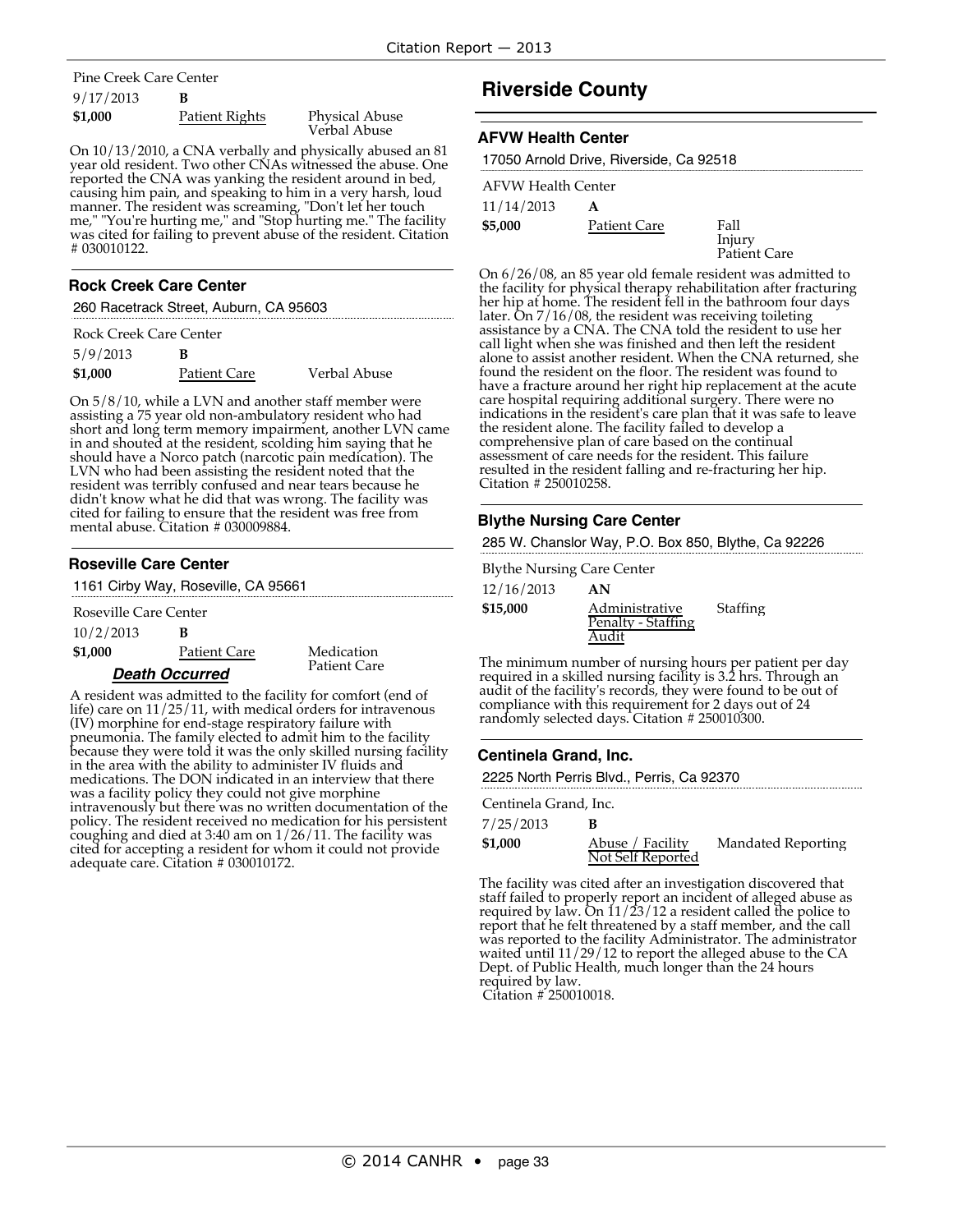#### **Chapman Convalescent Hospital**

4301 Caroline Court, Riverside, CA 92506

|  | Chapman Convalescent Hospital |
|--|-------------------------------|
|--|-------------------------------|

| 8/15/2013 | B                   |                       |
|-----------|---------------------|-----------------------|
| \$500     | <b>Patient Care</b> | Careplan<br>$17 - 11$ |

Fall Injury

Supervision

On 7/15/09, a resident with a high fall risk was left unattended on the toilet and fell, breaking her hip. A CNA had assisted the resident onto the toilet and then left to assist another resident despite an order to assist the resident with all transfers. The facility was cited for failing to implement the resident's careplan. Citation # 250010061.

### **Emeritus At Rancho Mirage**

72-201 Country Club Drive, Rancho Mirage, Ca 92270

Emeritus At Rancho Mirage

| 10/15/2013 |              |                                                   |
|------------|--------------|---------------------------------------------------|
| \$1,000    | Patient Care | Careplan<br>Fall<br>Staff (Inservice)<br>Training |

The facility failed to follow a resident's careplan for safety from falls, and failed to ensure the staff had the necessary training to operate the patient's HI/LO bed to keep it in the low position as ordered by his careplan. On 11/5/2010, the resident accidentally raised his bed and fell on the floor, fracturing his neck. Upon investigation, it was discovered that the bed's on/off switch had been left switched on. Had it been switched off, the resident would not have been able to raise his bed. Staff members responsible for the resident's care did not know about the on/off switch. Citation # 250010204.

### **Manorcare Health Services-Hemet**

1717 West Stetson Avenue, Hemet, Ca 92545

Manorcare Health Services-Hemet

10/14/2013 **FB**

**\$4,700** Failure to Report Mandated Reporting

The facility was cited for failure to report an unlawful or unauthorized access to, or use or disclosure of a patient's medical information within five business days of the date the unlawful or unauthorized access, use or disclosure was detected. Citation # 250010203.

### **Manorcare Health Services-Palm Desert**

74-350 Country Club Dr, Palm Desert, CA 92260

Manorcare Health Services-Palm Desert

| 5/7/2013 |       |                |
|----------|-------|----------------|
| \$1,000  | Abuse | Physical Abuse |

The facility was cited for failure to implement the facility Abuse Policy and Procedure to conduct a timely, thorough and objective investigation of all allegations of abuse, neglect and mistreatment. The facility failed to immediately investigate an allegation of a staff member throwing the resident on the bed. Citation # 250009834.

#### **Miller's Progressive Care**

8951 Granite Hill Dr, P.O. Box 3156, Riverside, Ca 92519

| Miller's Progressive Care |       |
|---------------------------|-------|
| 3/7/2013                  | в     |
| \$200                     | Abuse |

On 7/11/09, a resident with schizoaffective disorder walked over to another resident during a movie activity and grabbed some popcorn from another resident. A nearby CNA went over to that resident and slapped her twice on the arm. The facility was cited for failure to protect the resident from the facility staff's physical abuse. Citation # 250009731.

#### **Ramona Manor Convalescent Hospital**

485 W. Johnston Ave., Hemet, CA 92343

Ramona Manor Convalescent Hospital

7/25/2013 **B**

| \$1,000 | self reported | Abuse/Facility not Mandated Reporting |
|---------|---------------|---------------------------------------|
|---------|---------------|---------------------------------------|

The facility failed to report an alleged incident of abuse to the California Department of Public Health (CDPH) within 24 hours of the incident, as required by law. On 12/7/2012, a resident reported to a LVN that she had been sexually assaulted by a physical therapist. The Director of Nursing determined the incident did not require reporting, but the Administrator submitted a report to the CDPH on 12/18/2012. Citation # 250010019.

### **The Springs At The Carlotta**

41-505 Carlotta Drive, Palm Desert, Ca 92211

 $0/4/2012$ The Springs At The Carlotta

| 9/4/2013 |                |                       |
|----------|----------------|-----------------------|
| \$1,000  | Patient Rights | <b>Physical Abuse</b> |

Verbal Abuse

**\$200** Abuse Physical Abuse

The facility failed to protect a resident from physical and verbal abuse from a staff member. On 9/10/2008, an occupational therapist (OT) gave unwanted treatment to the resident who said she had chest pain. During a meeting between the resident's daughter and the discharge planner, the OT interrupted and contradicted everything the discharge planner had said and told her what was going to happen. The OT also threatened to take away the resident's oxygen because he was tired of carrying it behind her, and insisted she use a walker she didn't like because he "[knew] best." Citation # 250010072.

The Springs At The Carlotta

| 9/4/2013 | В              |                              |
|----------|----------------|------------------------------|
| \$1,000  | Patient Rights | Mental Abuse<br>Verbal Abuse |

The facility failed to protect a resident from verbal and mental abuse from a staff member. On 9/10/2008, an occupational therapist told a resident to go somewhere else if she didn't like the treatment she was receiving, and that she needed to respect him and not treat him like a puppet. He also took her personal sling, dangling it in her face before returning it to her, because they had disagreements on treatment for her broken shoulder. Citation # 250010083.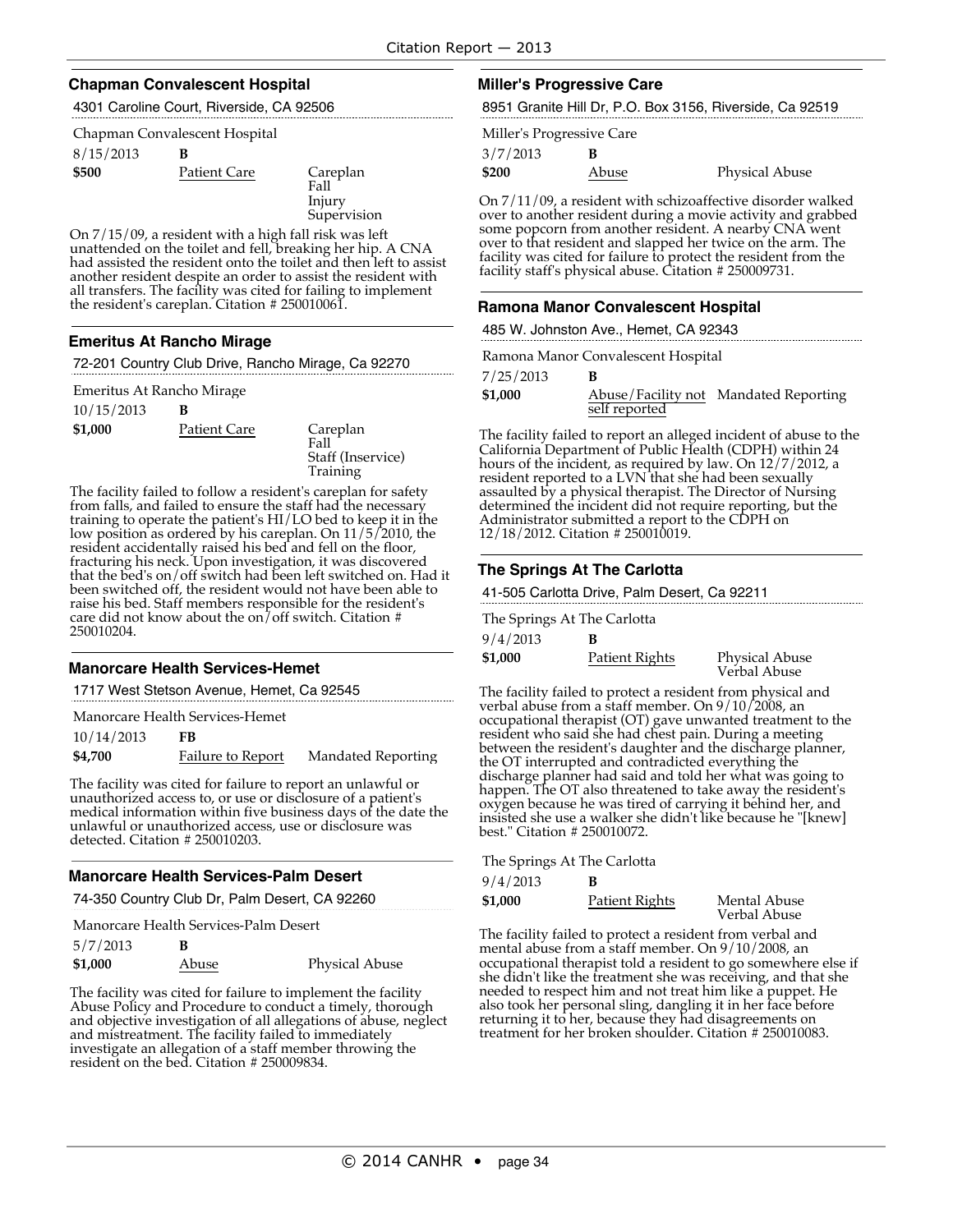### 9/4/2013 **B** The Springs At The Carlotta

| \$1,000 |               | Abuse/Facility not Mandated Reporting |
|---------|---------------|---------------------------------------|
|         | self reported | Verbal Abuse                          |

On 9/10/08, the facility's Social Service Coordinator (SSC) reported to the DON that she witnessed an occupational therapist verbally abusing a resident. Later, a resident's daughter called to report that the same therapist had been verbally abusive to her mother. When confronted and terminated, the therapist was verbally abusive to the facility director. None of the incidents were reported to the Department. The facility was cited for failure to follow policy and procedure and report the verbal abuse to the Department as required. Citation # 250010087.

### **Vista Cove Care Center at Corona**

2600 S. Main Street, Corona, Ca 92882

|           | Vista Cove Care Center at Corona |                             |
|-----------|----------------------------------|-----------------------------|
| 7/30/2013 |                                  |                             |
| \$1,000   | Physical<br>Environment          | <b>Physical Environment</b> |
|           |                                  |                             |

On 12/20/2010, the facility failed to maintain a safe, functional, sanitary and comfortable environment for residents, staff and the public by not repairing severe roof leaks, which led to hazards throughout the facility, including damage to the ceiling, walls and floor, leaks coming out of and near electrical equipment, wetness in a resident's bed, and the development of molds that can cause pneumonia. Buckets and towels left on the floor to catch the water were tripping hazards. Citation # 250009918.

#### **Vista Pacifica Center**

3674 Pacific Avenue, Riverside, CA 92509

Vista Pacifica Center

7/25/2013 **B**

**\$1,000** Abuse / Facility Not Self-Reported Mandated Reporting

The facility failed to report the allegation of resident abuse to the California Department of Public Health (CDPH) within 24 hours. On 5/10/2012, Resident 1 reported to a Mental Health Counselor (MHC) that Resident 2 tried to touch her chest the day before. The MHC determined that Resident 1 was delusional because she claimed to be "raped" when the event she described sounded more like assault. The alleged incident was not reported to the CDPH until 5/17/2012 (seven days later). Citation  $\#$  250010020.

# **Sacramento County**

#### **Applewood Care Center**

| 1090 Rio Lane, Sacramento, Ca 95822 |                                           |
|-------------------------------------|-------------------------------------------|
| Applewood Care Center               |                                           |
| в                                   |                                           |
| Patient Care                        | <b>Patient Care</b><br>Careplan<br>Injury |
|                                     |                                           |

On 6/12/11, the facility failed to assess and consult with appropriate health professionals to determine whether a quadriplegic resident could be safely transferred using a sit to stand lift. The facility also failed to update the resident's careplan in regards to safe transfer from one surface to another after she was diagnosed with paraplegia. This led to a dismal fracture of the resident's femur, as well as moderate soft tissue swelling in her knee, which was first noticed on 8/9/11. Citation # 030009910.

#### **Asian Community Nursing Home**

7801 Rush River Drive, Sacramento, CA 95831

Asian Community Nursing Home

| 7/3/2013 | AА           |                         |
|----------|--------------|-------------------------|
| \$80,000 | Patient Care | <b>Dietary Services</b> |

#### **Death Occurred**

On 1/9/12, the facility failed to ensure a resident consumed food in a form that she could safely swallow during a facility sponsored outing, which caused her die from choking on a large piece of meat. On  $6/7/11$ , the resident was evaluated to have moderate impairment with the oral phase of swallowing and recommended to have intermittent meal supervision with a diet of soft chopped solids. A careplan for this diet was initiated on 6/13/11. The resident became unconscious from choking on her food and died of asphyxiation in a hospital on 1/10/12. Citation # 030009946.

### **Carmichael Care & Rehabilitation Center**

8336 Fair Oaks Blvd., Carmichael, CA 95608

|          | Carmichael Care & Rehabilitation Center |                    |
|----------|-----------------------------------------|--------------------|
| 3/8/2013 | в                                       |                    |
| \$500    | Abuse                                   | Mandated Reporting |

On 7/30/11, the facility failed to report the observed abuse of a resident within 24 hours of the observation. As the resident struggled to breathe and tried to get up, two facility aides pushed her back onto her bed. One of them held or sat<br>on her legs, while the other pushed her down on the bed. A quarter-sized bruise developed on the resident's cheek. The Director of Nurses claimed to not be familiar with the incident, and the Social Services Assistant said that the Administrator handles the reports and that she was "only asked to get <sup>a</sup> statement from the witness." The administrator did not file a report to the Department of Public Health until the Department told him he had to on 8/5/11. Citation # 030009775.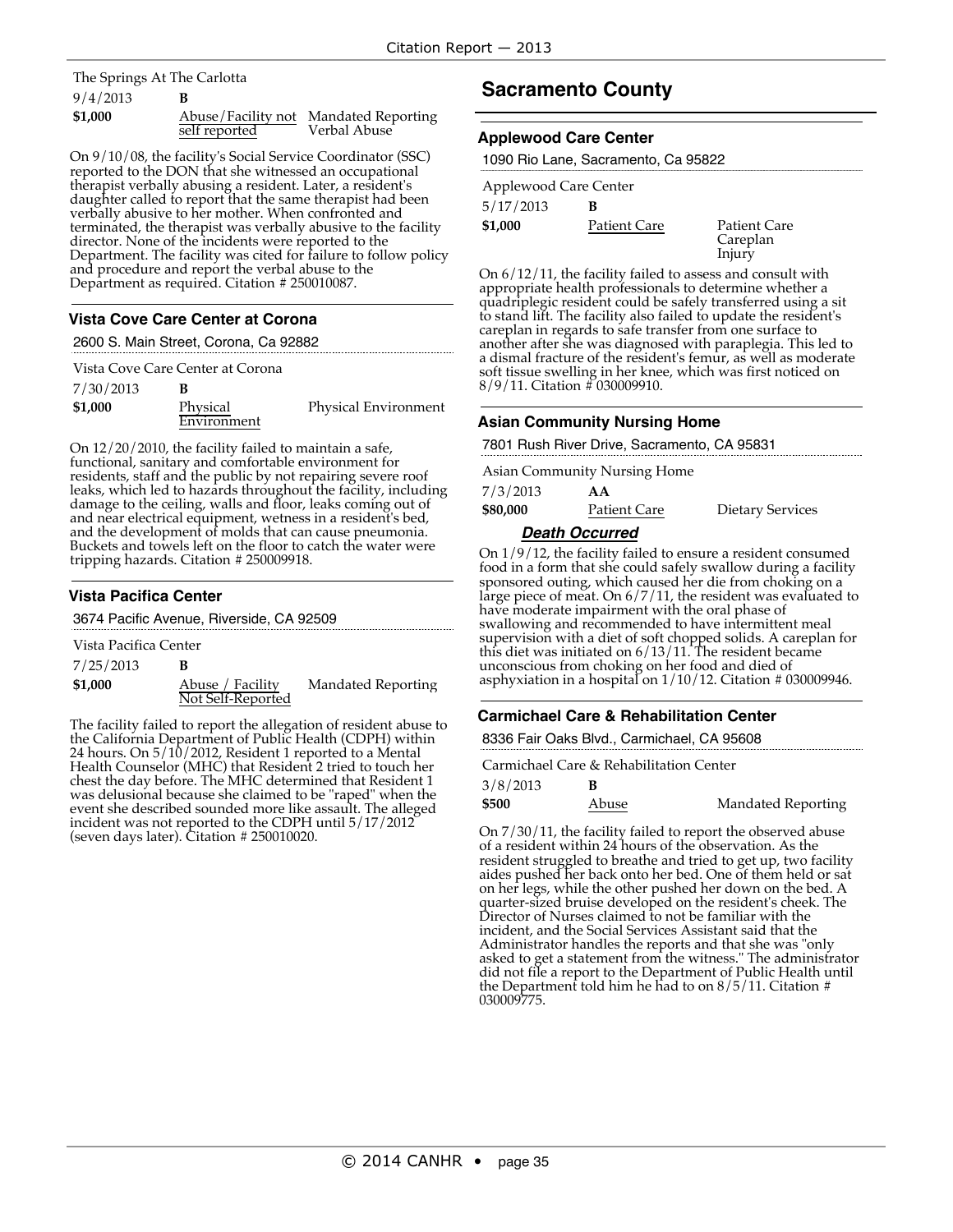5/16/2013 **B** Carmichael Care & Rehabilitation Center

| \$1,000<br>Security<br>Patient Care |  |
|-------------------------------------|--|
|-------------------------------------|--|

On 11/28/10, the facility failed to prevent a resident with Alzheimer's disease from leaving the facility unnoticed. The resident was found outside with a body temperature of 96.5 degrees Fahrenheit. Her admission assessment on 10/11/10 described her as "Exit seeking/wandering," and a physician's order from 10/12/10 called for an exit alarm device to be attached to her body to alert staff of any unassisted leaving. This could have been avoided if the resident had not unplugged wires to the exit alarm system about one month prior to the incident, and if the maintenance supervisor had kept records of repairs needed while he was on leave. He said that the housekeeping supervisor covered his job during his leave. Citation # 030009887.

Carmichael Care & Rehabilitation Center

| 5/16/2013 | A |
|-----------|---|
|-----------|---|

| \$20,000 | Patient Care | Patient Care |
|----------|--------------|--------------|
|----------|--------------|--------------|

### **Death Occurred**

On 3/13/11 a female resident was found not breathing. A physician's order dated 1/19/11 ordered to attempt CPR. The supervisor was informed that the resident was already dead. However, facility policy did not empower nurses to pronounce the death of a resident, therefore CPR should have been initiated and 911 should have been called. The facility failed to perform CPR for a resident with orders for full resuscitation measures. The facility also failed to have the licensed nurse provide proof of current CPR training. Citation # 030009885.

Carmichael Care & Rehabilitation Center

10/30/2013 **A \$20,000** Patient Care Fall

**Death Occurred**

A male resident, admitted on 12/28/10 with a history of falls, fell from the toilet on 1/11/11. His physician ordered a bed and wheelchair alarm be used to prevent falls. On 1/12/11, the resident fell and broke his upper arm. His alarm was not in use. The broken arm may have caused a pulmonary emboli which led to the resident's death on 1/14/11. The facility was cited for failing to implement the resident's plan of care for a personal alarm and failing to provide adequate supervision to prevent a fall. Citation # 030010237.

### **Casa Coloma Health Care Center**

10410 Coloma Road, Rancho Cordova, CA 95670

Casa Coloma Health Care Center

| 11/14/2013 | B |
|------------|---|
|------------|---|

**\$500** Abuse/Facility Not Self Reported Mandated Reporting

The facility failed to report an allegation of abuse toward a resident to the Department of Public Health within 24 hours of the allegation, as required by the facility's policy. On 9/30/2013, a resident complained that a "black" staff member threw pillows at her. On 10/2/2013, the resident complained that five personal items were missing, including \$580. The Director of Nurses said that she did not believe the resident at first because she found no "black" staff members on duty during the incident, but made the report on 10/7/2013 because the resident kept complaining. Citation # 030010252.

### **Double Tree Post-Acute Care Center**

7400 24th Street, Sacramento, Ca 95822

Double Tree Post-Acute Care Center

10/22/2013 **B**

| 10122120 |                                     |                    |
|----------|-------------------------------------|--------------------|
| \$1,000  | Abuse/Facility<br>Not Self Reported | Mandated Reporting |
|          |                                     |                    |

The facility failed to report an allegation of suspected abuse to the Department of Public Health (DPH) within 24 hours of being notified of the allegation, as required by law. On 6/7/2011, a resident entered another resident's room uninvited and sexually assaulted her. The facility was unable to provide any documentation that they had reported the incident/allegation to the DPH. Citation # 030010222.

### **Eskaton Care Center Greenhaven**

455 Florin Road, Sacramento, CA 95831

3/12/2013 **B \$1,000** Patient Care Careplan Eskaton Care Center Greenhaven

**Death Occurred**

Dietary Services Hydration Neglect Patient Care

A resident at risk for dehydration and nutritional status was admitted to the facility on 3/12/10, and lost 17 pounds in two months. During an interview with the DON on 3/30/11, she confirmed she was unable to locate documentation that the resident was assessed for dietary intake and hydration status. On 5/13/10, the resident was showing a decreased level of consciousness and transferred to the hospital. The emergency department report showed that the resident had multidrug resistant urinary tract infection, dehydration, elevated sodium levels and kidney failure. The resdient died on 5/15/10 from cardiopulmonary arrest and septic shock. The facility was cited for failure to assess and provide necessary food and fluids and follow procedures on documenting intake and output. Citation # 030009780.

#### **Eskaton Care Center Manzanita**

5318 Manzanita Avenue, Carmichael, CA 95608

Eskaton Care Center Manzanita

| 1/11/2013 | B              |
|-----------|----------------|
| \$1,000   | Patient Rights |

**Mental Abuse** Patient Care Patient Rights Physical Abuse

The facility failed to ensure that two residents were free from abuse. A CNA was accused of alleged abuse on the following four occasions: 1) On 3/3/09, the CNA was given a warning for scolding a resident with an episode of incontinence, 2) On 4/30/09, the CNA was accused of throwing a call cord at the resident, 3) On 6/17/09, the CNA was accused of raising her voice in a rude manner, and 4) On 8/4/09, the CNA threw toilet paper and a small coin purse at the resident. The CNA was terminated on 08/07/09. The facility was also cited for failure to report the alleged abuse to the Department of Public Health. Citation # 030009697.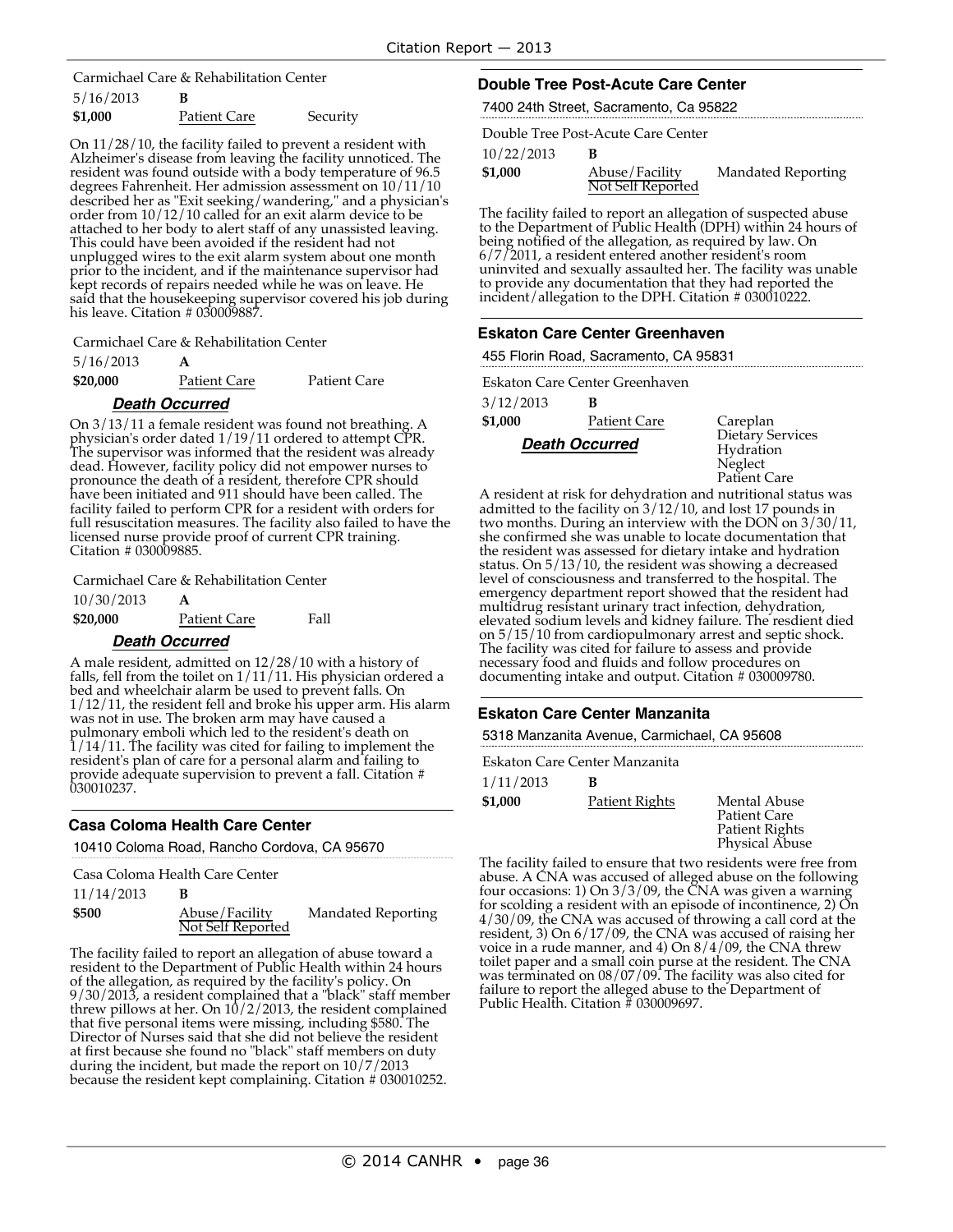11/14/2013 **B** Eskaton Care Center Manzanita

| \$1,000 | Medication | Medication |
|---------|------------|------------|
|         |            |            |

From 4/4/11 through 4/13/11, a resident received 18 doses of Bactrim (an antibiotic) despite the facility's knowledge that she was allergic to it. She suffered serious side effects including drowsiness, nausea, fever, pain, and rash. On 4/13/11 she was sent to the hospital emergency room after her doctor became aware of the allergic reaction. The resident reported she expressed concern to facility nurses on multiple occasions that she might be allergic to the antibiotic, but they continued to give her the drug. The facility was cited for failing to prevent a serious medication error. Citation # 030010243.

### **Gramercy Court**

| 2200 Gramercy Drive, Sacramento, CA 95825 |  |
|-------------------------------------------|--|
|                                           |  |

#### Gramercy Court

| 7/8/2013 | В                                   |                                     |
|----------|-------------------------------------|-------------------------------------|
| \$500    | Abuse/Facility<br>Not Self Reported | <b>Notification</b><br>Patient Care |

A resident with severe mobility limitations due to a stroke, in need of regular repositioning in her bed, was not repositioned for a total of 6 hours on  $5/5/13$ . After 4 hours without being repositioned, the resident put on her call light for assistance from facility staff. Staff did not respond to her call light until 2 hours later, causing the resident to experience pain and discomfort. The facility failed to report the resident's allegation of abuse to the Department of Public Health within the 24 hour period required by law. Citation # 030009993.

| <b>Gramercy Court</b> |  |
|-----------------------|--|
|-----------------------|--|

| 11/19/2013 | в                   |                     |
|------------|---------------------|---------------------|
| \$2,000    | <b>Patient Care</b> | Fall<br>$M_{\odot}$ |

Medication

During the evening on 1/21/12, a resident fell twice from her wheelchair, with the second fall causing head and facial injuries that required treatment in the emergency room. In the days prior to the falls, the resident had experienced increased confusion. Although her doctor had ordered an antibiotic to treat a urinary tract infection, the facility did not notify the doctor that the resident had been refusing her medications for several days prior to the fall. The facility was cited for failing to notify the doctor and for failing to ensure<br>that her doctor's order for a wheelchair alarm was<br>implemented. Citation # 030010254.

### **Manorcare Health Services (Citrus Heights)**

7807 Uplands Way, Citrus Heights, CA 95610

Manorcare Health Services (Citrus Heights)

| 8/14/2013 | B                   |        |
|-----------|---------------------|--------|
| \$1,000   | <b>Patient Care</b> | Injury |

On 7/23/10, a 62 year old male resident was admitted to the facility for rehabilitation following a foot surgery. During a walk with the physical therapist, the resident attempted to sit down is his wheelchair while assisted by the physical therapist The resident fell face forward and hit his face against the hallway rails. As a result, the resident sustained multiple facial fractures and soft tissue swelling around both eyes and his sinuses. The facility was cited for failing to follow the gait belt policy to use the assistive device during therapy services. Citation # 030010044.

### **McKinley Park Care Center**

3700 H Street, Sacramento, Ca 95816

McKinley Park Care Center

10/30/2013 **FP**

| .       | Patient Rights    | Mandated Reporting |
|---------|-------------------|--------------------|
| \$1,100 | Failure to Report | Patient Records    |
|         |                   |                    |

On 7/9/2013, the facility failed to notify Resident 1's responsible party (RP) when Resident 1's personal health information was accidentally given to Resident 2. The facility did not notify Resident 1 or their RP within five business days as required by law. In Resident 2's discharge packet, Resident 2's family member found Resident 1's observation report, which included diagnoses and a note of "difficult adjustment" to the facility. Resident 1's RP was not notified until 8/6/2013. Citation # 030010189.

McKinley Park Care Center

| 10/30/2013 | FB                                         |                                              |
|------------|--------------------------------------------|----------------------------------------------|
| \$1,200    | Patient Rights<br><b>Failure to Report</b> | <b>Mandated Reporting</b><br>Patient Records |

The facility failed to report unauthorized access of Resident 1's medical information to the Department of Public Health (DPH) within five business days after becoming aware of the issue. The facility accidentally sent a letter to the family member of Resident 2 that included some of Resident 1's medical documents. The family member hand delivered the documents to the facility on 7/19/2013, but the facility did not report their mistake to DPH until 8/7/2013. Citation # 030010188.

#### **Norwood Pines Alzheimers Center**

500 Jessie Avenue, Sacramento, CA 95838

Norwood Pines Alzheimers Center

| 12/13/2013 |              |                        |
|------------|--------------|------------------------|
| \$1,000    | Patient Care | Injury<br>Patient Care |

A resident with Alzheimer's Disease was found to have seven different injuries over the course of two months, including skin tears and bruises on his back, ribcage, forearm, hands and eyelid. The facility's policy is to report any alleged or suspected abuse immediately and investigate these reports. However there were no incident reports these reports. However there were no incident reports completed nor any investigations conducted as to how these injuries occurred. The facility failed to implement its policy to report and investigate the cause of seven significant injuries to determine if abuse had occurred. Citation # 030010296.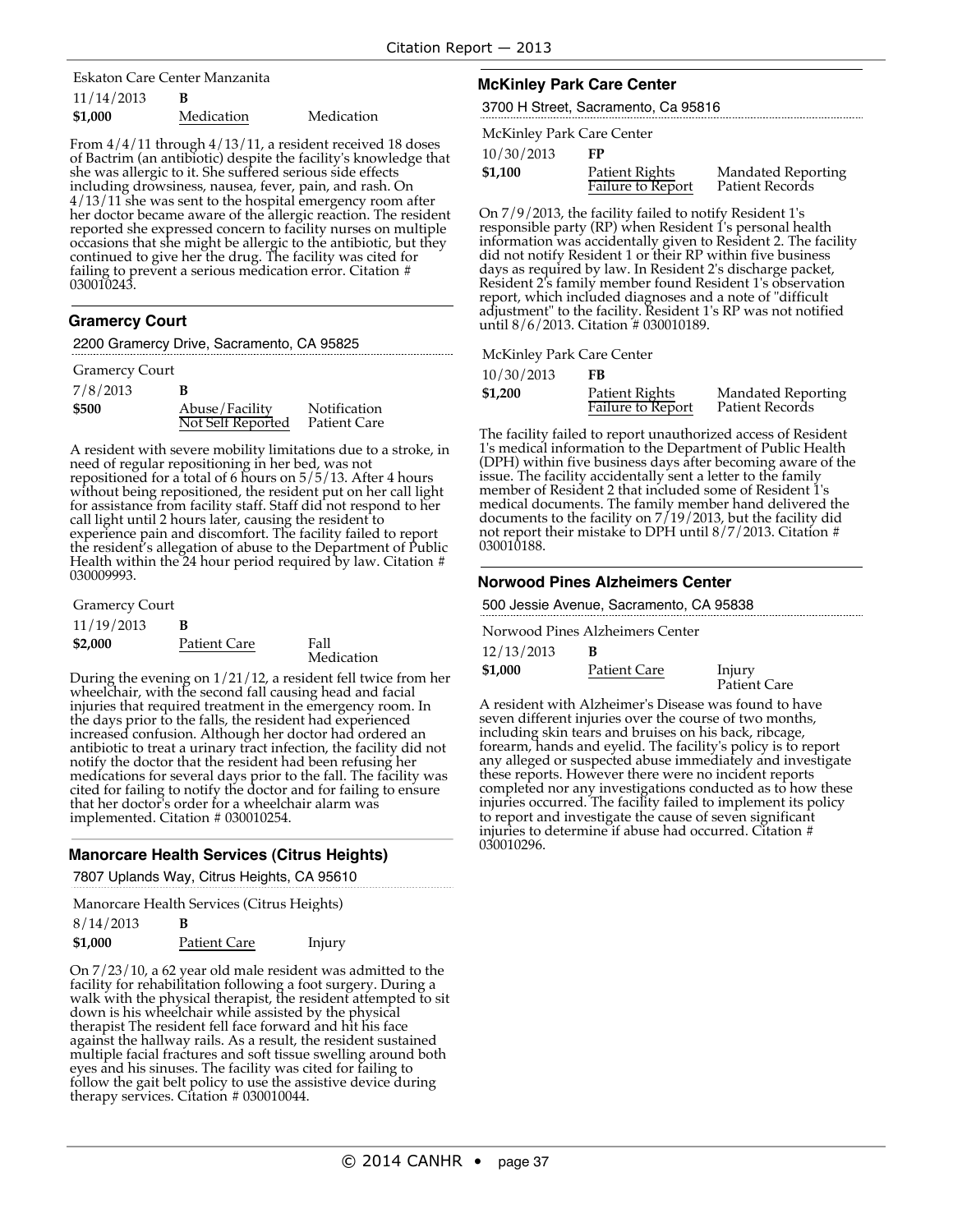#### **Rosewood Post Acute Rehabilitation**

6041 Fair Oaks Blvd., Carmichael, CA 95608

Rosewood Post Acute Rehabilitation

| 10/23/2013 |                     |           |
|------------|---------------------|-----------|
| \$1,000    | <b>Patient Care</b> | Elopement |

On 10/23/10, the Sheriff's Department returned an elderly man with cognitive impairment to the facility after finding him attempting to cross a street in his wheelchair. Facility staff did not see the resident leave the building and were unaware that he was missing until he was brought back to the facility. The resident was admitted with a diagnosis of altered mental status, and his care plan instructed facility staff to "Be Alert regarding resident's whereabouts." The facility was cited for failing to ensure that the resident received adequate supervision to prevent him from leaving the facility. Citation # 030010206.

Rosewood Post Acute Rehabilitation

| 11/13/2013 | AA |
|------------|----|
|------------|----|

**\$100,000** Medication Medication

#### **Death Occurred**

A female resident was admitted to the facility on 12/15/06 for rehabilitation following femur fracture surgery. She was prescribed Warfarin, a blood thinning medication, and ordered to receive periodic blood tests to ensure her blood to clot ratio was therapeutic. On 12/18/06, the resident's applicable blood test was 2.09, within the reference range of 2 -3. By 12/26/06, the measure had jumped to 5.48, which is a "high panic" result. There was no evidence the facility staff informed the resident's physician. On 1/1/07, the resident became nonresponsive and was rushed to the hospital. Her blood test measure was over 13. She was diagnosed with bleeding in the brain and died that day. Facility records showed that the resident's Warfarin had not been given from 12/26 to 12/30 but no reason was given. Nurses interviewed shortly after the resident died stated they had given Warfarin to the resident in those days. The records may have been altered. The facility was cited for failing to develop a care plan, failing to notify the doctor of the dangerous blood levels, and maintaining records to professional standards. Citation # 030010256.

### **Whitney Oaks Care Center**

3529 Walnut Avenue, Carmichael, CA 95608

Whitney Oaks Care Center

| 6/10/2013 |                |                       |
|-----------|----------------|-----------------------|
| \$1,000   | Patient Rights | <b>Physical Abuse</b> |

The facility failed to prevent a resident from being physically abused by another resident. The abusive resident's most recent assessment, dated 4/28/2010, indicated he was moderately impaired with decision making and required supervision. On 5/25/2010, a CNA found the abusive resident with his hands in the abused resident's underpants. Citation # 030009931.

6/10/2013 **B** Whitney Oaks Care Center

**\$1,000** Patient Rights Patient Rights

On 8/26/09, Resident 1, a 70 year old who suffered from dementia, depression, and angry outbursts, threw a four pound (dumbbell) weight at Resident 2, injuring his lower leg. A review of Resident 1's records showed he was assessed as having verbal abuse behaviors towards others, being socially inappropriate at times, and documented as resisting care from the staff. The Department questioned a LVN about what measures were in place to protect residents from Resident 1 and was told, "We have 30 minutes checks of Resident 1". When asked about the time the 30 minutes checks began, the LVN said she couldn't recall. The facility was cited for failing to protect residents from possible harm. Citation # 030009914.

#### **Windsor Care Center of Sacramento**

| 501 Jessie Avenue, Sacramento, CA 95838 |              |              |  |
|-----------------------------------------|--------------|--------------|--|
| Windsor Care Center of Sacramento       |              |              |  |
| 5/31/2013<br>в                          |              |              |  |
| \$1,000                                 | Patient Care | Patient Care |  |

On 11/26/10 a male resident with congestive heart failure<br>had developed severe swelling on his feet. His physician ordered a diuretic to remove fluid. On 12/17/10 tests showed a high level of dehydration with convulsions, irritability, and dry mucous membranes. On 12/23/10 the Registered Dietician indicated that the resident had lost nine pounds since his admission to the facility 25 days prior. The facility failed to identify the resident's care needs, implement <sup>a</sup> care plan, ensure sufficient fluids were provided to maintain hydration and ensure lab tests were completed as<br>ordered by the physician. Citation # 030009893.

#### **Windsor El Camino Care Center**

2540 Carmichael Way, Carmichael, CA 95608

10/11/2013 **B** Windsor El Camino Care Center

**\$1,000** Patient Care Mandated Reporting Patient Rights Sexual Abuse

The facility was cited for failure to thoroughly investigate a resident's allegation made on 5/4/10. The resident claimed a CNA was too "touchy-feely" and requested that the CNA no longer be assigned to her. The facility failed to follow the facility's abuse prevention and reporting policies and placed all patients at risk for unwanted sexual encounters. This resulted in two additional incidences of sexual abuse to occur to two additional residents. Citation # 030010193.

### **Windsor Elk Grove Care and Rehabilitation Center**

9461 Batey Avenue, Elk Grove, CA 95624

| Windsor Elk Grove Care and Rehabilitation Center |                    |                      |  |
|--------------------------------------------------|--------------------|----------------------|--|
| 5/29/2013                                        |                    |                      |  |
| \$1,000                                          | <b>Fire Safety</b> | Physical Environment |  |

The facility had the fire alarm system turned off for a total of 5 hours and 18 minutes on 12/13/11 and 6 hours and 25 minutes on 12/14/11. The facility failed to initiate a fire watch during the time the alarm system was turned off. This failure had the potential to delay an evacuation in case of a fire. Citation # 030009920.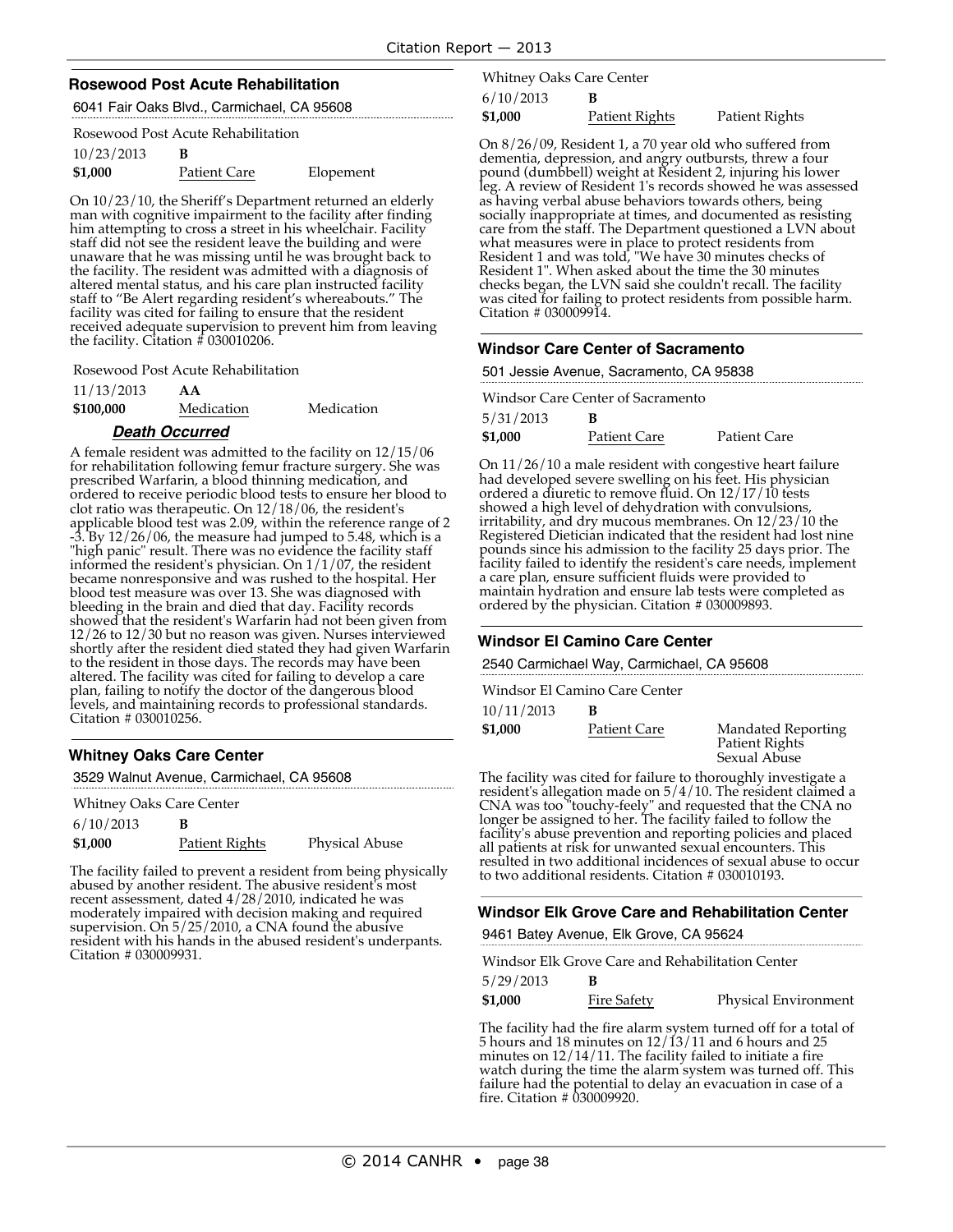#### **Woodside Healthcare Center**

2240 Northrop Avenue, Sacramento, CA 95825

#### Woodside Healthcare Center

### 12/3/2013 **B**

**\$1,000** Patient Care Careplan

Patient Records

#### **Death Occurred**

On 7/24/2010, the facility failed to assess and provide timely pain management for a resident, follow the resident's careplan for pain, and follow the resident's physician ordered treatment of constipation. This resulted in fecal impaction, for which the staff did not indicate in the nurses' progress notes. The resident died five days later. Citation # 030010280.

# **San Bernardino County**

#### **Hillcrest Nursing Home**

4280 Cypress Drive, San Bernardino, CA 92407

| <b>Hillcrest Nursing Home</b> |                    |          |
|-------------------------------|--------------------|----------|
| 9/4/2013                      | AN                 |          |
| \$15,000                      | Administrative     | Staffing |
|                               | Penalty - Staffing |          |
|                               |                    |          |

The minimum number of nursing hours per patient per day required in a skilled nursing facility is 3.2 hrs. Through an audit of the facility's records, they were found to be out of compliance with this requirement for 4 days out of 24 randomly selected days. Citation # 240010111.

#### **Sky Harbor Care Center**

57333 Joshua Lane, Yucca Valley, CA 92284

Sky Harbor Care Center

| 7/3/2013 | AN                                            |          |
|----------|-----------------------------------------------|----------|
| \$15,000 | Administrative<br>Penalty - Staffing<br>Audit | Staffing |

The minimum number of nursing hours per patient per day required in a skilled nursing facility is 3.2 hrs. Through an audit of the facility's records, they were found to be out of compliance with this requirement for 2 days out of 24 randomly selected days. Citation # 240009962.

### **Vista Cove Care Center At Rialto**

1471 S. Riverside, Rialto, CA 92376

Vista Cove Care Center At Rialto

| 5/15/2013 |              |                        |
|-----------|--------------|------------------------|
| \$2,000   | Patient Care | Injury<br>Patient Care |

On 10/10/11, a resident was taken to the acute care hospital with a scrotal injury that was bleeding. The facility investigation determined that the resident most likely caused the injury to himself by scratching. A physical therapist stated that the resident was unable to use his hands and a CNA stated the resident's arthritis was so bad it took two people to pry his arms away from his body. There was no documentation that the resident had and skin breakdown/problems to the scrotal area prior to 10/10/11. The internal medicine team at the hospital diagnosed scrotal avulsion (tearing away or separation of the skin form the scrotum) and suspicion of elder abuse. The attending physician stated that the type of injury the resident had, "doesn't just happen." He further stated that "...no way the resident could do that to himself; someone cut his scrotum." The facility was cited for failure to check the resident every two hours for prompt, proper incontinence care. Citation # 240009891.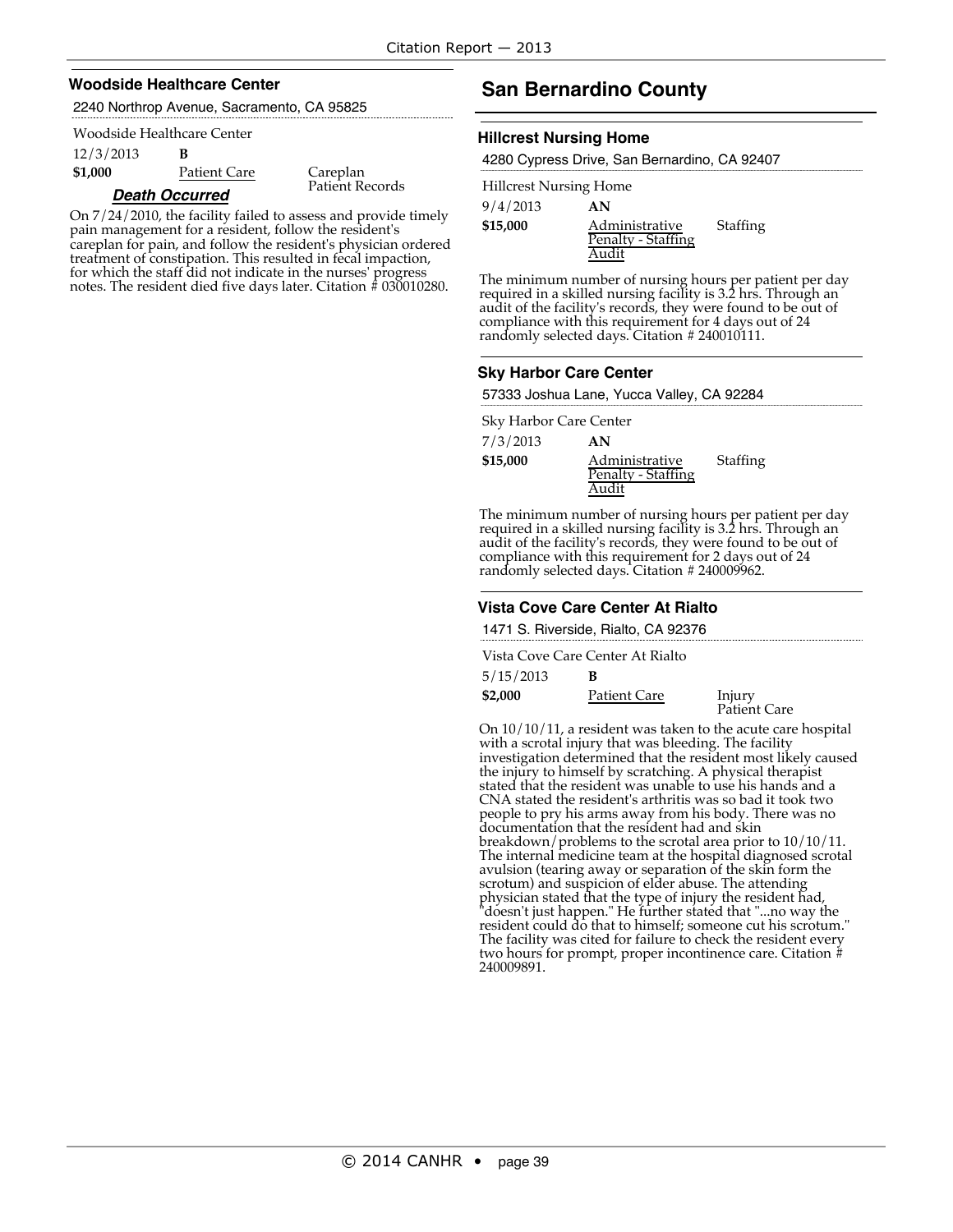# **San Diego County**

#### **Brighton Place Spring Valley**

9009 Campo Road, Spring Valley, CA 92077

| AN                                            |          |
|-----------------------------------------------|----------|
| Administrative<br>Penalty - Staffing<br>Audit | Staffing |
|                                               |          |

The minimum number of nursing hours per patient per day required in a skilled nursing facility is 3.2 hrs. Through an audit of the facility's records, they were found to be out of compliance with this requirement for 4 days out of 24 randomly selected days. Citation # 090009839.

#### **Escondido Post Acute Rehab**

421 E. Mission Ave., Escondido, CA 92025

Escondido Post Acute Rehab

| 4/17/2013 |              |                         |
|-----------|--------------|-------------------------|
| \$2,000   | Patient Care | Careplan<br>Supervision |

On 1/20/13, a resident with a history of wandering was found by the police 1.3 miles from the facility with his front wheel walker and his pants around his ankles. He had no wrist band identification as required by his care plan. On 2/21/13, another resident was found by the police over 2 miles from the facility confused, and also had no identification. The facility was cited for failure to provide adequate supervision, ensure the residents wore identification bands, and ensure the wanderguards were working. Citation # 080009842.

Escondido Post Acute Rehab

| 11/26/2013 |                 |              |
|------------|-----------------|--------------|
| \$2,000    | Quality of Care | Patient Care |
|            | 7Treatment      |              |

#### **Death Occurred**

On 10/14/13, A 75 year old male resident fell on the floor. When the nurse discovered him unresponsive, she failed to check his pulse as required per facility policy. Therefore, no one initiated CPR in accordance with the resident's wishes. When paramedics arrived they administered CPR, but the resident was pronounced dead at the scene. The facility failed to ensure that a resident be immediately assessed when found on the floor. In addition, the facility failed to ensure the emergency cart had an Ambu bag, or device used to assist with breathing in an emergency, was available for CPR. Citation # 080010278.

### **Palomar Vista Healthcare Center**

201 N. Fig Street, Escondido, CA 92025

|           | Palomar Vista Healthcare Center |          |
|-----------|---------------------------------|----------|
| 1/17/2013 | AN                              |          |
| \$15,000  | Administrative                  | Staffing |
|           | Penalty - Staffing              |          |
|           | Audit                           |          |

The minimum number of nursing hours per patient per day required in a skilled nursing facility is 3.2 hrs. Through an audit of the facility's records, they were found to be out of compliance with this requirement for 5 days out of 24 randomly selected days. Citation # 080010313.

### **Poway Healthcare Center**

15632 Pomerado Road, Poway, CA 92064

2/1/2013 **B** Poway Healthcare Center

| 47 I 72019 |              |                        |
|------------|--------------|------------------------|
| \$2,000    | Patient Care | Injury<br>Patient Care |

The facility failed to transfer a resident with two-person assistance and the use of a mechanical lift (Hoyer). As a result, the resident sustained a left femur (thigh) fracture during the transfer and suffered severe pain. Twelve days after the injury the resident was transferred to the acute hospital and required surgical repair of the fractured thigh. Citation # 080009727.

Poway Healthcare Center

| 12/2/2013 |              |                                     |
|-----------|--------------|-------------------------------------|
| \$2,000   | Patient Care | Decubiti (Bedsores)<br>Patient Care |

A resident at risk for skin breakdown on his heels was not given heel protectors by the facility as required by his care plan, dated 3/16/13, and developed stage III pressure sores on both heels. He was transferred to a different facility on 4/17/13 for treatment of the sores and was not released until 5/18/13. The facility was cited for failure to provide heel protectors per the care plan. Citation # 080010173.

### **Shea Family Care South Bay**

553 F Street, Chula Vista, CA 92010

|           | Shea Family Care South Bay |          |
|-----------|----------------------------|----------|
| 11/7/2013 | в                          |          |
| \$1,600   | Patient Rights             | Bed Hold |

On 1/4/13, a resident was sent to a general acute care hospital for evaluation. On 1/9/13, the resident was refused readmission by the DON. During the time of the admission refusal the resident become very anxious, had complaints of chest pain, and was sent back to the general acute care hospital. The DON denied being contacted by the hospital and receiving information and paperwork to readmit the resident. The facility administrator stated that the bed hold should have been honored upon return to the facility and acknowledged that the miscommunication on the facility's part lead to the denial of the readmission. The facility was cited for failure to honor their bed-hold policy. Citation # 090010183.

#### **Veterans Home Of California - Chula Vista**

700 East Naples Court, Chula Vista, Ca 91911

| 6/28/2013 | В            |                                    |
|-----------|--------------|------------------------------------|
| \$1,600   | Patient Care | <b>Patient Care</b><br>Supervision |

On 4/11/2013, a resident with severe dementia and multiple incidents of falls was left unattended while using the toilet, and found on the floor, face down, with blood on the floor. The resident suffered a laceration to the left eyebrow and a broken wrist. The resident's care plan identified that she was at risk for falls related to dementia, balance gait disturbance, and lack of safety awareness, but did not include interventions given her prior history of three falls. The facility was cited for failing to provide the resident with proper supervision, and failing to revise her care plan to include necessary interventions to address her high risk for falls. Citation # 170009974.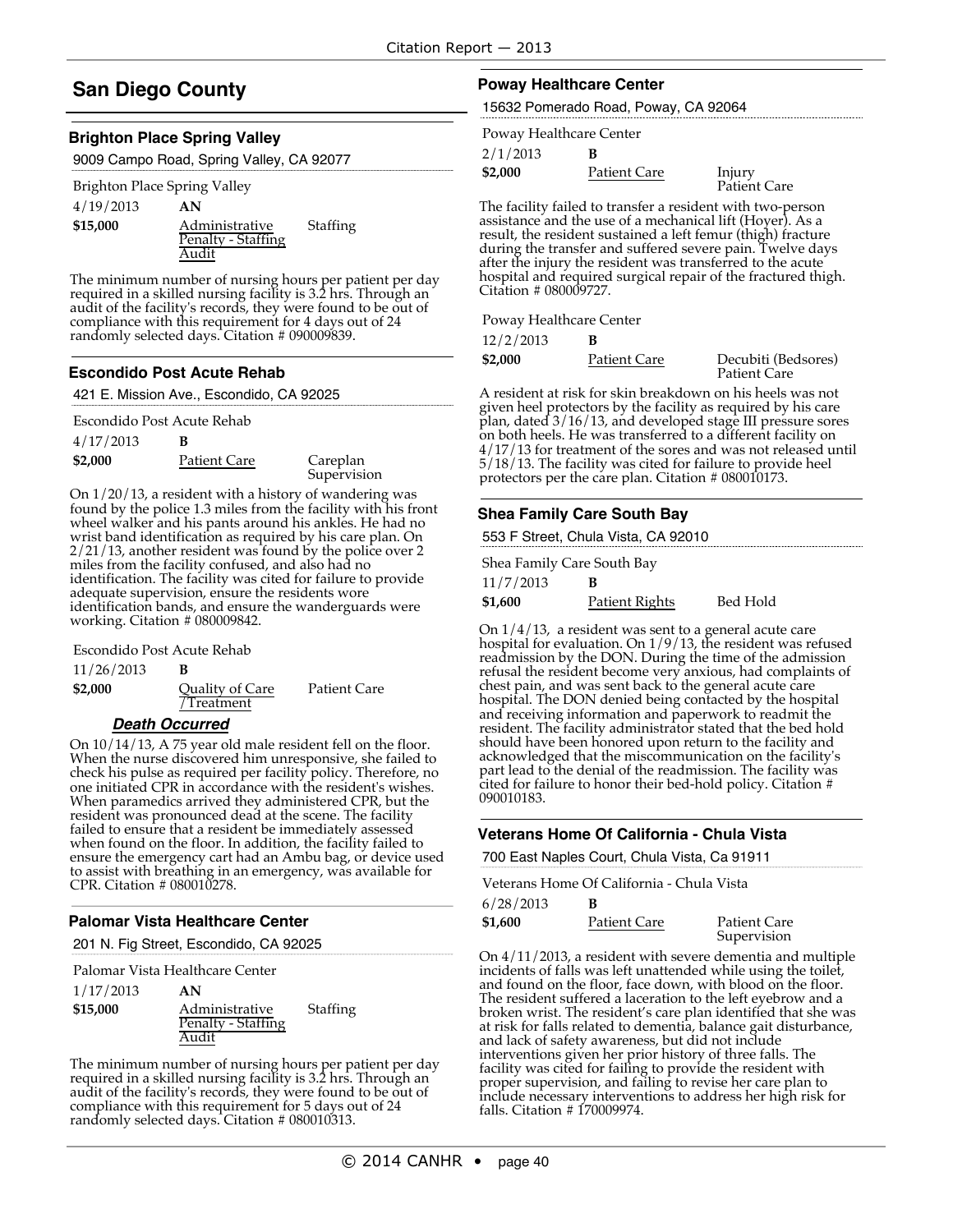7/15/2013 **B** Veterans Home Of California - Chula Vista

| \$2,000 | Administration | Administration |
|---------|----------------|----------------|
|         |                | Infection      |

From February through April 2013, the governing body of the facility failed to ensure that a dental clinic operating inside the facility met professional standards for sterilization of equipment and infection control practices. Seven equipment sterilization tests failed during this time period, exposing 112 patients seen in the clinic to potential exposure to bloodborne infectious diseases. The facility was cited for failing to ensure that the machine used to sterilize dental instruments was properly maintained, sterilization test results were reported and reviewed, and infection control practices were established and implemented.

Citation # 170009991.

#### **Villa Rancho Bernardo Care Center**

15720 Bernardo Center Drive, San Diego, CA 92127

Villa Rancho Bernardo Care Center

3/13/2013 **AA**

**\$100,000** Dietary Dietary Services

#### **Death Occurred**

On 10/28/12, a 61 year old male resident with dementia choked to death after he was given uncut pancakes and sausage patties despite having orders for chopped food because of his aggressive and compulsive eating. The facility cook, food line checker, licensed nurse and a CNA all failed to catch the mistake despite handling the resident's food tray. The food line checker claimed that she was quite busy because she also answers the phones on Sundays, while the licensed nurse said she was in a hurry too. No findings were made regarding the facility's sufficiency of staffing. The facility was cited for failing to follow the physician's orders for a chopped food diet. Citation # 080009783.

#### **Vista Healthcare Center**

247 E. Bobier Drive, Vista, Ca 92084

Vista Healthcare Center

| 12/19/2013 |                |           |
|------------|----------------|-----------|
| \$2,000    | Patient Rights | Evictions |

On 7/21/2013, the facility failed to allow a resident to return to the facility after she left for a routine outing with her family. When she returned from the outing, her belongings were packed and she was discharged from the facility against medical advice. With nowhere to go, the resident developed chest pain, called 911, and was admitted to a hospital. The hospital physician noted that the eviction could have caused the resident emotional or psychological trauma, which could have caused her chest pain. Citation # 080010344.

#### **Windsor Gardens Convalescent Center Of San Diego**

220 E. 24th St., National City, Ca 91950

Windsor Gardens Convalescent Center Of San Diego

10/1/2013 **B**

**\$1,800** Patient Care Decubiti (Bedsores) Neglect

According to a skin assessment performed on a resident at admission on 8/24/12, she was at high risk for pressure sores but none were present at that time. According to facility documentation the resident's skin was clear on 10/31/12 and 11/7/12. No documentation could be found for subsequent dates. The resident was discharged to the General Acute Care Hospital where admission notes indicated six pressure sores, four of which were considered "unstageable" (full thickness tissue loss in which the depth of the wound cannot be determined.) When observed at the hospital on 12/7/12, the resident had a feeding tube, and was receiving intravenous antibiotics and hemodialysis. The facility was cited for failure to prevent skin impairment and failure monitor and asses skin condition to identify wounds in early stages to provide appropriate measures for healing. Citation # 090010170.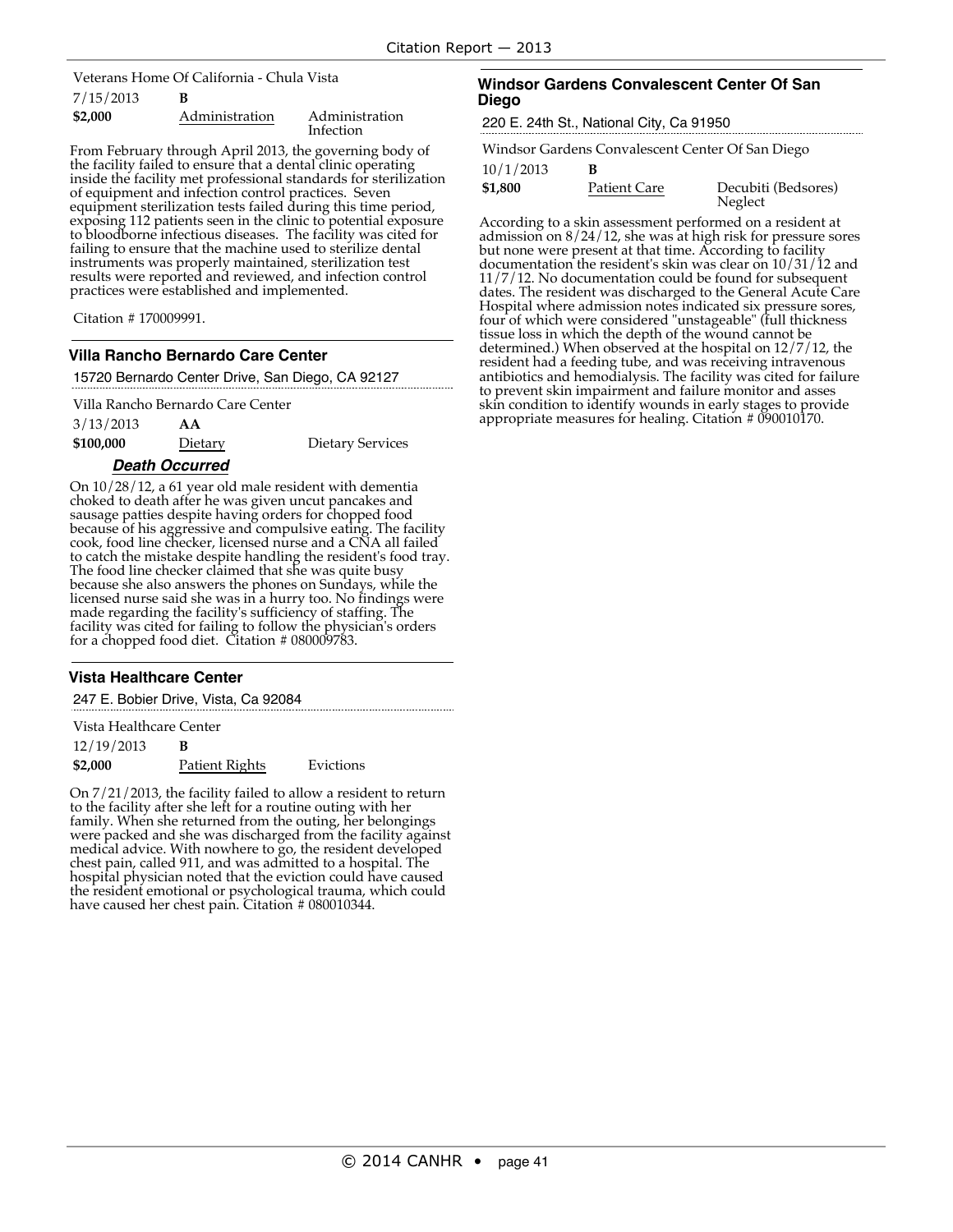# **San Francisco County**

### **California Pacific Medical Center - California East Campus Hospital D/P SNF**

3698 California Street, San Francisco, CA 94118

California Pacific Medical Center - California East Campus Hospital D/P SNF

| 8/1/2013      |  |
|---------------|--|
| $\sim$ $\sim$ |  |

**\$2,000** Patient Care Careplan

Patient Care

### **Death Occurred**

condition. Citation # 220010042.

An 88 year old resident admitted to the facility following hip surgery was noted to have a poor appetite and lost over 21 pounds in the two weeks after her admission. She had irregular bowel movements and began to exhibit nausea and abdominal distention. On 2/15/12, the resident began vomiting "copious amounts of dark-brown fecal-smelling fluid from her mouth and nose" exceeding 1000 milliliters. The patient lost consciousness and died. The resident's family indicated that the resident's stomach had grown so large it appeared she was pregnant. The facility was cited for failing to follow its policy to assess and review significant changes in condition, plan care appropriately, or document

### **Sequoias San Francisco Convalescent Hospital**

physician notifications regarding resident changes in

1400 Geary Blvd., San Francisco, CA 94109

Sequoias San Francisco Convalescent Hospital

| 9/17/2013             | А                   |                              |
|-----------------------|---------------------|------------------------------|
| \$20,000              | <b>Patient Care</b> | Fall                         |
| <b>Death Occurred</b> |                     | Notification<br>Patient Care |

On 3/7/12 a resident, who had a high risk for falls, was found lying on the floor and sustained lacerations from broken glass. He was taken to the acute care hospital where he was treated for lacerations and blood loss. On 3/22/12, he was found on the floor again and had removed his alarm device and his Continuous Positive Air Pressure breathing device. He was taken to the acute care hospital to be treated for a laceration to his head. It was discovered that he had a subdural hematoma that needed to be drained under the site of the laceration. The family opted to not have the resident treated. The resident died on 4/8/12 due to head trauma with subdural hemorrhage suffered in a fall. Never was a physician notified of the falls or the increase in agitation. The facility failed to provide proper supervision through appropriate care planning and implementation, as well as to provide a safe environment. Citation # 220010147.

# **San Joaquin County**

#### **Arbor Nursing Center**

|                             | 900 North Church St., Lodi, CA 95240 |          |  |
|-----------------------------|--------------------------------------|----------|--|
| <b>Arbor Nursing Center</b> |                                      |          |  |
| 3/7/2013                    |                                      |          |  |
| \$1,000                     | Patient Care                         | Careplan |  |
|                             |                                      | Fall     |  |

During an investigation on 6/21/11, the facility was found to have failed to update a resident's care plans after several falls and injuries. The facility also failed to follow the doctor's orders for dressing changes for a laceration sustained after a fall. Assessments indicated the resident was at "high risk" of falling. A physician's order called for a "Seat belt with alarm." One review after a fall and injury shows no updates to the resident's care plan, except "just keep a close eye on her." Citation # 030009761.

### **Bethany Home Society San Joaquin Co.**

930 West Main Street, Ripon, CA 95366

|          | Bethany Home Society San Joaquin Co. |      |
|----------|--------------------------------------|------|
| 8/8/2013 | A                                    |      |
| \$20,000 | Patient Care                         | Fall |

On 6/14/10, a 73 year-old resident was being transferred from her wheelchair to her bed and a front clip on one corner of the transfer sling became dislodged, causing the resident to fall face first to the floor. The resident was sent to the ER where it was determined that she had fractured her spine at the second cervical veterbra (neck). She had also fractured her right femur, which required surgery. On 6/16/10, the lift was examined and it was determined that the sling was very worn, in poor condition, and had stitching coming out. The facility was cited for failure to ensure that the lift's sling was in good condition. Citation # 030010063.

### **Delta Rehabilitation & Care Center**

1334 South Ham Lane, Lodi, Ca 95242

Delta Rehabilitation & Care Center

5/20/2013 **B**

| -------- |                                       |                    |
|----------|---------------------------------------|--------------------|
| \$1,000  | Abuse / Facility<br>Not Self Reported | Mandated Reporting |
|          |                                       |                    |

On 4/28/10, the facility received a Grievance Complaint Report from a family member about a CNA who was mean to a resident on 4/26/10. The report stated that the CNA told the resident she didn't have time to take her to the bathroom and left the resident sitting in diarrhea. Also, when the CNA came to change the resident she talked mean to her and was very rough. The Department did not receive the complaint until 5/18/10. The facility was cited for failing to notify the Department of an allegation of neglect of a resident within 24 hours as required by law. Citation # 030009898.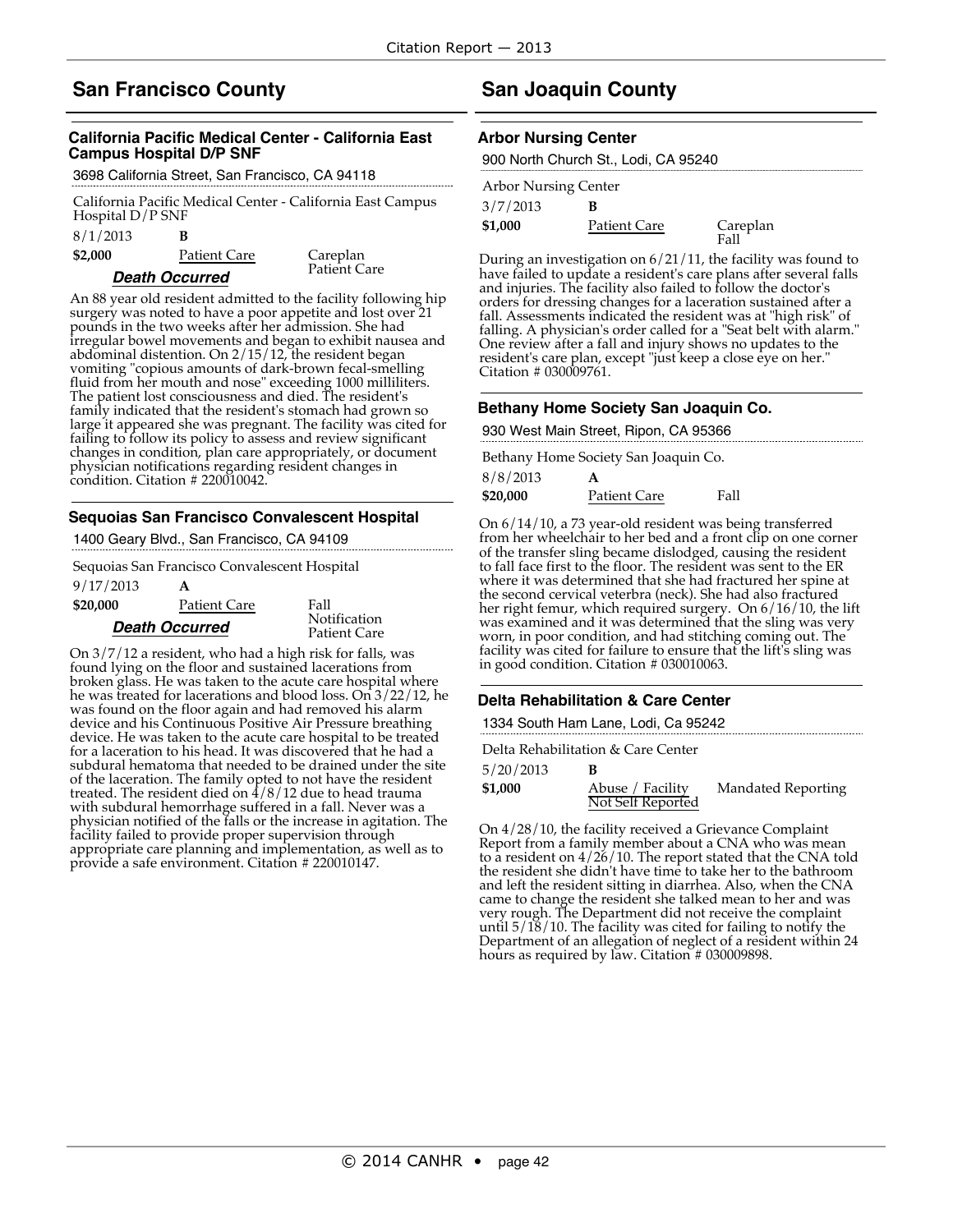#### 7/19/2013 **B** Delta Rehabilitation & Care Center

| \$1,000 | <b>Patient Care</b> | Elopement<br>Supervision |
|---------|---------------------|--------------------------|
|         |                     |                          |

A resident at risk for elopement wore an armband to alert was not the responsible party for the resident removed his mother from the facility on  $10/22/10$ , without setting off any alarms. Investigation revealed two exit doors were not equipped with alarms. The facility was cited for failure to provide adequate supervision. Citation # 030010006.

Delta Rehabilitation & Care Center

| 11/27/2013 | A            |                                                |
|------------|--------------|------------------------------------------------|
| \$10,000   | Patient Care | Hydration<br>Medication<br><b>Patient Care</b> |

On 11/29/10, a resident developed diarrhea related to a Clostirdium difficile, or C-diff, infection resulting in unrelenting diarrhea for 18 days and episodes of nausea and vomiting, all of which resulted in the resident being unable to retain food and fluids in her system to maintain fluid and electrolyte balance. The situation was also aggravated by the continuation of a diuretic medication, further reducing her fluid volume. The resident was transferred to the Acute Care Hospital on 12/17/10, where she was treated for kidney failure related to severe dehydration and dangerously low sodium levels. The facility was cited for failure to provide necessary care to ensure adequate hydration. Citation # 030010281.

### **Golden Living Center - Hy-Pana**

| 4545 Shelley Court, Stockton, CA 95207 |  |
|----------------------------------------|--|
|                                        |  |

Golden Living Center - Hy-Pana

| 7/3/2013 | B          |            |
|----------|------------|------------|
| \$1,000  | Medication | Medication |

An 81 year old patient was given the wrong medication which caused sedation and confusion in the patient, who eventually was transferred to an acute care hospital after additional medication to counteract the effects were administered. The patient, who under doctor's orders was not to receive any sedative medications, was given 90 milligrams of Avinza, an extended release Morphine Sulfate Bead. The facility was cited for failure to properly administer prescribed medication. Citation # 030009986.

### **Golden Living Center - Portside**

2740 N. California Street, Stockton, CA 95204

| Golden Living Center - Portside |              |                                         |  |
|---------------------------------|--------------|-----------------------------------------|--|
| 4/25/2013                       | в            |                                         |  |
| \$1,000                         | Patient Care | Patient Care<br>Security<br>Supervision |  |

On 2/26/11 a female resident with memory problems wandered from the facility and was found 1.8 miles away. She had a departure alert system bracelet that was supposed to be checked for placement every shift. The resident had stated in the past that she wanted to go home. A nurse had discovered that the resident was able to take her bracelet off. However, the resident's care plan did not address this fact. The facility failed to provide adequate supervision to prevent accidents. Citation # 030009836.

### **Kindred Transitional Care & Rehab-Valley Gardens**

1517 Knickerbocker, Stockton, CA 95210

Kindred Transitional Care & Rehab-Valley Gardens

11/13/2013 **B**

**\$1,000** Patient Care Notification

The facility failed to ensure a resident received adequate supervision and assistive devices to prevent an accident, and failed to ensure the resident's physician was consulted immediately when the potential for medical intervention was indicated. On  $6/30/2011$ , the diabetic resident fell off her bed, injuring the amputation below her knee. A nurse dressed the wound, but did not report the change in condition to a physician until  $7/2/2011$ . On  $7/7/2011$ , a surgeon observed gangrene in the wound and determined that an amputation above the knee would be necessary for healing. Citation # 030010244.

Physical Environment

Supervision

#### **St. Jude Care Center**

469 East North Street, Manteca, CA 95336

| St. Jude Care Center |              |                     |  |
|----------------------|--------------|---------------------|--|
| 1/15/2013            | в            |                     |  |
| \$1,000              | Patient Care | Fall                |  |
|                      |              | Injury              |  |
|                      |              | Mandated Reporting  |  |
|                      |              | <b>Patient Care</b> |  |

The facility was cited for failing to ensure that a staff person reported an incident to supervisory staff when a resident fell while being assisted. The resident complained of severe pain and was not assessed for eleven hours before being transferred to the emergency room for evaluation and treatment. The resident sustained a fractured ankle. Citation # 030009691.

# **Wagner Heights Nursing And Rehabilitation Center**

9289 Branstetter Place, Stockton, CA 95209

8/20/2013 **A** Wagner Heights Nursing And Rehabilitation Center

| 0 / 20 / 2013<br>\$16,000 | Patient Care | Deterioration |
|---------------------------|--------------|---------------|
|                           |              |               |

On 4/11/10, an 81 year-old resident, who was dependent on staff for eating and drinking, went to the ER in an altered mental state. It was determined that she was profoundly dehydrated and had acute renal failure due to the lack of hydration. The resident remained hospitalized for seven days. The facility was cited for failure to ensure that the resident was being given sufficient fluids to maintain hydration. Citation # 030010094.

#### **Windsor Hampton Care Center**

442 Hampton Street, Stockton, CA 95204

Windsor Hampton Care Center

| 5/31/2013 |                |                          |
|-----------|----------------|--------------------------|
| \$800     | Patient Rights | Injury<br>Physical Abuse |

On  $2/1/11$ , the facility failed to ensure a resident was safe from physical abuse, which led to bruising on his left wrist. A CNA roughly pulled on the resident's arm while helping him transfer from his bed to the toilet. Citation # 030009917.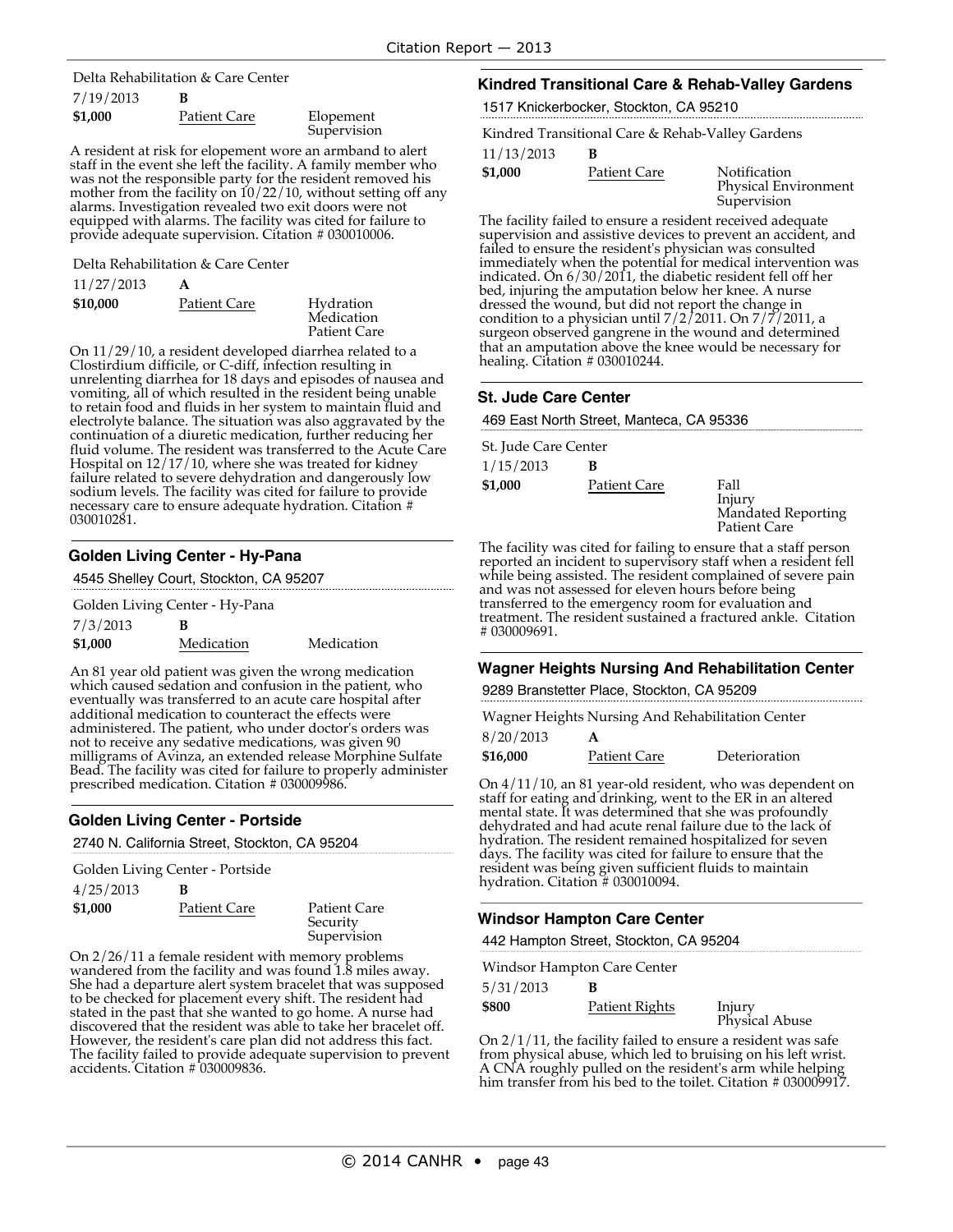7/25/2013 **B** Windsor Hampton Care Center

| \$1,000 | Patient Care | Decubiti (Bedsores) |
|---------|--------------|---------------------|
|         |              | Patient Care        |

On 3/23/10, <sup>a</sup> physician order indicated <sup>a</sup> male resident was to be monitored for changes to <sup>a</sup> pressure sore on his left heel for 14 days and then re-evaluated. The resident developed pressure sores on his left and right heels that were described by the doctor as unstageable and gangrenous and a Stage III pressure sore on his buttocks. On 5/3/10, the resident's left heel was described as Stage IV. On 5/22/10 he had both legs<br>amputated. The facility failed to ensure that the resident received necessary care and treatment to promote the healing of an existing pressure sore and to ensure that the resident did not develop additional pressure sores. Citation # 030010007.

Windsor Hampton Care Center

8/1/2013 **B \$1,000** Problem Transfer Patient Rights

On 1/12/12, the Department made an unannounced visit to the facility following up on a complaint that the facility had illegally transferred a number of residents who had failed to adhere to the facility's cigarette smoking policy. The County Ombudsmen told investigators that residents were being discharged for breaking the rules, and the facility was just "trying to push the smokers out," and that the facility's Administrator personally drove residents away in his own car. The Administrator stated that those residents left "voluntarily." When the department interviewed 14 residents who were smokers they said that they lived in fear of being sent away if they broke the facility rules. The facility was cited for transferring residents out of the facility for reasons other than those regulated by law. Citation # 030010024.

# **Santa Barbara County**

#### **Lompoc Valley Medical Center Comprehensive Care Center D/P SNF**

#### 216 North Third Street, Lompoc, CA 93436

Lompoc Valley Medical Center Comprehensive Care Center  $D/P$ SNF

| 11/21/2013 |  |
|------------|--|
|------------|--|

| \$1,000 | <b>Ouality of Care</b> | Medication |
|---------|------------------------|------------|
|         | /Treatment             |            |

On 1/14/13, a resident became unresponsive after being transferred to the hospital for tests. The resident was found to have three Fentanyl patches affixed to his body. Fentanyl is a narcotic used to control pain and carries a "Black Box Warning" (indicating significant risk of serious or life threatening adverse effects) indicating that the prior patch must be removed before placing a new patch. The facility was cited for failure to administer and monitor the patches according to the manufacturer's recommendations. Citation # 050009766.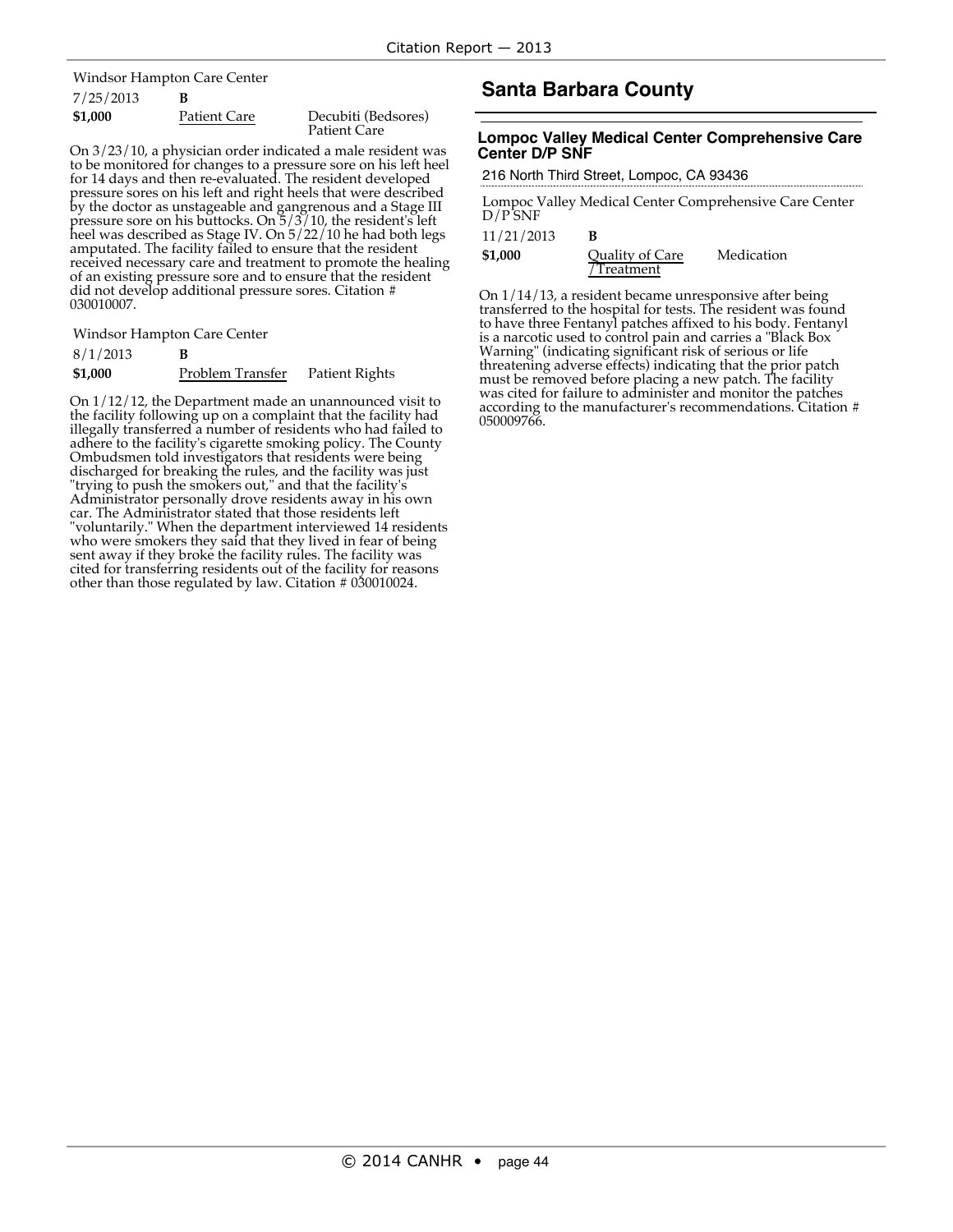# **Santa Clara County**

#### **Los Altos Sub-Acute And Rehabilitation Center**

809 Fremont Avenue, Los Altos, Ca 94024

| Los Altos Sub-Acute And Rehabilitation Center |                     |                          |  |
|-----------------------------------------------|---------------------|--------------------------|--|
| 10/18/2013                                    | А                   |                          |  |
| \$20,000                                      | <b>Patient Care</b> | Careplan<br>Patient Care |  |

A female resident was to receive moist heat packs wrapped in two towels applied to her right shoulder. On 11/29/12, the resident was repositioned in bed, which put the heating pad she was using under her body. However, there was no physician order for a heating pad. The heating pad caused a second degree burn to her left back, resulting in severe pain and complex wound treatments. The facility did not have a policy and procedure for the use of heating pads. The facility failed to ensure a safe environment free of accident hazards, which resulted in second degree burns to the resident. Citation # 220010218.

#### **Mountain View Healthcare Center**

2530 Solace Place, Mountain View, CA 94040

| Mountain View Healthcare Center |            |            |  |
|---------------------------------|------------|------------|--|
| 4/23/2013                       | в          |            |  |
| \$2,000                         | Medication | Medication |  |

On 3/15/12 a resident was given 100 units of a diabetic medication instead of 14 units and was given 100 units of another medication instead of six units. This resulted in an overdose of diabetic medications. The overdose resulted in low blood sugar which was treated with two cups of orange juice and one milligram injection of a sugar substance. The resident reported feeling wheezy and was transferred to an acute care hospital, followed by a one night stay at the hospital intensive care unit. Citation #220009846.

### **O'Connor Hospital D/P SNF**

2105 Forest Avenue, San Jose, CA 95128

O'Connor Hospital D/P SNF

3/5/2013 **AA \$65,000** Patient Care Patient Care

# **Death Occurred**

A female resident with amyotrophic lateral sclerosis died Freman exercise and the provide breathing assistance, was<br>left in standby mode. On 12/26/12, the resident's respiratory<br>therapist performed his regular tracheostomy care, placing<br>the ventilator in standby mode. Shortly aft resident was found nonreponsive and without a pulse. The was not providing any air. The resident was transferred to<br>the intensive care unit where she passed away two days later. The facility was cited for failing to ensure its environment remained free of accident hazards. Citation # 070009756.

#### **San Jose Healthcare Center**

180 North Jackson Avenue, San Jose, CA 95116

San Jose Healthcare Center

10/10/2013 **AN**

| \$30,000 | Administrative     |
|----------|--------------------|
|          | Penalty - Staffing |
|          | Audit              |

The minimum number of nursing hours per patient per day required in a skilled nursing facility is 3.2 hrs. Through an audit of the facility's records, they were found to be out of compliance with this requirement for 14 days out of 24 randomly selected days. Citation # 070010174.

#### **Skyline Healthcare Center - San Jose**

2065 Forest Avenue, San Jose, CA 95128

Skyline Healthcare Center - San Jose

| 11/15/2013 | В |  |
|------------|---|--|
|            |   |  |

**\$800** Patient Care Administration

Careplan Patient Care Security Supervision

Staffing

A facility was cited after it failed to adequately supervise and prevent a resident from leaving the facility without staff knowledge. Although the resident's written care plan included the use of a WanderGuard system (door alarms activated by bracelets worn by a resident) the facility had not yet purchased or installed such a system. The resident was able to leave unobserved by staff from one of six unlocked exit doors. The resident, diagnosed with diabetes and dementia, was later found 2.7 miles from the facility, 25 hours after leaving the facility. During the time period the resident was missing from the facility the outside temperature dropped to a low of 40 degrees. Citation # 070010263.

#### **Willow Glen Center**

1267 Meridian Avenue, San Jose, CA 95125

Willow Glen Center

| 10/14/2013 |                |                                  |
|------------|----------------|----------------------------------|
| \$1,300    | Patient Rights | Patient Rights<br>Physical Abuse |

The facility failed to provide an environment free of mental and physical abuse. On 10/2/13, a resident was slapped on the face by a staff member during lunchtime. The staff member failed to use techniques for dealing with resident behaviors and was likely to cause significant humiliation, anxiety, or other emotional trauma to the resident. Citation # 070010190.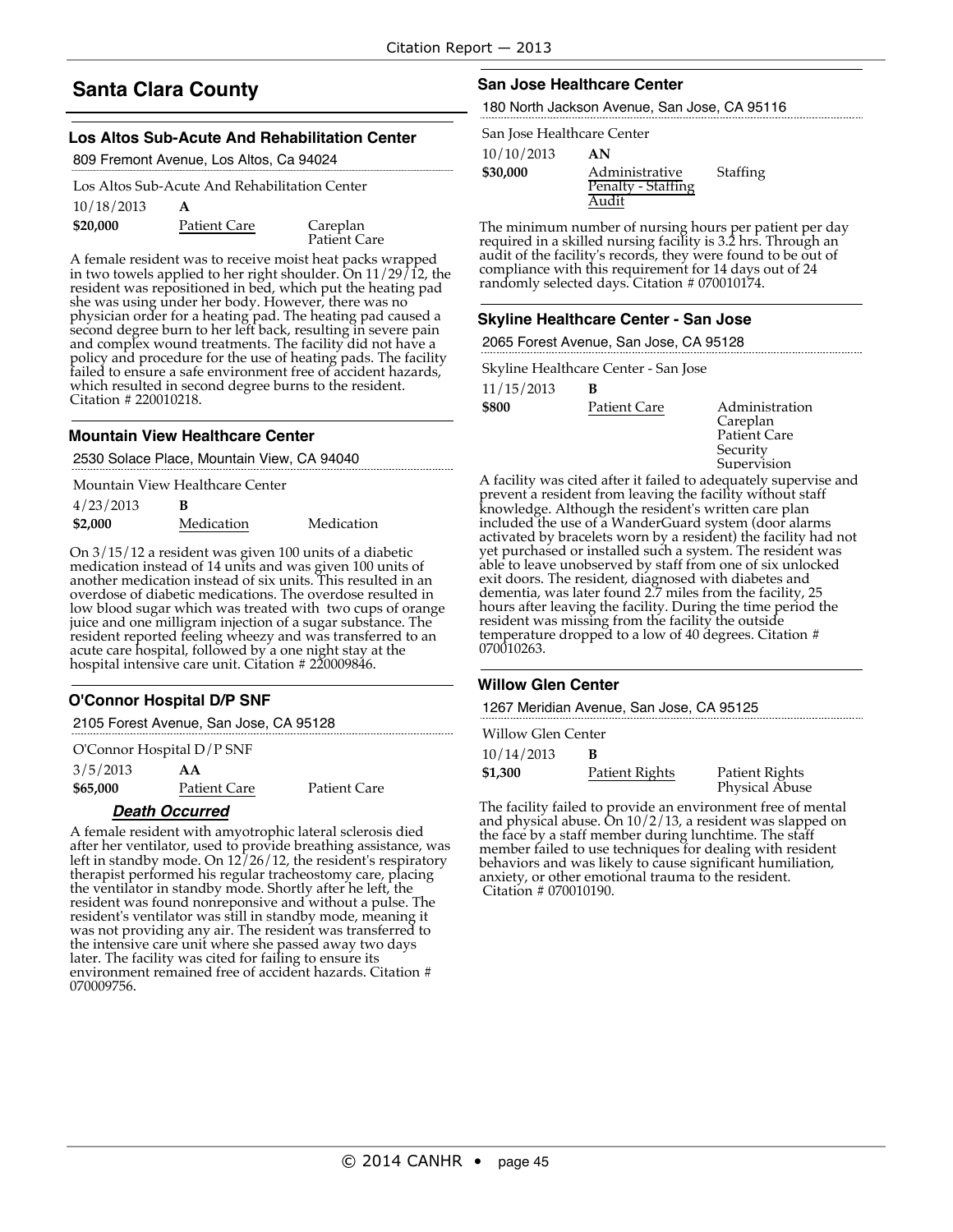# **Santa Cruz County**

### **Hearts & Hands, Post Acute Care & Rehab Center**

2990 Soquel Avenue, Santa Cruz, Ca 95062

| Staffing                                            |
|-----------------------------------------------------|
| AN<br>Administrative<br>Penalty - Staffing<br>Audit |

The minimum number of nursing hours per patient per day required in a skilled nursing facility is 3.2 hrs. Through an audit of the facility's records, they were found to be out of compliance with this requirement for 3 days out of 24 randomly selected days. Citation # 070009161.

### **Kindred Nursing and Transitional Care-Santa Cruz**

1115 Capitola Road, Santa Cruz, Ca 95062

Kindred Nursing and Transitional Care-Santa Cruz

| 12/4/2013 |            |            |
|-----------|------------|------------|
| \$1,500   | Medication | Medication |

On 11/17/2013, the facility failed to ensure that a resident was free from a significant medication error. Two patches of fentanyl (a narcotic pain medication applied to the skin) were applied to the resident instead of one, as ordered by her physician. This error caused an overdose in the resident, who experienced difficulty breathing the next day and was transferred to a hospital. She was diagnosed with a urinary tract infection and over medication syndrome, which are symptoms of overmedication. Citation # 070010287.

# **Shasta County**

### **Marquis Care at Shasta**

| 3550 Churn Creek Road, Redding, CA 96002 |                     |                                   |  |
|------------------------------------------|---------------------|-----------------------------------|--|
| Marquis Care at Shasta                   |                     |                                   |  |
| 4/26/2013                                | в                   |                                   |  |
| \$2,000                                  | <b>Patient Care</b> |                                   |  |
|                                          |                     | Injury<br>Neglect<br>Patient Care |  |
|                                          |                     |                                   |  |

On 8/8/12, a female resident who required total assistance with transfers was transferred with a Medcare Stand. However, the resident's care plan stated that transfers should use total lift with two staff members. During this transfer, the resident suffered a skin tear and bruising as well as a right shoulder fracture that went undiscovered until 8/11/12. A total lift is done with a Medcare Lift, not a Medcare Stand. The CNA stated that she always used the Medcare Stand alone and did not look at the resident's care plan. On 8/10/13, the records showed that the physician had not been notified of the resident's complaints of severe pain and change in condition. The physician was not informed until the resident requested to go to the hospital. The facility failed to ensure that complaints of pain were assessed by a registered nurse and reported to a physician in a timely manner. Citation # 230009575.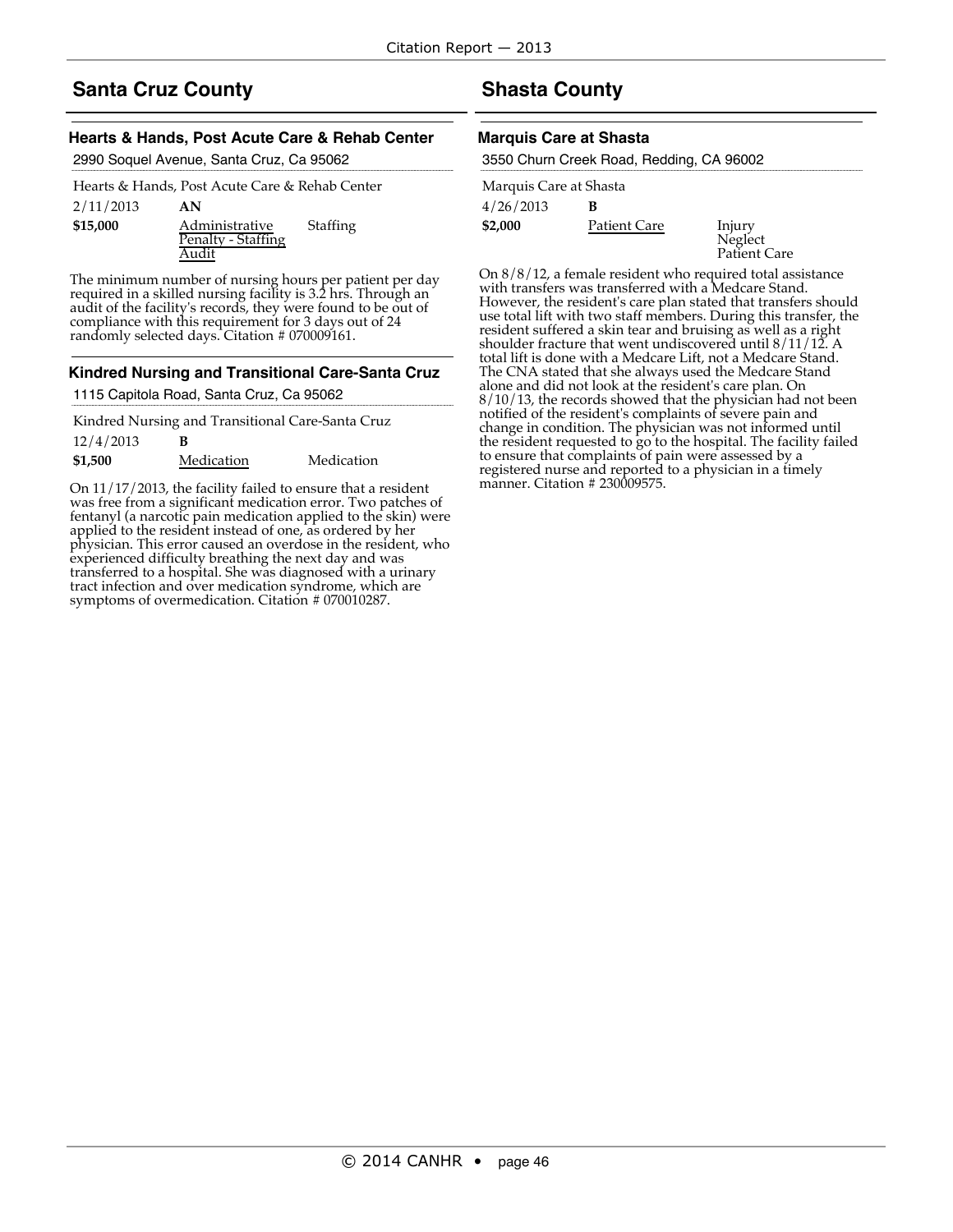# **Siskiyou County**

#### **Shasta View Nursing Center**

| 445 Park Street, Weed, Ca 96094 |  |  |
|---------------------------------|--|--|
|---------------------------------|--|--|

| Shasta View Nursing Center |                     |  |  |
|----------------------------|---------------------|--|--|
| 4/29/2013                  | в                   |  |  |
| \$1,000                    | <b>Patient Care</b> |  |  |

**Notification** Patient Care Physical Abuse

On 10/26/12 and 10/28/12, a resident was reported to have hit another resident on the arm with a closed fist. The facility had a policy to inform the California Department of Public Health within 24 hours of an incident as required by State and Federal regulations as well as the facility's abuse policy. However the incident that occurred on 10/26/12 was not reported until 10/29/12. This failure to report the incident endangered the health and safety of the resident. Citation # 230009590.

# **Solano County**

#### **Fairfield Post-Acute Rehab**

|                            | 1255 Travis Blvd., Fairfield, Ca 94533 |          |  |
|----------------------------|----------------------------------------|----------|--|
| Fairfield Post-Acute Rehab |                                        |          |  |
| 4/10/2013                  | А                                      |          |  |
| \$18,000                   | Patient Care                           | Careplan |  |
|                            |                                        | Fall     |  |
|                            |                                        | Injury   |  |

A resident experienced a fall on 7/9/10, and a second fall on 8/2/10, sustaining a major laceration to a newly operated right knee requiring a second operation to repair the damage caused by the fall. The facility was cited for failure to revise the resident's careplan to prevent falls. Citation # 110009374.

Fairfield Post-Acute Rehab

10/10/2013 **B**

| .       |                |                                       |
|---------|----------------|---------------------------------------|
| \$1,000 | Administration | Administration<br><b>Patient Care</b> |
|         |                |                                       |

After an observation at the facility in July of 2013, a citation was issued for failure to post a recently-issued "A" citation. Health and Safety Code regulations state that such a level of citation should be prominently posted in plain view of residents and visitors for up to 120 days. Failure to post a copy of the citation had the potential for residents, visitors, employees, and the public to not be aware of facility practices that could impact patient care. Citation # 110010028.

#### **Orchard Post Acute Care**

101 S. Orchard Street, Vacaville, CA 95688

Orchard Post Acute Care

| 12/12/2013 |              |                                    |
|------------|--------------|------------------------------------|
| \$20,000   | Patient Care | <b>Patient Care</b><br>Supervision |

The facility was cited for failure to keep the resident environment free of accident hazards after a 79 year old resident fell from her wheelchair on two separate occasions while unsupervised. The resident had previously been identified at risk for falling due to poor balance and limited<br>mobility. These falls resulted in the resident suffering a Hematoma to the forehead and a probably brain bleed. Citation # 110009258.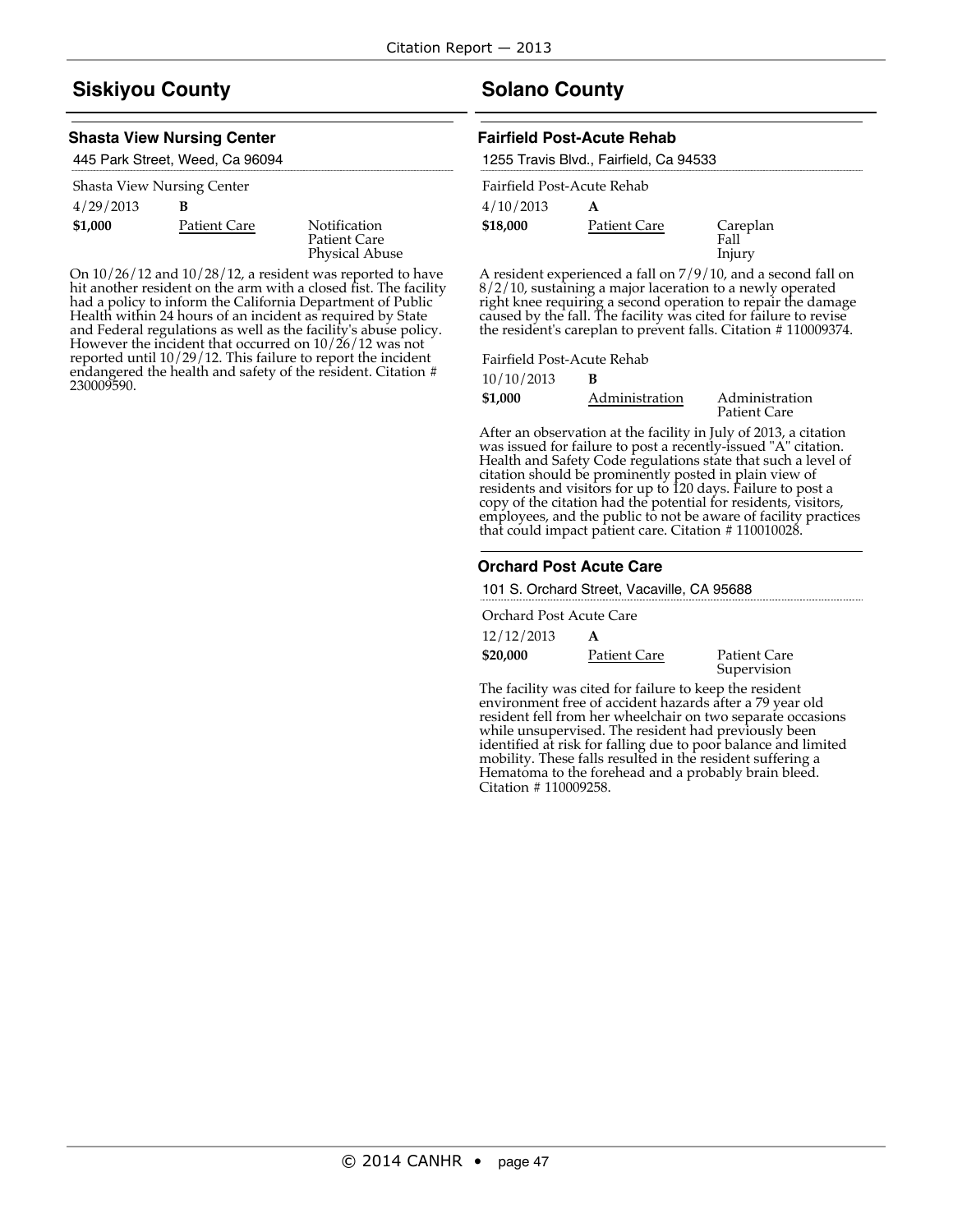# **Sonoma County**

#### **Cloverdale Healthcare Center**

| 300 Cherry Creek Rd., Cloverdale, Ca 95425 |  |
|--------------------------------------------|--|
|--------------------------------------------|--|

| Cloverdale Healthcare Center |                   |                           |
|------------------------------|-------------------|---------------------------|
| 2/15/2013                    |                   |                           |
| \$1,000                      | Failure to Report | <b>Mandated Reporting</b> |

The facility staff failed to report an alleged incident of sexual abuse within 24 hours of the incident. This lack of warning put other residents at risk of abuse. An anonymous complaint said that facility staff witnessed a resident being sexually inappropriate with another resident on multiple occasions. One unlicensed staff member said that she saw the accused resident masturbating in the presence of the abused resident on 11/24/11, and told two official staff that day and the day after. The California Department of Public Health received no report of sexual abuse. Citation # 110009477.

Cloverdale Healthcare Center

| 2/15/2013 |                |                                |
|-----------|----------------|--------------------------------|
| \$1,000   | Patient Rights | Patient Rights<br>Sexual Abuse |

On 11/24/11, a male resident with a history of masturbating in front of other residents was seen masturbating under his pants while holding the hand of the other resident in his room. He was removed to another room with a resident who was alert and able to voice concerns. No report had been made to the Ombudsman. After the incident, checks every 15 minutes were started and discontinued on 12/9/11. The nursing plan of care and the facility policy and procedure for "Abuse Prevention" did not ensure how the facility staff would protect all residents from this resident's inappropriate sexual behaviors. The failure to continuously monitor, ensure protection and prevent resident abuse put the other resident and others at risk for further abuse. The violation of this regulation had a direct relationship to the health, safety, and security of the residents. Citation # 110009476.

### **EmpRes Post Acute Rehabilitation**

300 Douglas Street, Petaluma, CA 94952

| EmpRes Post Acute Rehabilitation |
|----------------------------------|
|----------------------------------|

| 2/21/2013 |       |                                           |
|-----------|-------|-------------------------------------------|
| \$1,000   | Abuse | <b>Mandated Reporting</b><br>Sexual Abuse |

On 2/9/11, licensed staff saw two residents in bed fully clothed. The staff pulled the curtains for privacy, checked the residents every 15 minutes for safety, and both residents ended up naked. The department was notified on 2/18/11, nine days after the event. The facility was cited for failure to report an incident of sexual abuse as required by federal or state statute. Citation # 110009717.

EmpRes Post Acute Rehabilitation

| 2/21/2013 |                   |                                           |
|-----------|-------------------|-------------------------------------------|
| \$1,000   | Failure to Report | <b>Mandated Reporting</b><br>Sexual Abuse |

On 2/9/11, two residents were observed in the same bed and licensed staff pulled the privacy curtain. This caused one of the residents, who suffers from dementia, to become agitated and punch in the code for the dining room alarm. The resident showed increased anxiety and was irritated requiring one to one supervision. The facility was cited for failure to protect the resident from sexual abuse. Citation # 110009718.

7/29/2013 **B** EmpRes Post Acute Rehabilitation

**\$1,000** Patient Care Careplan

**Supervision** 

The facility failed to follow Resident 1's careplan, which involved supervising Resident 1 to prevent him from continuing a pattern of hitting other residents. On 3/6/2010, the facility planned to keep Resident 1 away from residents involved in pervious altercations with him, and to enhance observation. Between 4/4/2010 and 5/12/2010, Resident 1 hit three other residents unsupervised, injuring two of them. Another bedbound resident complained of being afraid and feeling unsafe at night due to Resident 1's pattern of wandering into other residents' rooms and hitting them. Citation # 110007167.

#### **Golden Living Center - London House Sonoma**

678 2nd Street West, Sonoma, CA 95476

| Golden Living Center - London House Sonoma |                |                |  |
|--------------------------------------------|----------------|----------------|--|
| 2/6/2013                                   | в              |                |  |
| \$1,000                                    | Patient Rights | Patient Rights |  |

During a State interview on 1/8/13 it was observed that the facility had not posted its overall rating in an employee's break room. Failure to post has the potential for staff not being informed of a facility's overall rating. The facility was cited for this violation. Citation # 110009712.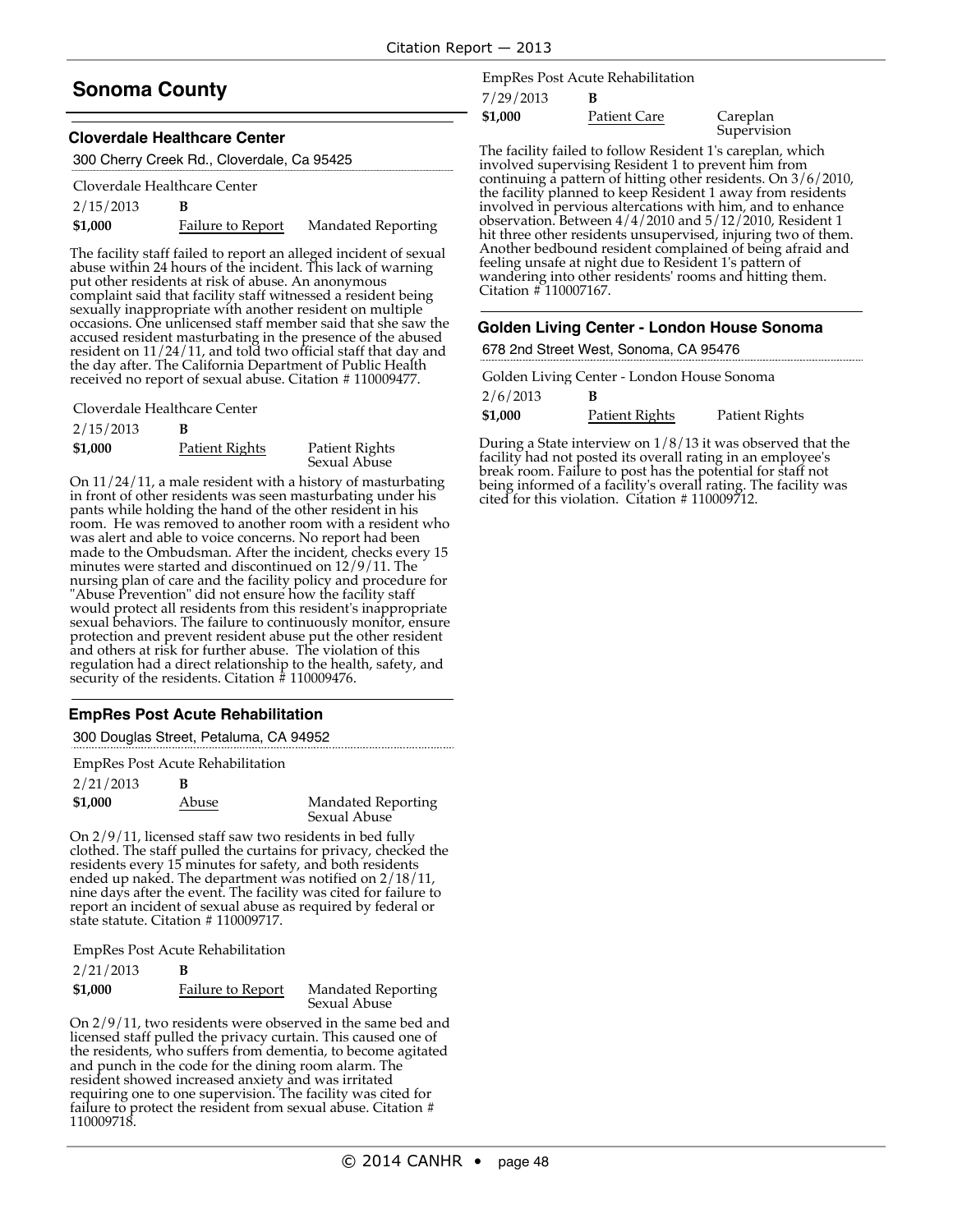# **Stanislaus County**

### **Country Villa Modesto Nursing & Rehabilitation Center**

159 E Orangeburg, Modesto, CA 95350

Country Villa Modesto Nursing & Rehabilitation Center

| 10/22/2013 |                     |                |
|------------|---------------------|----------------|
| \$2,000    | <b>Patient Care</b> | Patient Rights |

The facility was cited when it failed to provide adequate care and equipment to ensure a safe environment in order to prevent falls, which stated that a mechanical lift should be used for all transfers between the bed and chair in a safe manner to prevent falls. On 3/2/13, during transfer from the bed to the chair, a resident fell from the lift's sling and hit his head on the floor, sustaining a subdural hematoma brain injury. Citation # 040010229.

#### **Crestwood Manor**

|  |  |  |  | 1400 Celeste Drive, Modesto, CA 95355 |  |  |
|--|--|--|--|---------------------------------------|--|--|
|--|--|--|--|---------------------------------------|--|--|

| Crestwood Manor |              |                            |
|-----------------|--------------|----------------------------|
| 8/15/2013       | в            |                            |
| \$800           | Patient Care | Careplan<br>Fall<br>Injury |

On 12/4/2012, the facility failed to ensure that a resident was transferred by two people as ordered by her careplan. A CNA attempted to transfer a resident from her wheelchair to her bed without additional assistance. The resident fell and injured her shoulder. An x-ray report conducted later that day indicated the resident's shoulder was fractured in the fall. Citation # 040010097.

Crestwood Manor

| 10/3/2013 | в              |                                                                  |
|-----------|----------------|------------------------------------------------------------------|
| \$2,000   | Patient Rights | Dignity<br>Mental Abuse<br><b>Physical Abuse</b><br>Verbal Abuse |

Between 10/2012 and 12/2012, three CNAs stated that they observed another CNA harass, curse at, pinch and slap a resident. The resident stated that the CNA mistreated him, "All the time," and that she would move the call light out of his reach. The facility was cited for failure to ensure the resident was free from verbal, physical and mental abuse. Citation # 040010178.

#### **Evergreen Nursing & Rehabilitation Care Center**

2030 Evergreen Avenue, Modesto, CA 95350

Evergreen Nursing & Rehabilitation Care Center

5/20/2013 **AA**

**\$100,000** Medication Medication

#### **Death Occurred**

On 10/26/12, a resident on hospice care was mistakenly given twenty times his prescribed dose of morphine sulfate and overdosed and died. The resident had an order for five mg of morphine every six hours. At noon, a nurse gave the resident 100 mg. The nurse realized her error about an hour later when doing documentation. The facility did not have a policy for signing drug accountability records before giving a narcotic medication nor did it have a policy for nurses to have a high alert medication double-checked by another nurse. At 3:00 pm, a hospice nurse administered Narcan to counter the morphine. By 6:00 pm, the resident was unresponsive. He was briefly hospitalized, returned to the facility, and died at 12:55 am on 10/27/12. His cause of death was morphine intoxication. Citation # 040009912.

#### **Riverbank Nursing Center**

2649 West Topeka, Riverbank, CA 95367

2/14/2013 **AA** Riverbank Nursing Center

**\$80,000** Staff Development Fall

#### **Death Occurred**

A 90 year old female resident with Alzheimer's Disease and osteoporosis fell while being transferred from her wheelchair to her bed on 2/19/12. Two CNAs were using a Hoyer lift for the transfer but failed to secure the apparatus and a sling became disengaged. The resident fell on her head and face, hitting the legs of the lift. She sustained multiple facial fractures and a brain hemorrhage and died two days later. Further investigation revealed the facility had failed to provide adequate instruction to its staff regarding the proper usage of the lift. Citation # 040009746.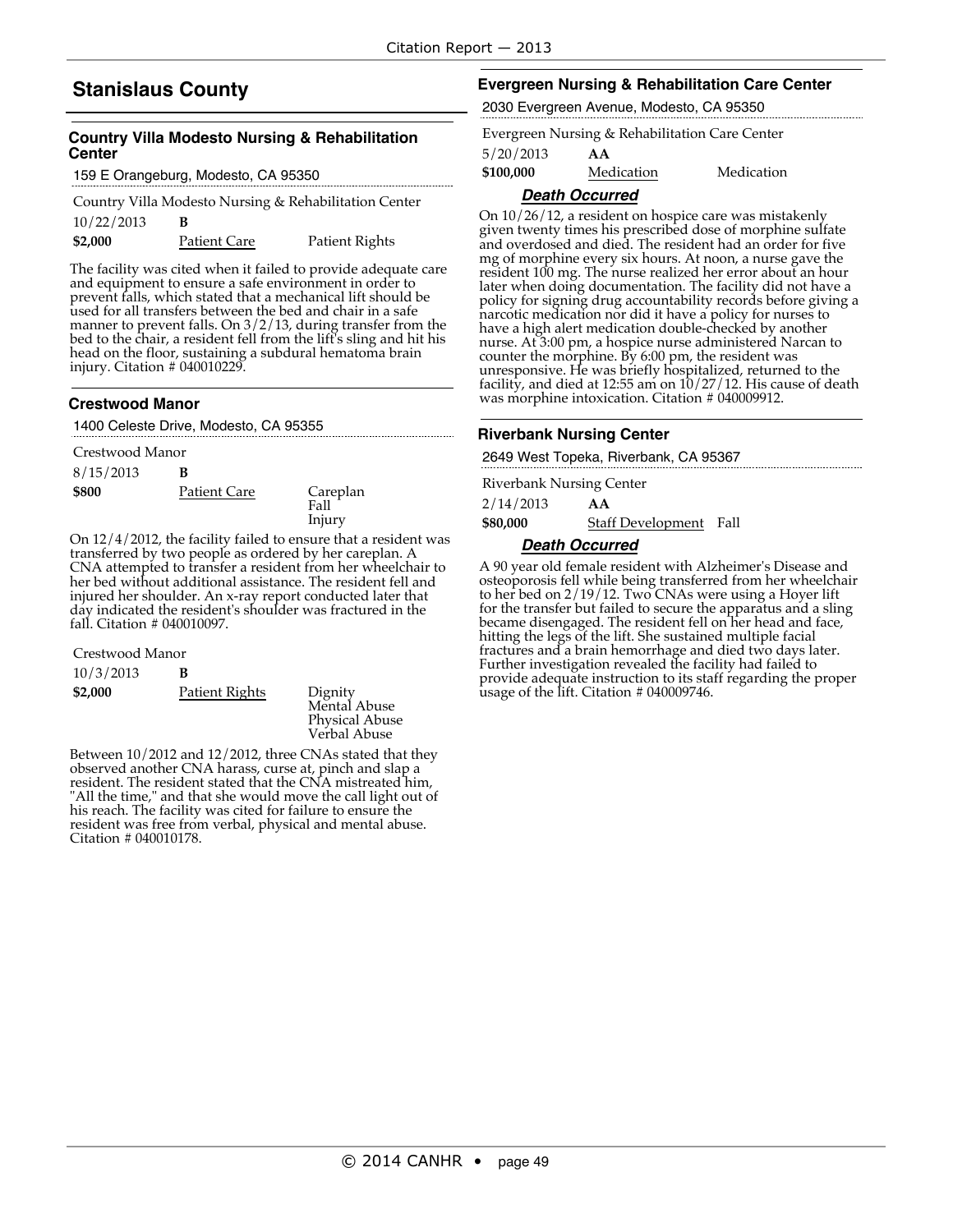# **Trinity County**

#### **Trinity Hospital D/P SNF**

| 60 Easter Avenue, Weaverville, Ca 96093 |
|-----------------------------------------|
| Trinity Hospital D/P SNF                |

| 5/7/2013 | В            |              |
|----------|--------------|--------------|
| \$1,000  | Patient Care | Verbal Abuse |

The facility was cited for failure to ensure that a resident diagnosed with Alzheimer's was not subjected to physical and verbal abuse. On 7/30/12, a CNA grabbed the resident by both wrists and shouted at her in her face after the resident became combative with another staff member. The CNA did not follow the facility's written procedures for dealing with residents who have dementia in a calm and soothing manner. Citation # 230009534.

# **Tulare County**

#### **Sierra Valley Rehabilitation Center**

301 West Putnam, Porterville, CA 93257

|           | Sierra Valley Rehabilitation Center |         |
|-----------|-------------------------------------|---------|
| 7/18/2013 | А                                   |         |
| \$20,000  | <b>Patient Care</b>                 | Neglect |

#### **Death Occurred**

On 6/11/11, after suffering a stroke, a 119 pound woman was sent to the facility for rehab. The resident died on 9/2/11 weighing less than 103 pounds. An investigation was conducted to determine if the resident's weight loss was due to inadequate care. The records indicated that in July her average meal consumption was between 40-50% and that in August that dropped down to 24% with 0% consumption for at least one meal per day. There was no documented evidence that the physician was notified when the resident's average meal consumption dropped to 25%. The facility was cited for failing to ensure that the resident maintained acceptable nutritional parameters. Citation # 120009044.

Sierra Valley Rehabilitation Center

| 9/16/2013 |                |                       |
|-----------|----------------|-----------------------|
| \$2,000   | Patient Rights | <b>Physical Abuse</b> |

On 12/12/12, a 71 year old resident with Chronic Obstructive Pulmonary Disease was receiving physical therapy when her oxygen tank became empty. She became short of breath and was taken back to her room by the Occupational Therapist (OT). When the resident reached her room, she tried to get the OT to hurry up and connect her to a new oxygen tank. She was told by the OT to do it herself then turned to exit the room. Before the OT exited, the resident called her a "bitch", where upon the OT turned, came back to the resident, and slapped her. This was witnessed by the resident's roommate. The facility was cited for failure to protect a resident from being physically abused by an employee. Citation # 120010127.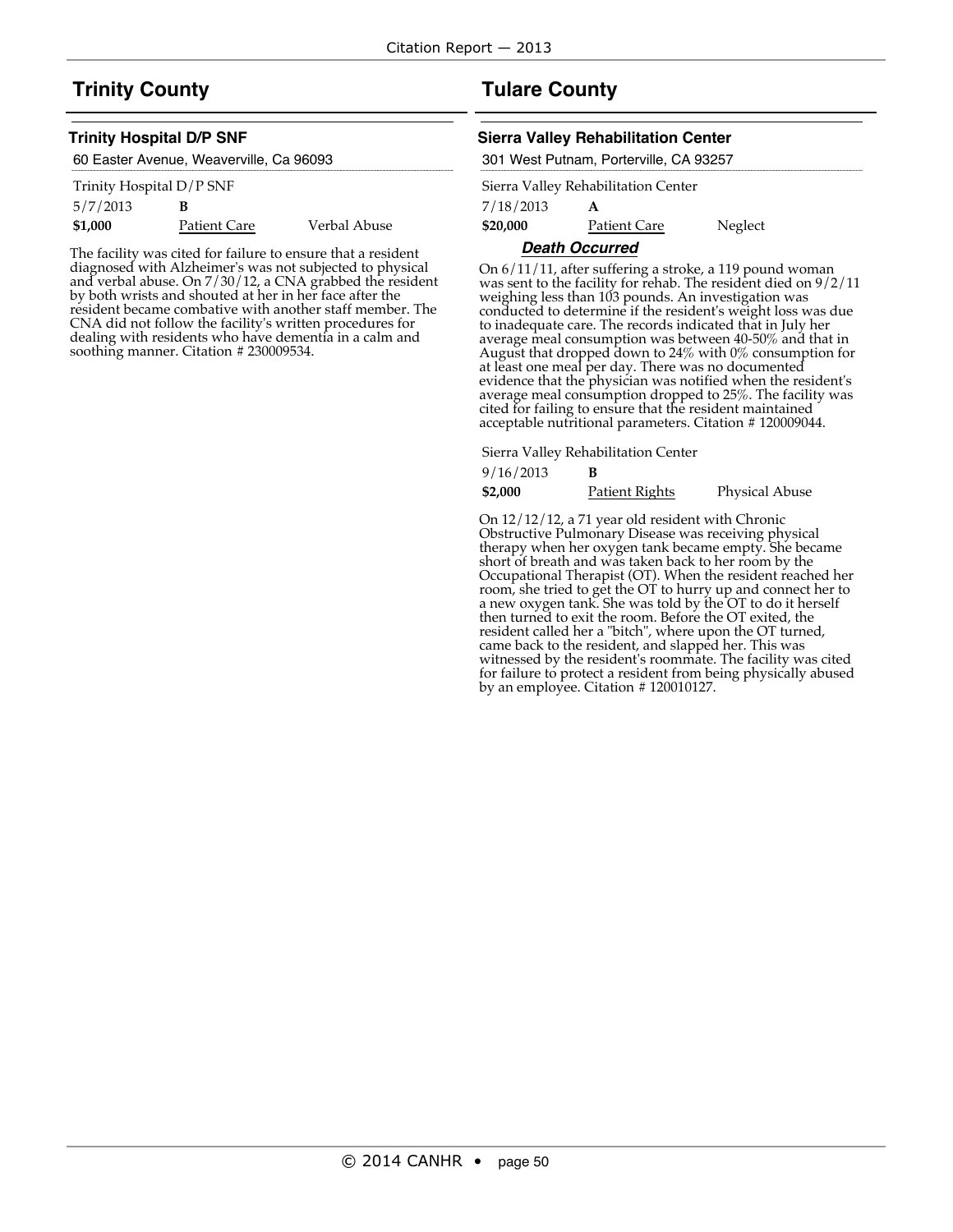# **Ventura County**

#### **Ojai Gardens Nursing Center**

601 N Montgomery Avenue, Ojai, CA 93023

#### Los Robles Care Center

3/13/2013 **AN**

| \$15,000 | Administrative     | Staffing |
|----------|--------------------|----------|
|          | Penalty - Staffing |          |
|          | Audit              |          |

The minimum number of nursing hours per patient per day required in a skilled nursing facility is 3.2 hrs. Through an audit of the facility's records, they were found to be out of compliance with this requirement for 4 days out of 24 randomly selected days. Citation # 050009774.

#### **Vista Cove Care Center At Santa Paula**

250 March Street, Santa Paula, CA 93060

Vista Cove Care Center At Santa Paula

| 3/19/2013 | ΑN                 |                 |
|-----------|--------------------|-----------------|
| \$15,000  | Administrative     | <b>Staffing</b> |
|           | Penalty - Staffing |                 |
|           | Audit              |                 |

The minimum number of nursing hours per patient per day required in a skilled nursing facility is 3.2 hrs. Through an audit of the facility's records, they were found to be out of compliance with this requirement for 3 days out of 24 randomly selected days. Citation # 050009785.

# **Yolo County**

### **Alderson Convalescent Hospital**

| 124 Walnut Street, Woodland, CA 95695 |                                |                                  |
|---------------------------------------|--------------------------------|----------------------------------|
|                                       | Alderson Convalescent Hospital |                                  |
| 2/7/2013                              | в                              |                                  |
| \$800                                 | Patient Rights                 | Patient Rights<br>Physical Abuse |
|                                       |                                |                                  |

On 11/8/10, a CNA bruised the forearm and upper arms of a resident by grabbing the resident and holding the resident down. The resident stated that the CNA grabbed her arm and started to "wring it like a towel," and then held her down on the bed. An interview with the DON acknowledged the bruising found on the resident's arms was indicative of having been grabbed with some force. The facility was cited for failing to ensure the resident did not suffer physical abuse from a staff member. Citation # 030009730.

### **Cottonwood Healthcare Center**

625 Cottonwood Street, Woodland, CA 95695

| Cottonwood Healthcare Center |                |                       |
|------------------------------|----------------|-----------------------|
| 3/7/2013                     |                |                       |
| \$500                        | Patient Rights | <b>Physical Abuse</b> |

On 11/2/10 a facility CNA put both of her hands over a resident's mouth, telling him to stop screaming. The facility failed to ensure the resident was free from physical abuse. Citation # 030009770.

### **Courtyard Health Care Center**

1850 East 8th Street, Davis, Ca 95616

|           | Courtyard Health Care Center |                                       |
|-----------|------------------------------|---------------------------------------|
| 1/18/2013 |                              |                                       |
| \$1,000   | Abuse                        | Notification<br><b>Physical Abuse</b> |

Nine cases of resident-on-resident physical abuse occurred at the facility between 5/27/08 and 7/4/09, but they were not reported to the Department of Public Health within the required 24 hour window. The facility was cited for failure to report all incidents of alleged abuse or suspected abuse of a resident to the Department of Public Health within 24 hours. Citation # 030009698.